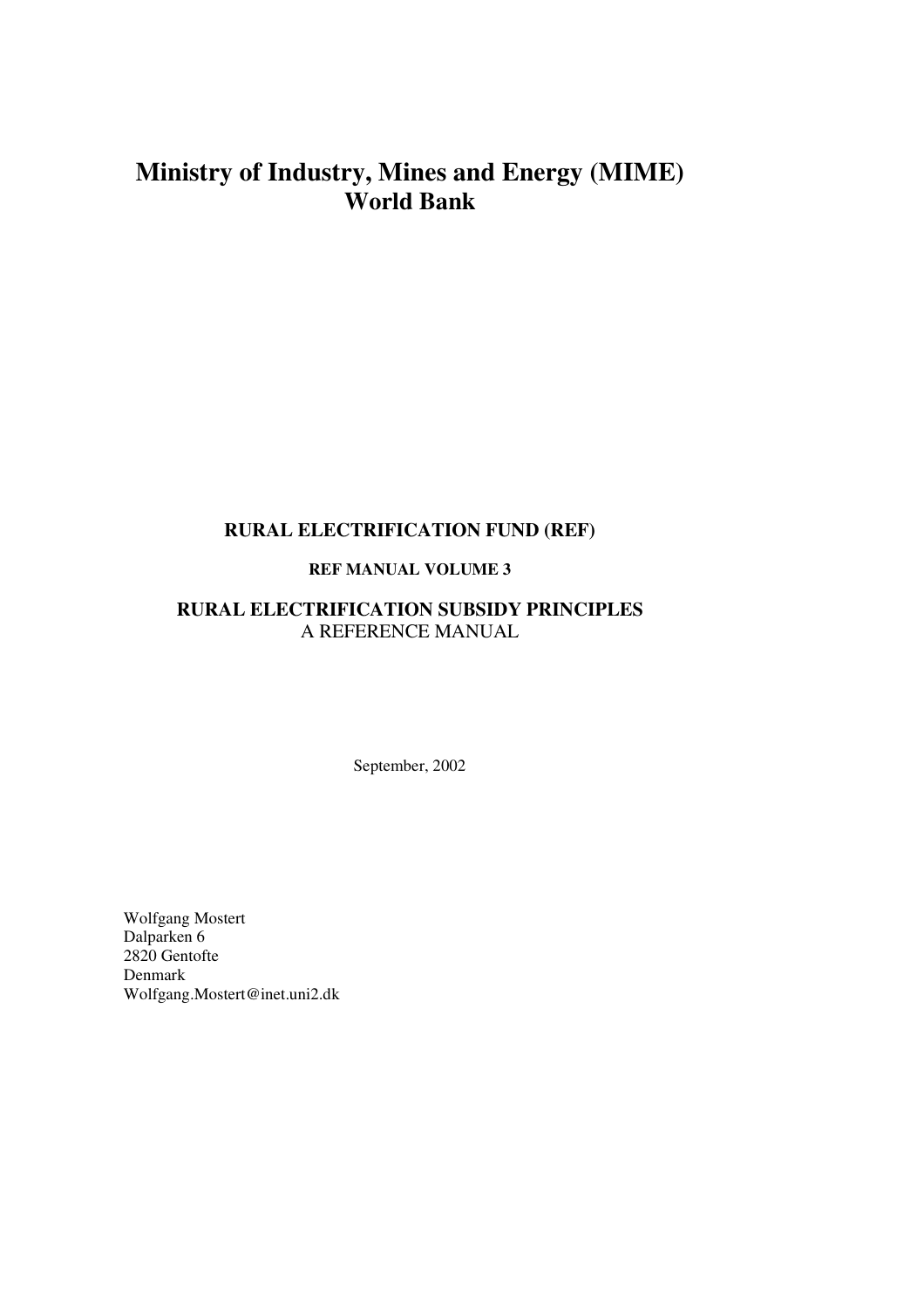# **Table of Content**

| 1.1                                                                             |                    |
|---------------------------------------------------------------------------------|--------------------|
| The Triple Role of Subsidies in promoting Rural Electrification7<br>1.2         |                    |
| 1.3                                                                             | <b>Slettet: 9</b>  |
| Why not set-up REF as a Revolving Fund giving subsidized Loans? 12<br>1.4       |                    |
| 2                                                                               |                    |
| Development Objectives guiding the Design of REF-Subsidies  14<br>2.1           |                    |
| 2.2                                                                             |                    |
| 2.3                                                                             |                    |
| 3                                                                               |                    |
| 3.1                                                                             | <b>Slettet: 21</b> |
| 3.2                                                                             | <b>Slettet: 22</b> |
| 3.3<br>Targeting Subsidies: The Minimization of Free-Rider Effects21            | <b>Slettet: 22</b> |
| Instruments for maximizing Connection Rates in a Service Area21<br>3.4          |                    |
| 3.4.1                                                                           | <b>Slettet: 23</b> |
| 3.4.2                                                                           | <b>Slettet: 23</b> |
| For which circumstances are the specific instruments relevant? $25$<br>3.4.3    | <b>Slettet: 26</b> |
| $\overline{4}$                                                                  | <b>Slettet: 27</b> |
| 4.1                                                                             | <b>Slettet: 27</b> |
| 4.2                                                                             | <b>Slettet: 28</b> |
| 4.3                                                                             | Slettet: 30        |
| 4.4                                                                             | <b>Slettet: 32</b> |
| 4.5                                                                             |                    |
| Policy Recommendations for the Design of SHS Subsidy Schemes35<br>4.6           | Slettet: 33        |
| 5                                                                               | Slettet: 34        |
| The Concept of "Performance-based" or "Smart" Subsidies 37<br>5.1               | Slettet: 36        |
| 5.1.1                                                                           | Slettet: 36        |
| 5.1.2                                                                           | <b>Slettet: 36</b> |
| 5.1.3                                                                           | Slettet: 36        |
| 5.1.4                                                                           | Slettet: 38        |
| 5.2                                                                             | Slettet: 39        |
| 5.3                                                                             | Slettet: 39        |
| 5.3.1                                                                           | Slettet: 41        |
| 5.3.2                                                                           | <b>Slettet: 42</b> |
| 5.4                                                                             | <b>Slettet: 42</b> |
| 5.5                                                                             |                    |
| 5.5.1                                                                           | <b>Slettet: 44</b> |
| 5.5.2                                                                           | Slettet: 44        |
| 5.5.3<br>Combining an "upfront investment subsidy" with "annual lifeline tariff | <b>Slettet: 44</b> |
| support" $\frac{48}{3}$                                                         | Slettet: 46        |
| REF-Tools giving utilities incentives to maximize connections 50<br>5.6         | <b>Slettet: 47</b> |
| 5.6.1<br>Utility disincentives for maximizing connection rates 50               | Slettet: 49        |
| 5.6.2<br>Administrative and regulatory tools to maximize connections50          | Slettet: 49        |
| 5.6.3<br>Use of License Conditions and the Terms of REF-Subsidy Contract to     | Slettet: 49        |
|                                                                                 | Slettet: 49        |
| Use of incentives to get utilities to maximize connections51<br>5.6.4           | Slettet: 50        |
| 5.7                                                                             | Slettet: 51        |
|                                                                                 |                    |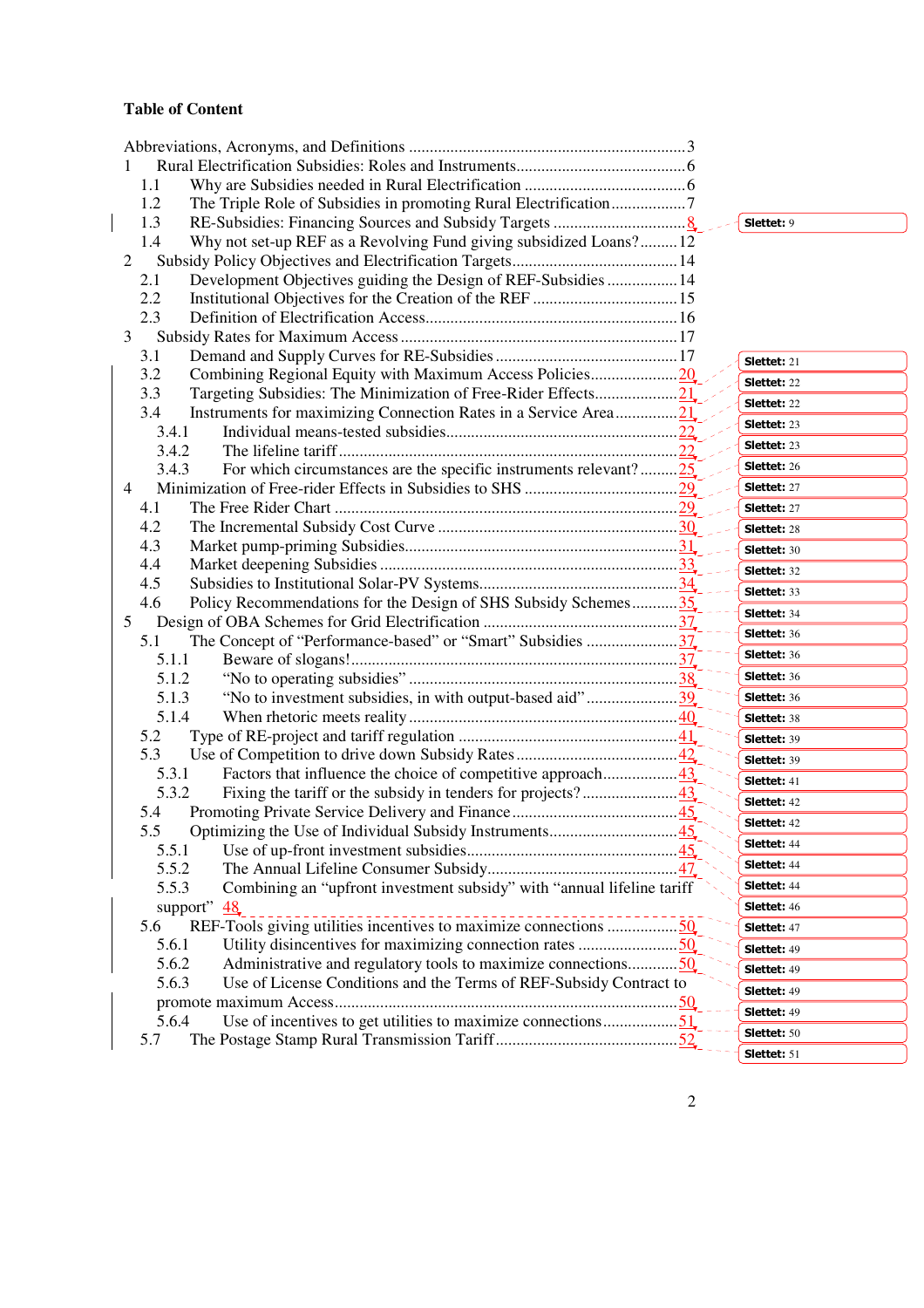|  | Slettet: |
|--|----------|
|  |          |

# **Abbreviations, Acronyms, and Definitions**

# *Abbreviations*

|            | .                                     |
|------------|---------------------------------------|
| <b>GHG</b> | Green House Gas                       |
| LV         | Low Voltage below 1 kV)               |
| <b>MV</b>  | Medium Voltage (1 kV to 33 kV)        |
| PV         | Photovoltaic (solar power technology) |
| <b>NRE</b> | New and Renewable Energy              |
| <b>RE</b>  | Rural Electrification                 |
| <b>REF</b> | Rural Electrification Fund            |
| <b>SHS</b> | Solar Home System                     |
|            |                                       |

#### *Definitions*

| Concepts related to electrification |                                                                                                                                                                                                                                                                                                                                          |
|-------------------------------------|------------------------------------------------------------------------------------------------------------------------------------------------------------------------------------------------------------------------------------------------------------------------------------------------------------------------------------------|
| Community electrification rate      | The percentage of national communities that are<br>electrified                                                                                                                                                                                                                                                                           |
| Developer                           | Entity (utility, private entrepreneur or CBO) that<br>invests in infrastructure- projects and companies                                                                                                                                                                                                                                  |
| Direct access to electricity        | Households connected to the LV-system                                                                                                                                                                                                                                                                                                    |
| Household electrification rate      | Percentage of national households that are<br>provided with an electricity service                                                                                                                                                                                                                                                       |
| Indirect access to electricity      | Non-connected households living in electrified<br>service areas that enjoy the benefits of public<br>lighting and of improved public services.                                                                                                                                                                                           |
| National connection rate            | percentage of national households that are<br>provided with an electricity service                                                                                                                                                                                                                                                       |
| National electrification coverage   | Percentage of national households with or<br>without electricity service that live in electrified<br>communities (service areas)                                                                                                                                                                                                         |
| Concepts related to financing       |                                                                                                                                                                                                                                                                                                                                          |
| <b>Balance Sheet Financing</b>      | Granting of a loan to a project with reference to<br>the financial strength of the parent company, to<br>which recourse is made in case of default.                                                                                                                                                                                      |
| Developer                           | Entity (utility, private entrepreneur or CBO) that<br>invests in infrastructure projects and companies                                                                                                                                                                                                                                   |
| <b>Financial Closing</b>            | The point in time when full agreement has been<br>reached between equity investors and lenders;<br>all conditions of lenders and investors have been<br>met to finance the total financial package for the<br>project, the loan agreements and shareholder<br>agreements have been signed and financing<br>disbursements can take place. |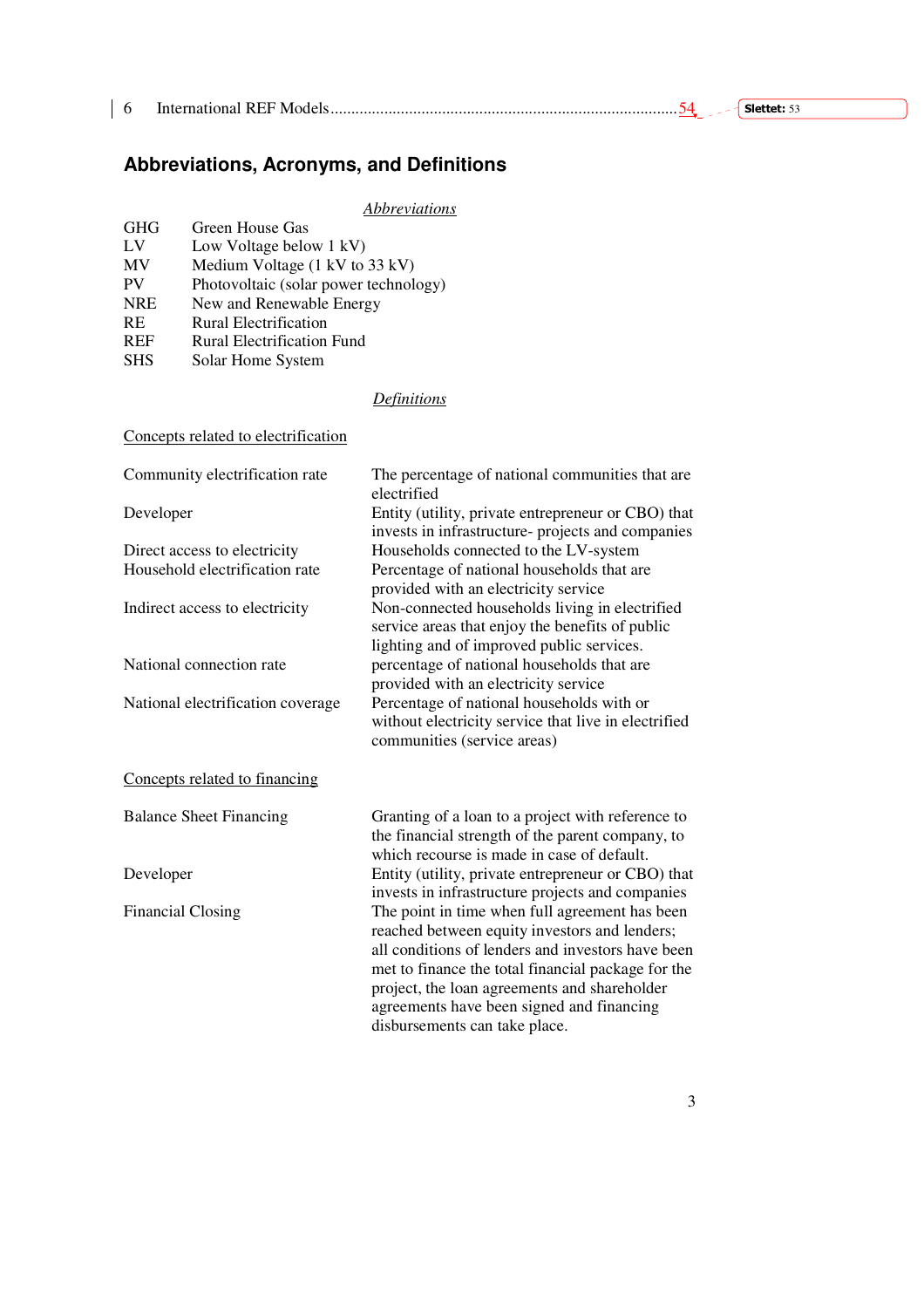| Limited Recourse Financing                              | A lending arrangement under which repayment<br>of a loan and recourse in the event of a default<br>relies mainly on the project's cash flow.                                                                                                                                                                                                                                             |
|---------------------------------------------------------|------------------------------------------------------------------------------------------------------------------------------------------------------------------------------------------------------------------------------------------------------------------------------------------------------------------------------------------------------------------------------------------|
| Non-Recourse Financing                                  | Recourse fo debt repayment, default, or both<br>belongs exclusively to the project company.                                                                                                                                                                                                                                                                                              |
| Concepts related to subsidies                           |                                                                                                                                                                                                                                                                                                                                                                                          |
| Cross-subsidization policy                              | Pricing policy, which charges "low cost"<br>consumers (e.g. urban electricity consumers)<br>tariffs that are above the cost of supply to these,<br>whereas "high cost" consumers (e.g. rural<br>electricity consumers) pay tariffs that do not<br>cover the full cost of supply to them. The<br>"surplus revenue" captured from the former<br>covers the financial losses on the latter. |
| Free rider                                              | Recipient of a subsidy who would have acquired<br>the product also in the absence of a subsidy                                                                                                                                                                                                                                                                                           |
| Inputs (in an OBA scheme)                               | Resources consumed in the production and<br>delivery of an output                                                                                                                                                                                                                                                                                                                        |
| Investment subsidy                                      | Subsidy, the size of which is determined by the<br>cost of upfront investment; the subsidy can be<br>paid (i) upfront in a number of installments until<br>commissioning linked to progress in<br>construction or (ii) as an annuity payment during<br>operation for a fixed number of years.                                                                                            |
| Market deepening subsidy                                | Support to increase service coverage in serviced<br>areas to include poorer households as well.                                                                                                                                                                                                                                                                                          |
| Market expanding subsidy<br>Market pump priming subsidy | Subsidy to increase the national service rate.<br>A temporary, time limited subsidy to lift market<br>demand to a size that is sufficiently large to<br>permit commercial delivery structures to be<br>developed.                                                                                                                                                                        |
| Market widening subsidy                                 | Subsidy to increase electrification coverage,,<br>bringing electricity to unserved communities.                                                                                                                                                                                                                                                                                          |
| Operating subsidy                                       | A subsidy, the size of which is determined either<br>(i) by specific operating cost items (e.g., the<br>consumption of diesel fuel) or (ii) by the<br>difference between annual operating costs and<br>revenues.                                                                                                                                                                         |
| Outcomes (of OBA scheme)                                | Ultimate impacts on the community of the<br>services being provided.                                                                                                                                                                                                                                                                                                                     |
| Outputs (of OBA scheme)                                 | Immediate results of the service provider's<br>activities.                                                                                                                                                                                                                                                                                                                               |
| Output-based Aid (OBA)                                  | Subsidy scheme that links payment of subsidy to<br>the achievement of specified well-defined<br>outputs.                                                                                                                                                                                                                                                                                 |
| Public-Private-Partnership                              | The opening up of new market opportunities for<br>private entrepreneurs through the<br>implementation of a time-bound specific public                                                                                                                                                                                                                                                    |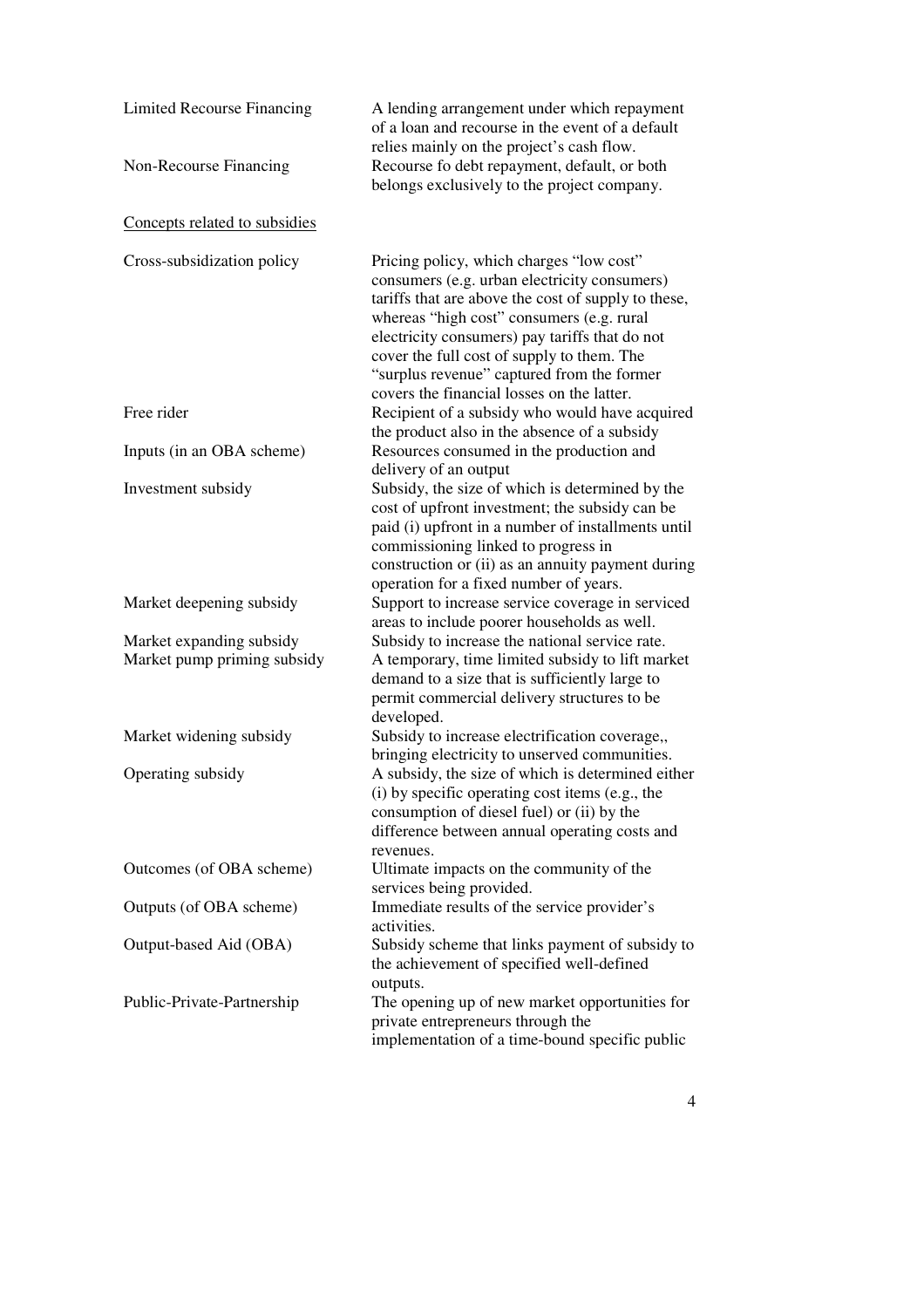|                                  | support program defined by a public agency in                 |
|----------------------------------|---------------------------------------------------------------|
|                                  | close consultation with private stakeholders;                 |
|                                  | where for new and untested markets the costs                  |
|                                  | and risks of initial market entry are shared                  |
|                                  | between the public and the private sector.                    |
| Ramsey pricing                   | To focus taxation on products with the lowest                 |
|                                  | demand elasticity in order to reduce the welfare              |
|                                  | distorting impact from product taxation (loss of              |
|                                  | consumer surplus)                                             |
| Reverse Ramsey pricing principle | To focus subsidies on products and services with              |
|                                  | the highest elasticity of demand in order to                  |
|                                  | achieve maximum market expansion per                          |
|                                  | invested subsidy amount.                                      |
| Smart subsidy                    | Subsidy scheme that targets payment of subsidy                |
|                                  | at the achievement of specified output goals.                 |
| Upfront subsidy payment          | Payment of subsidy before start of operation;                 |
|                                  | part of which may be <i>on award</i> , the rest <i>during</i> |
|                                  | construction according to milestones for                      |
|                                  | progress in investment and in number of service               |
|                                  | <i>connections.</i>                                           |
|                                  |                                                               |

Instruments for linking payment with performance:

| Bounty scheme:                | Pre-specified payment given to service provider |
|-------------------------------|-------------------------------------------------|
|                               | on evidence of meeting scheme's requirements.   |
| Least-subsidy bidding scheme: | Franchise awarded through competitive process   |
|                               | to service provider requiring least subsidy;    |
|                               | failure of service provider to meet performance |
|                               | standards results in fine or other sanction.    |
| Voucher scheme:               | Voucher given to eligible beneficiary; the      |
|                               | beneficiary exchanges voucher for service; and  |
|                               | service provider redeems voucher for payment.   |
|                               |                                                 |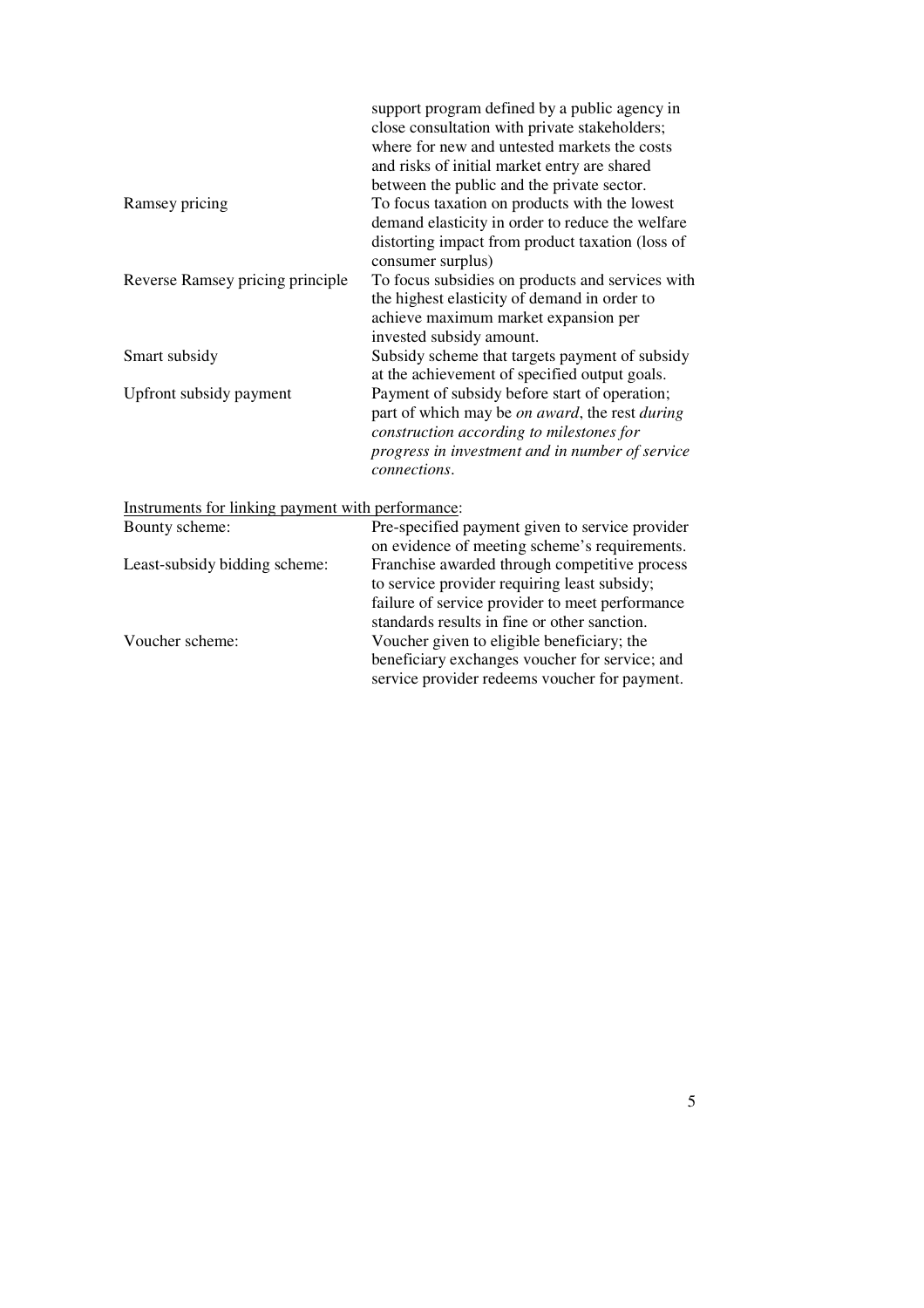# **1 Rural Electrification Subsidies: Roles and Instruments**

## **1.1 Why are Subsidies needed in Rural Electrification**

RE is more expensive than urban electrification and rural households are poorer. The consumer affordability problem makes it difficult for potential investors to get rural electrification projects organized and financed. Without subsidies, RE-rates and the quality of supply will remain low for decades.



The REF-subsidy enables project sponsors to attract *equity capital* and *commercial bank loans* to rest finance the cost of upfront investment and of needed working capital. The REF framework allows a maximum of players to engage in RE and simultaneously assists the development of the national capital market.

A well-designed subsidy scheme makes RE-projects attractive to private investors for two reasons.

- *One is the impact of the subsidy on the expansion of the market*. The lower cost of electricity supply increases the demand for electricity in the service area, inter alia, due to an increase in the connection rate: more households can afford to pay*.* The *"market deepening impact"* of the subsidy (getting more households and other consumers connected to the distribution grid in a community) makes more projects viable. Due to higher viability, more projects get implemented. That's the *"market expansion function"* of the subsidy.
- *The other is the impact on financial intermediation*. A subsidy paid during construction reduces the amount of finance, which a developer must raise in

<sup>&</sup>lt;sup>1</sup> Except for maybe a handful of European countries, there are no examples in the world of countries that managed to complete rural electrification without use of subsidies. Electricity consumers in the USA even today have a tiny rural electrification charge added to their bill that finances the cost of subsidized loans to rural electricity cooperatives.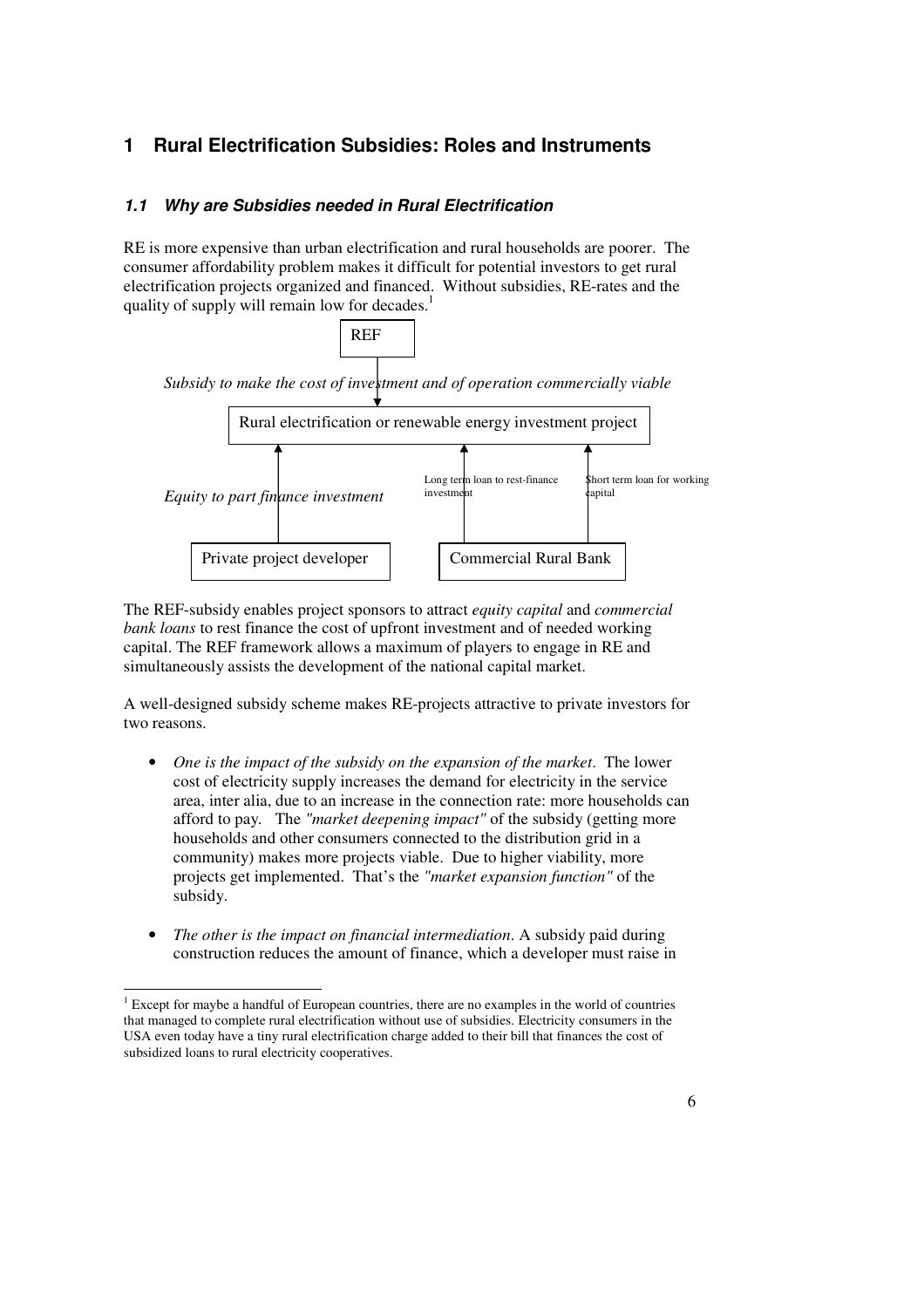the form of equity and loans. The investment risk and the lender's risk are reduced in parallel. This gives project developers and financial institutions the confidence to enter the market.

## **1.2 The Triple Role of Subsidies in promoting Rural Electrification**

All RE-subsidies have one target in common: market expansion. But depending on the stage of electrification in the country, expansion of service can take place either through *market deepening* (increasing connection rates in projects) or through *market widening* (increasing national electrification coverage). With reference to this, *investment subsidies* to rural electrification projects have three roles in RE-strategies.

One is *market deepening*, to *increase the connection rate in the service area*. By reducing the financial cost, which the utility must recover through its tariff revenue, the average tariff is reduced. This improves affordability*.* The impact of the subsidy on the connection rate is maximized if - as a condition for receiving the subsidy investors are required to use the subsidy revenue to reduce the fixed monthly tariffs and connection charges for lifeline consumers. Inserting this obligation in the subsidy contract links the subsidy for an "input" to the achievement of a specific "output".



A second function is to *facilitate "financial closure*": to get the financing package (equity + loans + subsidies + consumer contributions) for a project in place. An upfront investment subsidy<sup>2</sup> reduces the required equity contribution and the size of the investment loan. This makes it easier to get projects funded in countries with weak capital markets, where it is difficult to raise equity as well as long-term loans.

<sup>&</sup>lt;sup>2</sup> The subsidy is paid according to registered progress in construction, with the last payment falling shortly after commissioning.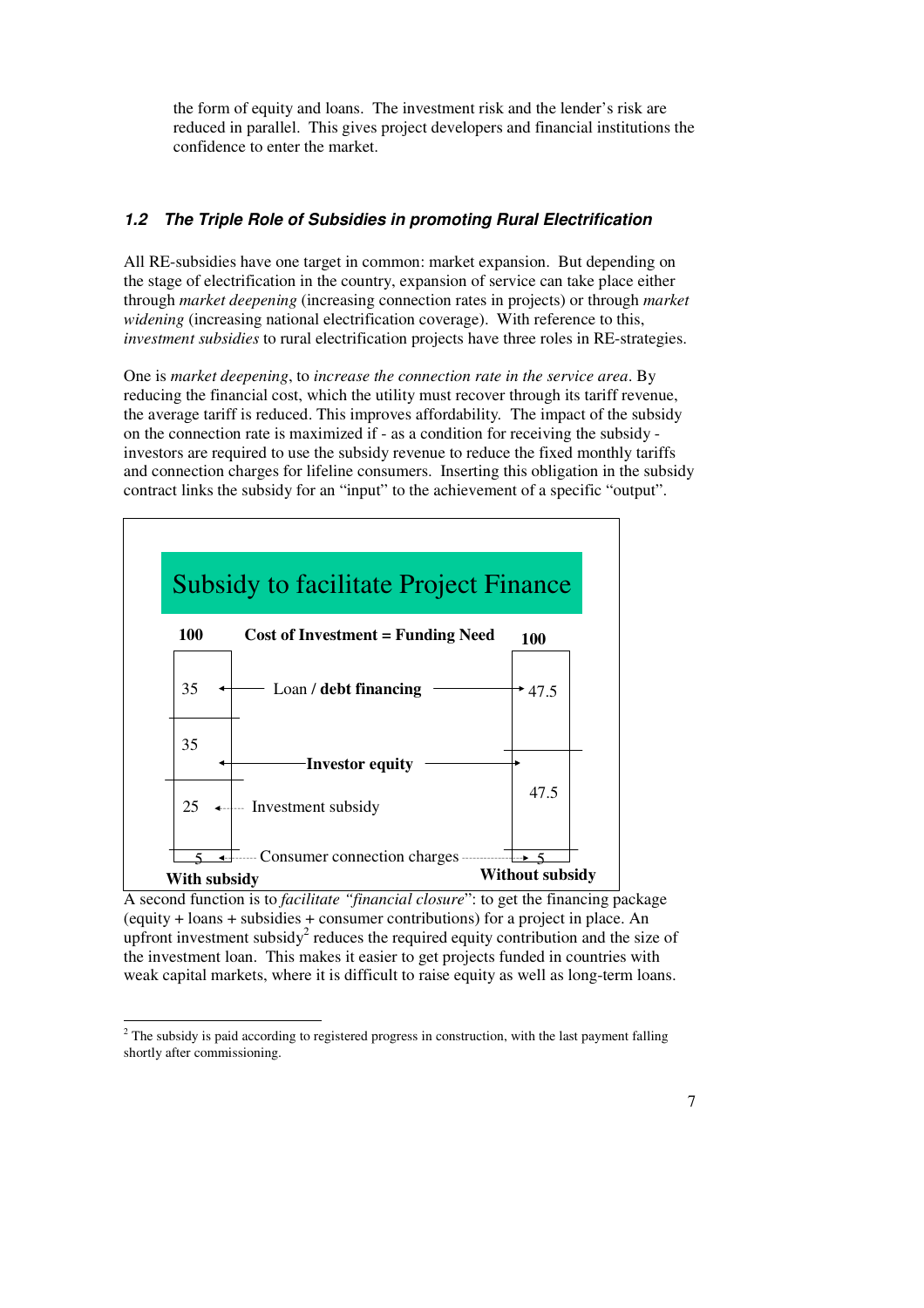Because more rural electrification projects are implemented, the upfront investment subsidy promotes the *market widening* objective.

The "upfront investment subsidy" is important for small local project developers and communities. They face difficulties in raising equity and in being considered credit worthy by the banks. Thus, if the objective is to facilitate locally-based initiatives, the upfront investment subsidy is an important tool.

A side effect of the subsidy is that it should reduce the rate of interest on the investment loan: it lowers the risk of the project. The upfront investment subsidy limits the financial exposure of the lender and lowers the average tariff thereby reducing the risk that low affordability leads to arrears in consumer payments.

The commercial financing of RE projects can be facilitated by alternative instruments, which can supplement the RE-subsidy. REF funds can be used to finance the following support measures:

- *Partial risk guaranty facility* for RE-loans for construction companies, utilities, PV-vendors, fee-for-service companies and consumers.
- *Refinancing facility* for banks providing long-term loans to RE-projects
- *Training banks in appraising RE projects*.
- *Soft loans* provided through banks, where the REF pays the bank the NPV of foregone interest payments (difference between market rates and the interest rate charged to the developer).<sup>3</sup>

A third function of the subsidy is *to provide a means for imposing service quality standards and tariff regulation on rural electricity supply companies (RESCOs)*, making compliance with standards a condition for access to the subsidy. Solar home system vendors, for example, can be required to fulfill specified quality standards for their PV-systems and for their maintenance service as an eligibility condition for receiving subsidies to the sales of their systems. Standards can be introduced in small isolated grid projects, which increase the upfront cost of investment but reduce the life-cycle cost of supply due to savings on O&M costs.

How many REF funds can and should be allocated to the development of standards and to the strengthening of local capacity for quality control is a matter of judgment. Differing schools of expert opinion exist on how cost-effective the measure is.

#### **1.3 RE-Subsidies: Financing Sources and Subsidy Targets**

There are two potential financing *sources* for raising subsidies for rural electrification: the "tax payer pays" and the "urban electricity consumer pays" sources of finance.

There are two potential *targets for subsidization* –the *cost of investment* and the *price of the output* (subsidy to the cost of operation).

<sup>&</sup>lt;sup>3</sup> This instrument is not recommended: it distorts rural credit markets and is per subsidy dollar less effective in attracting investments than an upfront investment subsidy.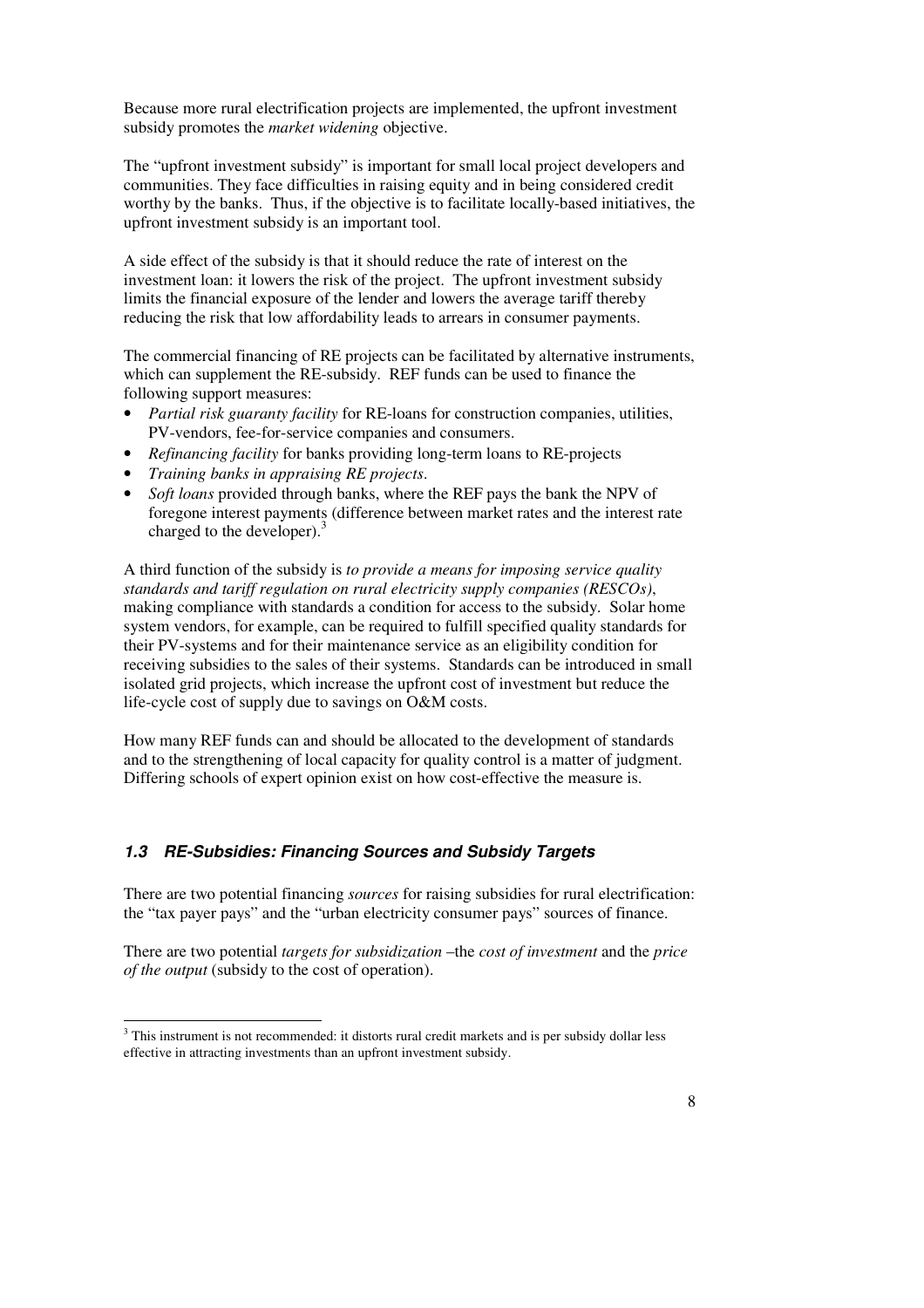The potential *instruments* for raising revenues and for channeling subsidies to rural electrification projects can be presented in a 2x2 matrix, as shown in table 1.1.

| <b>Financing</b>                                                                                                            | <b>Subsidy Targets</b>                                                                                                                                                                                                    |                                                                                                                                                                                                                                                                                          |  |  |  |
|-----------------------------------------------------------------------------------------------------------------------------|---------------------------------------------------------------------------------------------------------------------------------------------------------------------------------------------------------------------------|------------------------------------------------------------------------------------------------------------------------------------------------------------------------------------------------------------------------------------------------------------------------------------------|--|--|--|
| <b>Sources</b>                                                                                                              |                                                                                                                                                                                                                           |                                                                                                                                                                                                                                                                                          |  |  |  |
| Tax payer pays<br>(includes donor<br>funds and REF<br>charges on<br>transmission or<br>power<br>consumption <sup>1)</sup> ) | Cost of investment<br>Direct capital subsidies<br>$\bullet$<br>Soft loans<br>$\bullet$<br>VAT exemption<br>$\bullet$<br>Import duty exemption<br>$\bullet$<br>Accelerated depreciation<br>Subsidies to R&D&D<br>$\bullet$ | Price of output<br>Top-up premium to the<br>distribution company per sold<br>kWh<br>Top-up premium to<br>$\bullet$<br>distribution company per (sold<br>kWh to) lifeline consumers<br>VAT/excise duty exemptions<br>٠<br>on rural power tariffs<br>Vouchers for low income<br>households |  |  |  |
| Power<br>consumer pays                                                                                                      | Connection costs are<br>$\bullet$<br>subsidised by utilities<br>Support to loan finance the<br>$\bullet$<br>cost of consumer internal<br>wiring                                                                           | National unified power<br>٠<br>transmission tariff<br>National or regional unified<br>$\bullet$<br>retail (distribution) tariffs<br>Lifeline rates                                                                                                                                       |  |  |  |

*Table1.1 Subsidy Instruments for Market Penetration*

1) The power consumer pays the charge. But technically, it is a tax, which, if it had not been earmarked for the REF could have been used for other budget items. It is a matter of interpretation.

The *tax payer pays* financing mechanism to subsidize rural electrification uses the following instruments to channel financial resources to target recipients:

- *Capital subsidies*. Direct subsidies paid by the REF to purchases of SHS and to investments in grid electrification are a means to make rural electrification affordable to a larger number of consumers in the target area. They disadvantaged service areas commercially viable for utilities by simultaneously expanding MWh sales and reducing the cost of investment for the utility. They facilitate financial closure of RE-investments.
- *Soft loans* to investors in grid electrification or to dealers in solar home systems are another means to reduce the cost of investment.
- *Tax exemptions / tax rebates*. Tax breaks can be used either to reduce the cost of the investment (the first three below) or to increase the net revenue after taxes from the sales of the output (the last item below). Examples are:
	- exemption from payment of VAT on SHS and conventional power equipment  $\cdot$
	- exemption from import duties for SHS and conventional power equipment
	- accelerated tax deductions for investments in collective renewable energy systems and in conventional grid based electrification
	- tax breaks on returns from investments in collective renewable energy systems and in conventional grid based electrification.

Formateret: Automatisk nummerering + Niveau: 1 + Nummereringstypografi: Punkttegn + Begynd med: 1 + Justering: Venstre + Justeret: 0 cm + Tabulator efter: 0 cm + Indrykning: 0.63 cm

Formateret: Automatisk nummerering + Niveau: 1 + Nummereringstypografi: Punkttegn + Begynd med:  $1 +$ Justering: Venstre + Justeret: 0 cm + Tabulator efter: 0 cm + Indrykning: 0.63 cm

Formateret: Automatisk nummerering + Niveau: 1 + Nummereringstypografi: Punkttegn + Begynd med: 1 + Justering: Venstre + Justeret: 0 cm + Tabulator efter: 0 cm + Indrykning: 0.63 cm

Formateret: Indrykning: Før: 0.63 cm, Punkttegn + Niveau: 1 + Justeret: 0 cm + Tabulator efter: 0.63 cm + Indrykning: 0.63 cm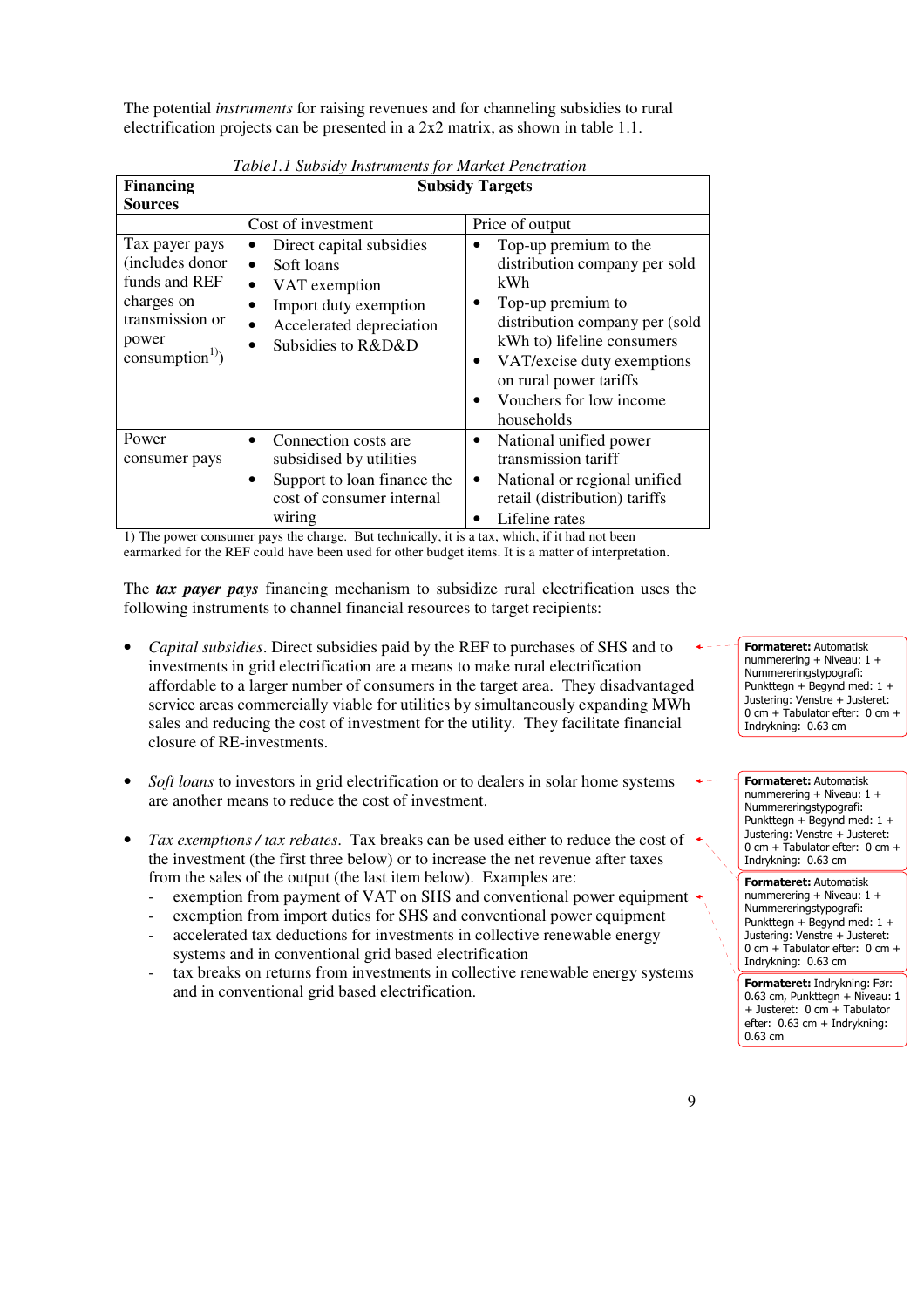- *Top-up premium payments to the rural power distribution company per sold kWh*. Argentina pays top-up premiums to lifeline rates for off-grid, dispersed population concessions.
- *Lower VAT on power sold by rural distribution companies*.
- *A rural electrification charge* is imposed on the transmission tariff and/or on retail tariffs in urban areas. Being a tax on electricity consumption, it is a matter of interpretation whether this represents an "electricity consumer pays" or a "tax payer pays" source of finance. The problem with such a charge is that energy intensive industries must be exempted. Otherwise, distorting price signals are given leading to investments in non-electricity using technologies, although the production cost of electricity using equipment may be lower without the tax. Another reason is to avoid unequal competition for energy intensive industries with producers from countries that do not impose a rural electrification charge on their manufacturers.

Examples of the *electricity consumer pays* financing mechanism are:

- The cost of connecting a consumer is born mainly by the rural power distribution $\triangle$ company; the individual household consumer pays only part of the cost through the up-front connection charge. The utility recovers the financial loss on connections either through higher kWh tariffs, or through the fixed monthly charges on its invoices. When it is done through the kWh-tariffs, consumers with higher than average levels of kWh consumption finance most of the connection subsidy. When a power company has urban and rural consumers, the former subsidize the latter due to the higher levels of consumption in urban areas.
- Some utilities assist households with arranging loans to finance the cost of internal wiring and the initial connection charge. Often, the transaction costs to the utility of the financial intermediation service are not fully reflected in the interest rates and other financial charges to the borrower.
- The application of a *national retail tariffs* pricing policy by state owned power utilities is the "classical" approach to cross-subsidize rural electrification.
- The policy of *unified national transmission tariffs* by a private or state owned national transmission company uses the same method, albeit on a more limited scale, in liberalized, vertically unbundled power regimes  $4$ .

In practice, countries use a package of instruments to promote the objective of rural electrification. The composition of the package of incentive measures is defined by various factors:

• *The stage of rural electrification*. Over time, there is s shift in the relative importance of the four quadrants. During the early national power company stage, quadrant 4 instruments dominate. When power sector reform shifts the execution

Formateret: Automatisk nummerering + Niveau: 1 + Nummereringstypografi: Punkttegn + Begynd med:  $1 +$ Justering: Venstre + Justeret: 0 cm + Tabulator efter: 0 cm + Indrykning: 0.63 cm

Formateret: Automatisk nummerering + Niveau: 1 + Nummereringstypografi: Punkttegn + Begynd med: 1 + Justering: Venstre + Justeret: 0 cm + Tabulator efter: 0 cm + Indrykning: 0.63 cm

Formateret: Automatisk nummerering + Niveau: 1 + Nummereringstypografi: Punkttegn + Begynd med: 1 + Justering: Venstre + Justeret: 0 cm + Tabulator efter: 0 cm + Indrykning: 0.63 cm

Formateret: Automatisk nummerering + Niveau: 1 + Nummereringstypografi: Punkttegn + Begynd med: 1 + Justering: Venstre + Justeret: 0 cm + Tabulator efter: 0 cm + Indrykning: 0.63 cm

 4 See Section for a short introduction to the implications of national transmission tariffs.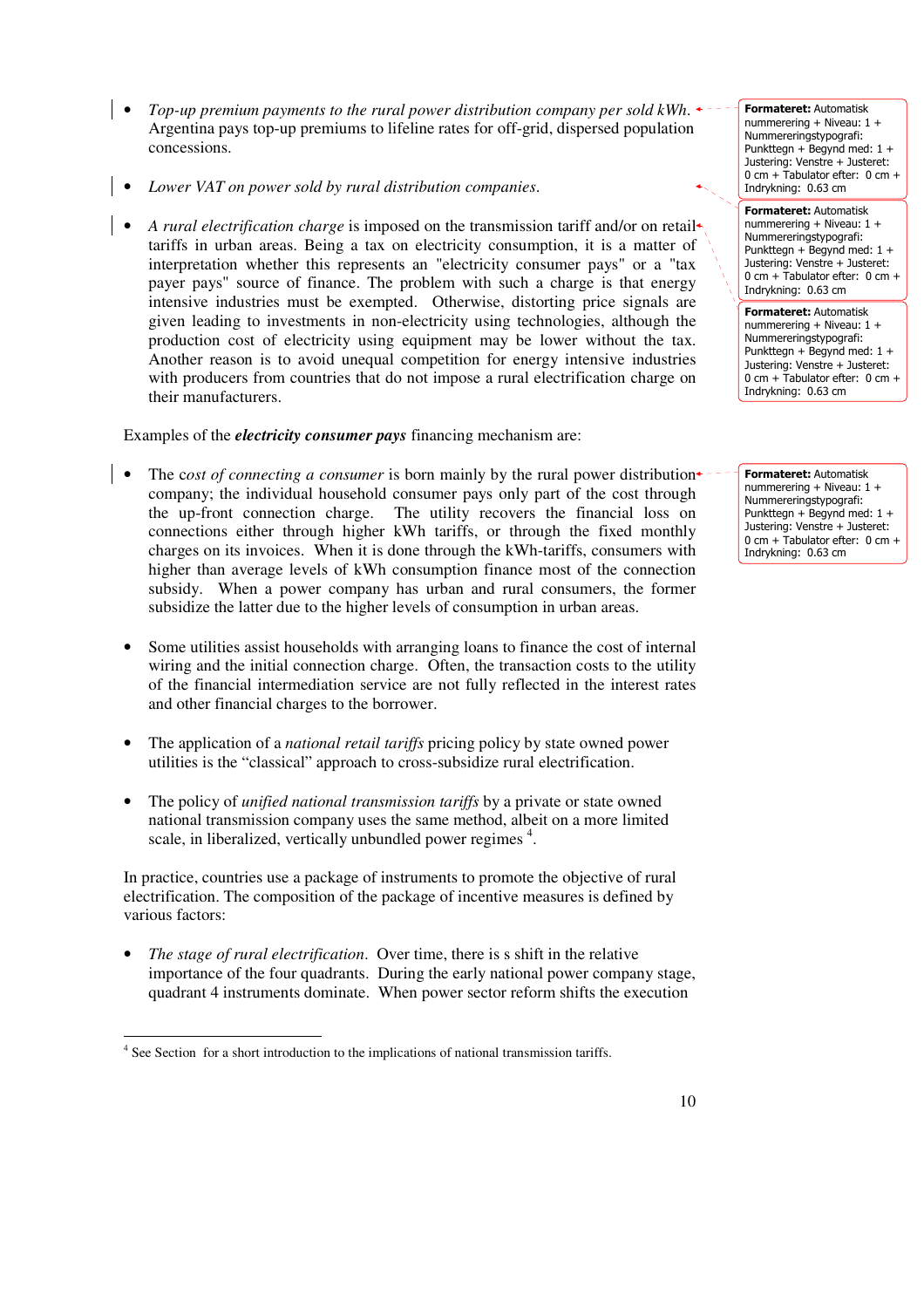of RE-projects to the private sector, quadrant 1 instruments are used. During the later, market deepening stages of RE, quadrant 2 instruments gain in importance.

- *The quality of rural financial institutions*. When financial intermediation is weak, direct investment subsidies are a precondition for securing financial closure. In that case, the direct investment subsidy is the logical instrument. Depending on the level of the investment subsidy – the higher it is in percent of total investment - it will be given in combination with an output based subsidy.
- *The quality of the national taxation system*. As long as the national taxation system is weak and arbitrary, a situation in many low-income countries, tax rebates are an inefficient instrument.
- *The strength of the incentive impact*. When it comes to investment subsidies, experience shows that a *direct capital subsidy* has a stronger incentive effect on purchases than *tax rebates* having the same subsidy value<sup>5</sup>. The monetary value of direct capital subsidies is more transparent for investors and for voters - the impact of tax rebates on the state budget is more hidden. The lack of transparency can under some circumstances be attractive for politicians. Another advantage of tax rebates is the avoidance of a separate bureaucracy for the administration of subsidy payments.
- *Maintaining the momentum* is another: when the rate of expansion slows down, or more ambitious targets are set, new, supplementary instruments are introduced.

The point of the above survey of subsidy instruments is that a variety of alternative and supplementary measures exist to subsidize rural electrification. What the best combination is depends on the specific situation in each country.

<sup>&</sup>lt;sup>5</sup> Also this rule has its exceptions. The tax rebates given in India to investors in wind farms had during the early stages on the program a strong incentive impact. Indian firms were faced with a general tight financial situation.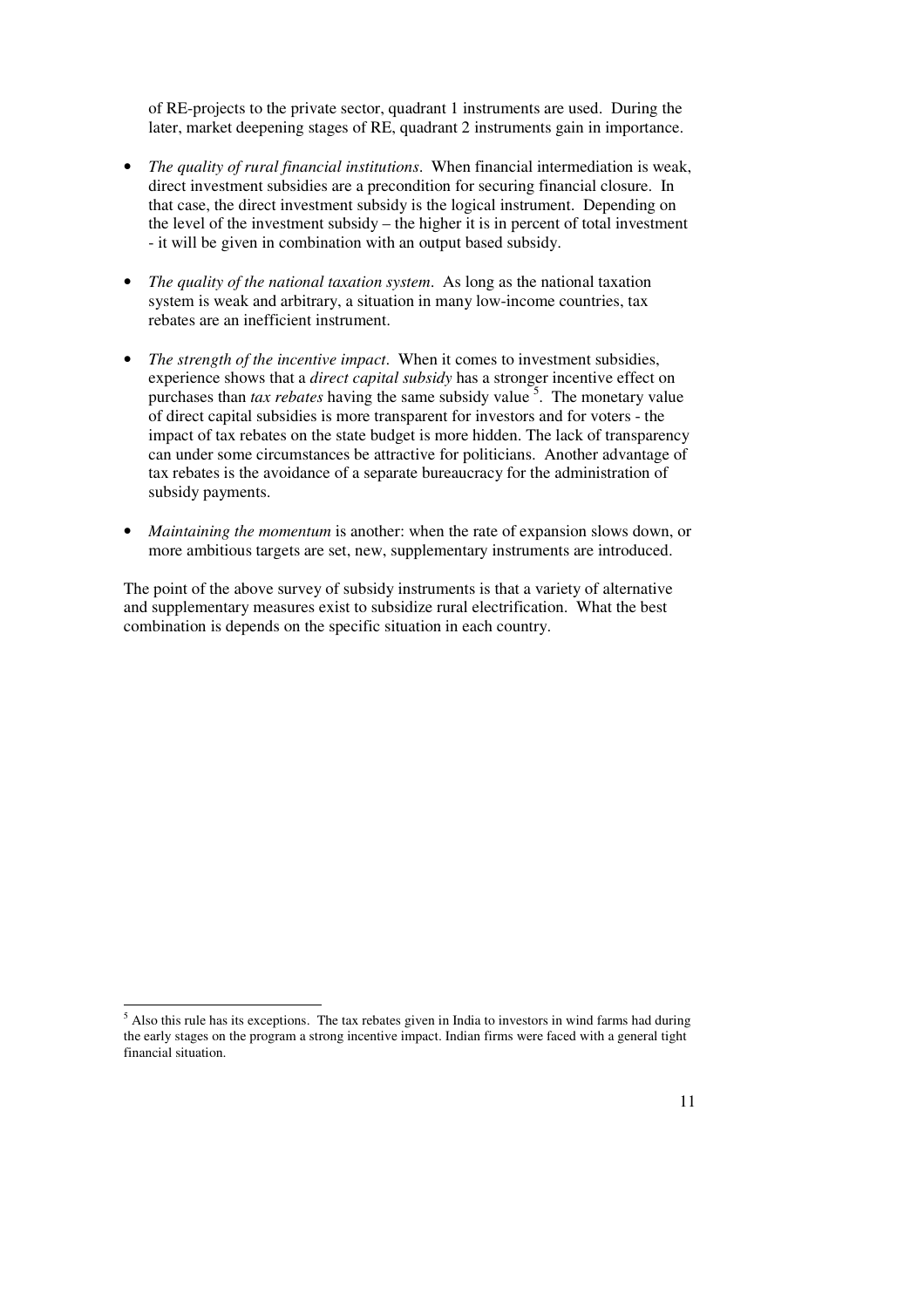#### **1.4 Why not set-up REF as a Revolving Fund giving subsidized Loans?**

An alternative concept for the REF is to establish it as a *revolving fund*, *which gives interest rate free loans to investors*. The idea is based on two arguments.

- 1. By setting up a revolving fund, *funds put into the REF do not disappear.* They can be reused later for other RE- and RET investment projects.
- 2. By not giving REF funds as a free gift, *it is justified to place more funds into the REF, enabling the REF to loan-finance the total non-equity part of an investment*. This makes it easier for an investor to secure financial closure for his project.

The "fund conservation" argument is correct as far as the availability of *tied funds for RE-projects* is concerned; it is incorrect, if it refers to the *overall availability of loan funds*. An *upfront investment grant* and a *subsidized loan* are both capital subsidies, which reduce the amortization burden of debt finance, and thereby the annual fund outflow, which must be covered by annual tariff revenue. For the investor's annual payment it makes no difference, whether he gets (i) an *interest rate free loan* with a maturity of ten years or (ii) a *38.5% upfront investment subsidy and a 10 year loan at a 10% rate of interest* for the rest-financing need. The availability of funds for later project finance is also the same: the amount of money each year, which flows back to the bank and can be used for new lending, is identical! The point is illustrated in the table below, which shows the ten year cash flows for the "REF investment subsidy" and the "REF Revolving Fund" cases.

| Year:              | $\Omega$ |          | $\overline{c}$ | 3                    | $\overline{4}$ | 5                 | 6        |                            | 8                 | 9                                                                                                   | 10       |
|--------------------|----------|----------|----------------|----------------------|----------------|-------------------|----------|----------------------------|-------------------|-----------------------------------------------------------------------------------------------------|----------|
| Investment         | 100,000  |          |                |                      |                |                   |          |                            |                   |                                                                                                     |          |
| <b>REF Subsidy</b> | 38,500   |          |                |                      |                |                   |          |                            |                   |                                                                                                     |          |
| <b>Bank Loan</b>   | 61,500   |          |                |                      |                |                   |          |                            |                   |                                                                                                     |          |
| Rate of interest   | 10%      |          |                |                      |                |                   |          |                            |                   |                                                                                                     |          |
| Interest payment   |          |          |                | -6.150 -5.764 -5.340 | $-4,873$       | $-4,359$          |          | $-3,794$ $-3,173$ $-2,489$ |                   | $-1.737$                                                                                            | $-910$   |
| Repayment          |          | -3.859   | -4.245         | -4.669               |                | $-5,136$ $-5,650$ | $-6,215$ |                            | $-6,836$ $-7,520$ | $-8.272$                                                                                            | $-9.099$ |
| Annual payment     |          |          |                |                      |                |                   |          |                            |                   | $-10,009 - 10,009 - 10,009 - 10,009 - 10,009 - 10,009 - 10,009 - 10,009 - 10,009 - 10,009$          |          |
|                    |          |          |                |                      |                |                   |          |                            |                   |                                                                                                     |          |
| <b>REF Subsidy</b> | 0        |          |                |                      |                |                   |          |                            |                   |                                                                                                     |          |
| REF Loan           | 100,000  |          |                |                      |                |                   |          |                            |                   |                                                                                                     |          |
| Rate of interest   | $0\%$    |          |                |                      |                |                   |          |                            |                   |                                                                                                     |          |
| Interest payment   |          | $\Omega$ | $\Omega$       | $\Omega$             | $\Omega$       | $\Omega$          | $\Omega$ | $\Omega$                   | $\Omega$          | $\Omega$                                                                                            | $\Omega$ |
| Repayment          |          |          |                |                      |                |                   |          |                            |                   | $-10,000$ $-10,000$ $-10,000$ $-10,000$ $-10,000$ $-10,000$ $-10,000$ $-10,000$ $-10,000$ $-10,000$ |          |
| Annual payment     |          |          |                |                      |                |                   |          |                            |                   | $-10,000$ $-10,000$ $-10,000$ $-10,000$ $-10,000$ $-10,000$ $-10,000$ $-10,000$ $-10,000$ $-10,000$ |          |

*Comparison of 38.5% Investment Subsidy with 10 Year Interest Rate Free Loan* 

The argument for the investment subsidy procedure is that it strengthens the development of a national commercial structure for rural finance; whereas the revolving fund procedure weakens it:

• In the *REF investment subsidy case*, loan finance is provided on normal commercial terms by commercial banks, which can re-lend the annual inflow of money to any project purpose.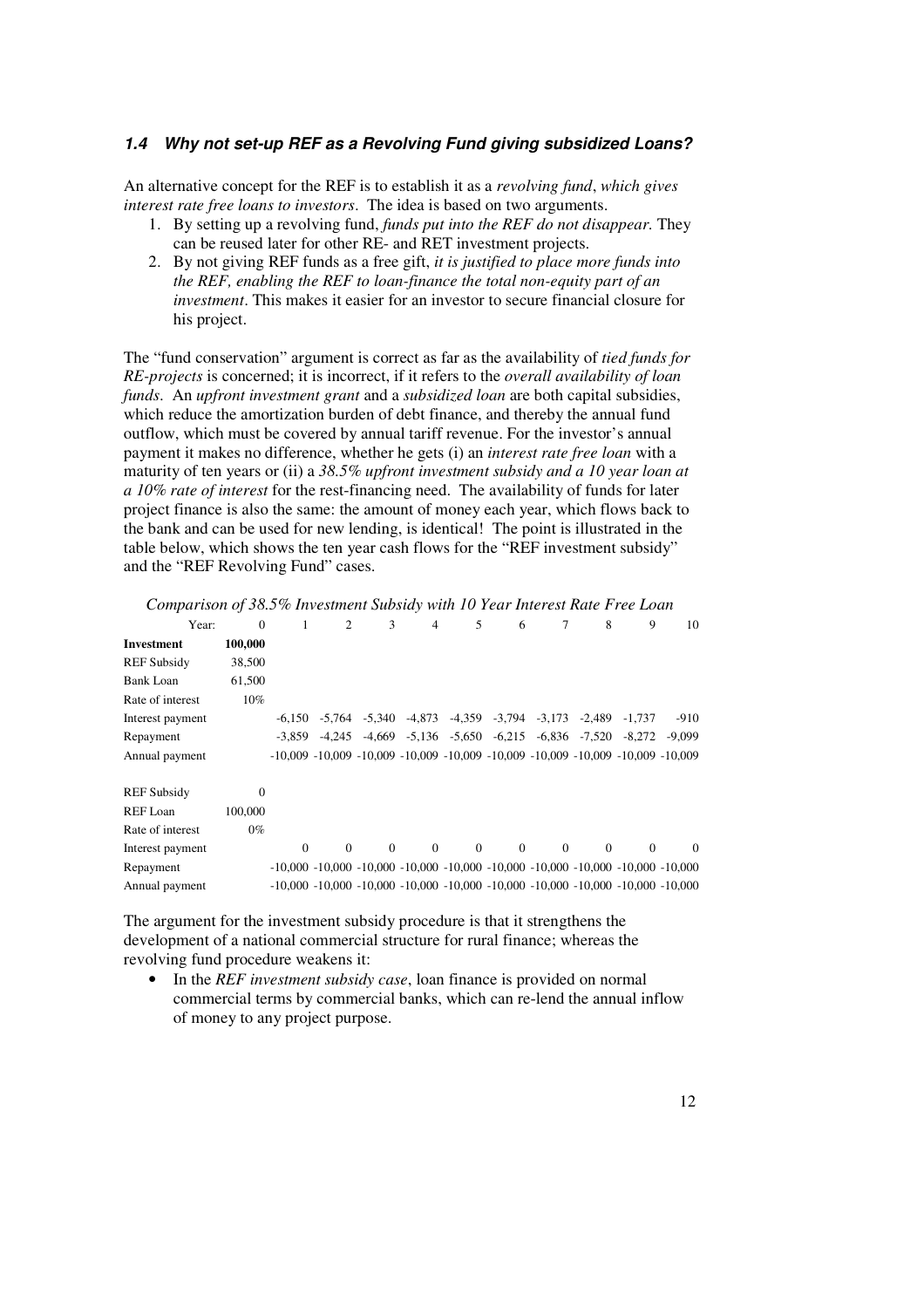• Loans from a *revolving fund* are provided at non-market interest rates, and repayments can be used for lending to RE-investments only, making it administratively more complicated.

The "*100% debt finance" argument* in favor of a revolving fund is equally unfounded. An upfront investment subsidy makes a RE-project commercially viable and, thereby "bankable": the operating cash-flow can cover the repayment obligations on loans and provide a return on equity. Financial closure is secured in both cases! If participating banks lack funds, a credit line can be established to refinance RE-loans.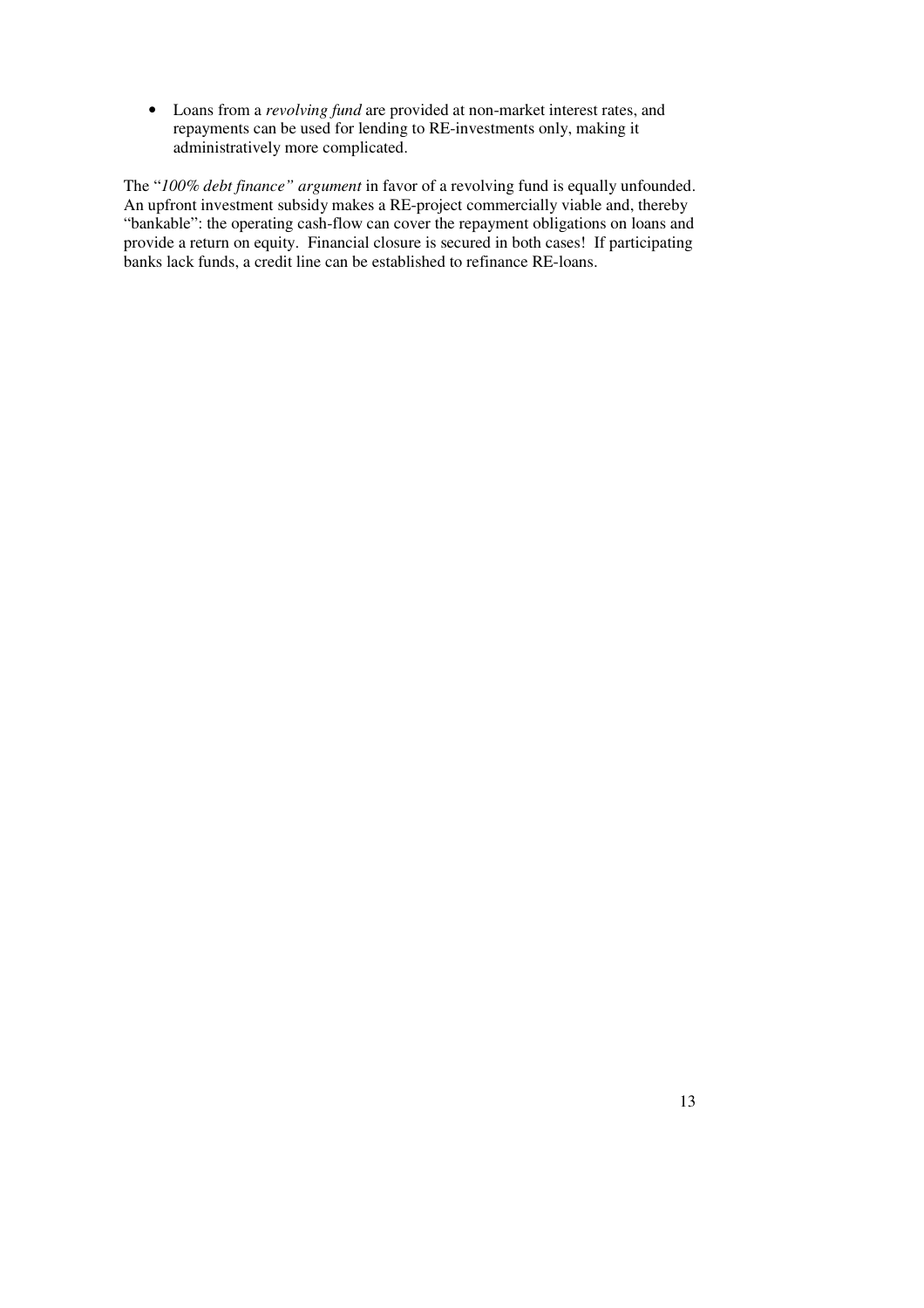# **2 Subsidy Policy Objectives and Electrification Targets**

# **2.1 Development Objectives guiding the Design of REF-Subsidies**

The *development objective of REF-subsidy support* is to *assist rural transformation*. It establishes the ranking order for the development objectives of rural electrification:

- 1. Satisfy the productive demand for energy (economic development objective: to reduce poverty)
- 2. Satisfy the public institutional demand for electrification (social development impact: poverty alleviation and poverty reduction)
- 3. Satisfy the need for household lighting (household welfare: poverty alleviation)

Based on the development objectives, the *key design criteria for REF subsidy policy* are to reach the following *outcomes*:

- 1. To maximise the productive potential of electricity infrastructure
- 2. To maximise the social benefits from indirect access to electricity, spreading the indirect benefits of electrification to poorer households that cannot afford direct connection to the grid
- 3. To get maximum new household access from available subsidy funds
- 4. To take regional equity into account on an objective basis

When these criteria are translated into *operational guidelines*, additional, *subsidiary design criteria* emerge. Subsidy policies and schemes must be judged by their ability to fulfill five *quality criteria*, which are:

- 1. Ability to promote the establishment of commercial service delivery systems, which requires to attract (a) private service providers and (b) private sources of debt and equity finance
	- 2. Cost-effectiveness
	- 3. Equity impact
	- 4. Administrative ease
	- 5. Transparent use of funds and good governance

The first three criteria target the maximisation of the *socio-economic benefits* of subsidy schemes, the last two are general *administrative principles* with considerable economic implications.

Finally, further down *at the level of details*, relevant design issues are:

- 1. finding the right balance between the amount of available funding, which is used to fund the subsidies that are given directly to investments in individual RE-projects and the amount, which is allocated to general RE-support;
- 2. determining the cost-effective size of subsidy, which is offered to RE-projects;
- 3. defining "results" for RE-projects and payment criteria for offered subsidies;
- 4. linking results with subsidy payment in contracts;
- 5. designing implementation structures.

Formateret: Indrykning: Før: 0.63 cm, Automatisk nummerering + Niveau: 1 + Nummereringstypografi: 1, 2, 3,  $... +$  Begynd med:  $1 +$ Justering: Venstre + Justeret: 0 cm + Tabulator efter: 0.63 cm + Indrykning: 0.63 cm, Tabulatorer: 1.27 cm, Listetabulator + Ikke med 0.63 cm

Formateret: Indrykning: Før: 0.63 cm, Automatisk nummerering + Niveau: 1 + Nummereringstypografi: 1, 2, 3,  $...$  + Begynd med:  $1 +$ Justering: Venstre + Justeret: 0 cm + Tabulator efter: 0.63 cm + Indrykning: 0.63 cm, Tabulatorer: 1.27 cm, Listetabulator + Ikke med 0.63 cm

Formateret: Automatisk nummerering + Niveau: 1 + Nummereringstypografi: 1, 2, 3,  $\ldots$  + Begynd med: 1 + Justering: Venstre + Justeret: 0.63 cm + Tabulator efter: 1.27 cm + Indrykning: 1.27 cm, Tabulatorer: Ikke med 1.27 cm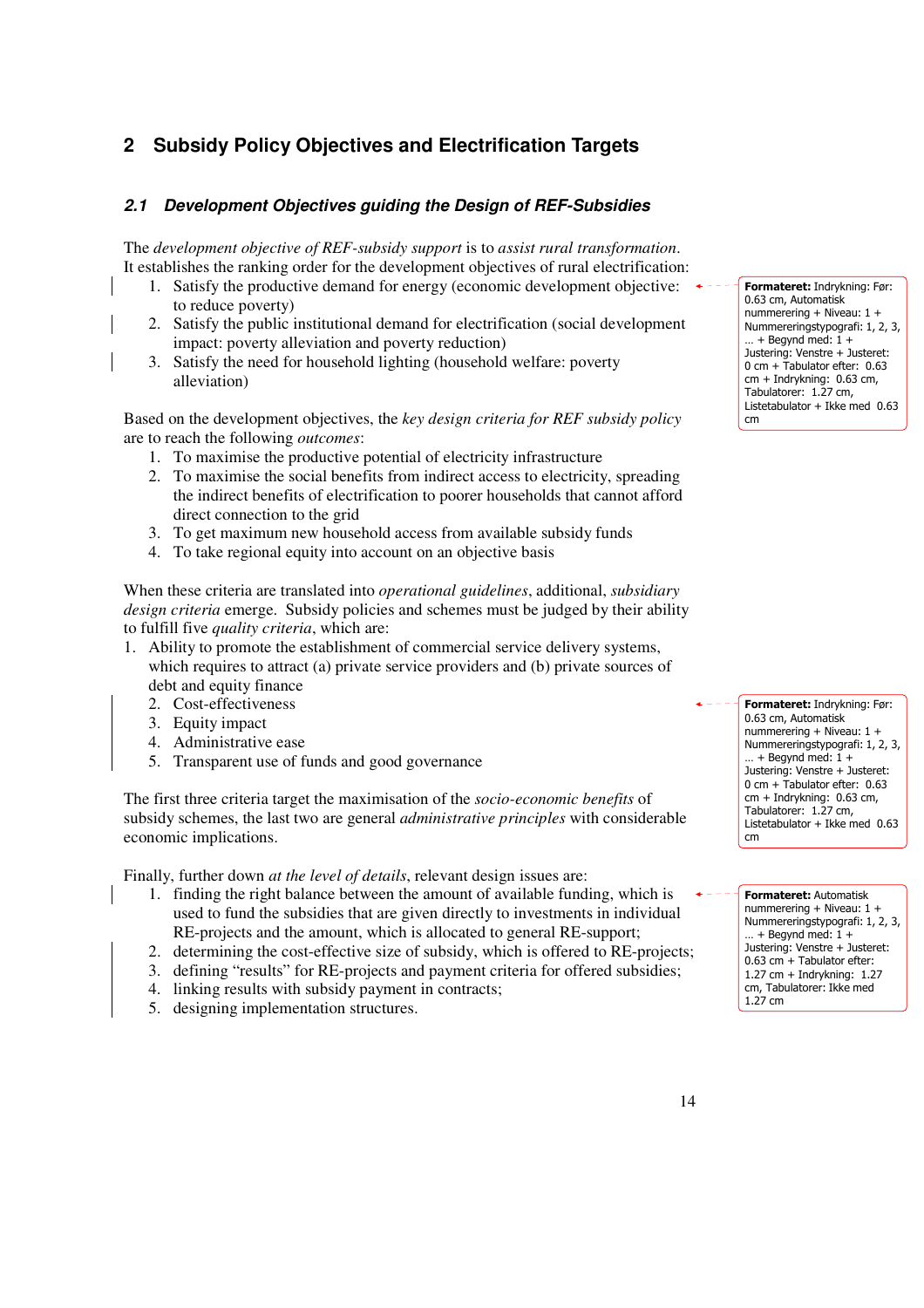#### **2.2 Institutional Objectives for the Creation of the REF**

The function of the *REF is to provide subsidies – not loan financing to project promoters*. There are a number of reasons for this:

- Ample experience from Rural Development Banks and foreign Rural Electrification Boards proves that mixing subsidies and direct loans in one rural finance institution confuses consumers (who get conflicting signals about the cost of finance from the same institution) and the staff in the institution (split personality profile: one day "Santa Claus", the next day hard nosed bankers).
- Leaving debt financing to established financial intermediaries promotes the objective of rural electrification reform to attract private sources of capital (debt / bank lending and equity funds) to invest in rural electrification.
- It is generally acknowledged that *soft loans* are less effective per net present value of a subsidy to expand the level of investments than direct investment subsidies, and that they have distorting effects on the credit market.
- If a *refinancing facility* is needed due to the shortage of funds for long-term loans, it more efficient to created this by the Ministry of Finance and national banks in direct negotiations with international development banks and donors.
- Development of a *partial risk guarantee scheme* for loans given in support of REinvestments is a specialized discipline, which can be entrusted to the Ministry of Finance and the national banking sector.

A sub-objective for the creation of the REF is *to improve the coordination of donor assistance to RE-projects and the medium to long-term stability to the flow of donor RE-funding*.



*I. Instrument for coordination and long- term commitment of donor assistance*

*II. Rationalization of regional cross-subsidies in the power sector*

Another sub-objective is to rationalize the provision of regional cross-subsidies to rural electrification. When a national integrated power utility exists, cross-subsidies from urban to rural consumers are hidden in the schedule of national tariffs. Under a de-concentrated industry structure, cross-subsidies, such as a specific REF-charge on the transmission of electricity, are made transparent. The REF provides on-grid and off-grid RE.projects with equal access to subsidy funds, which improves the efficiency of allocating and using subsidy funds.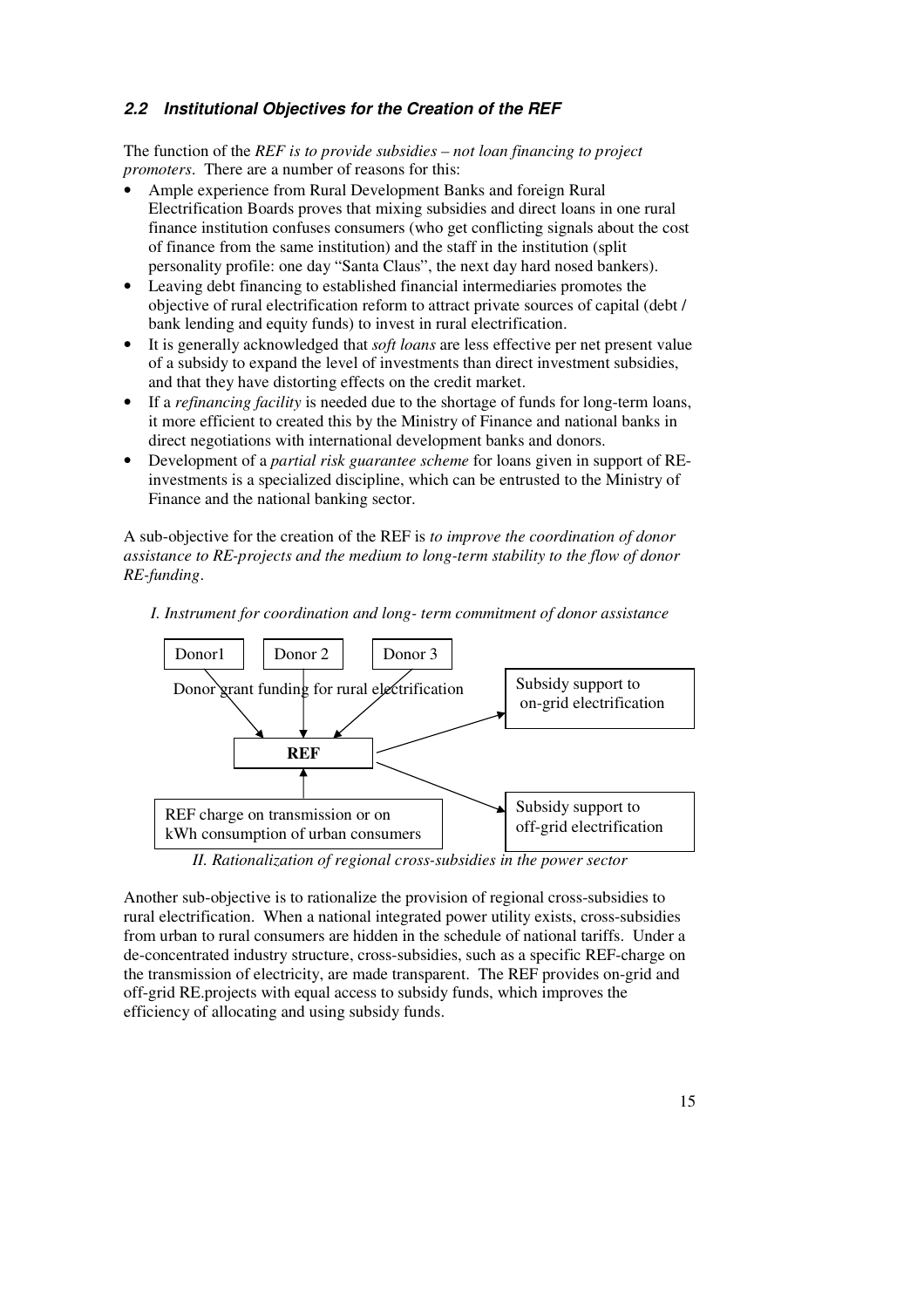# **2.3 Definition of Electrification Access**

What is meant by access to electricity?

Countries have different definitions of rural/national electrification rates. It can be<sup>6</sup>:

- 1. The *percentage of connected households*, the *household electrification rate*. If this is the primary success criterion by which progress is to be measured, the REF must support projects that enable a maximum number of new household connections to be added each year.
- 2. The *percentage of electrified communities*, the *community electrification rate*. It is a broad indicator of territorial electrification coverage. If it is the success criterion, the REF must support projects that get a maximum number of new communities electrified each year.
- 3. The *percentage of national households living in electrified service areas*, the *national electrification coverage.* It requires the REF to support projects that permit a maximum number of new households to live in electrified areas*.*

A subsidy policy that targets the achievement of maximum connection rates in projects requires a different design than a subsidy policy that aims at getting a maximum number of new projects implemented each year.

- It is less costly in terms of investment expenditure to target a 100% connection rate in one town, than to achieve a 25% connection rate in four towns of similar size.
- But in order to reach a "100%" rather than 25% connection rate in a supported RE-project, the average tariff needs to be lowered via the introduction of low lifeline tariffs to accommodate the affordability of the poorest households. The level of the subsidy per project must be increased.
- Since subsidies are a scarce good, the number of projects that can be supported by the available REF-funds is reduced.

The *maximization of the connection rate*, therefore, should not be the primary quantitative RE-target in countries with low electrification coverage:

- Progress in *regional coverage* is slowed down, which creates political tension.
- Targeting electrification coverage as the primary quantitative objective maximizes the satisfaction of the demand for power with the highest economic and social benefits: the *commercial productive demand for power* and the *social productive demand* from clinics, schools, public lighting and public administration.

Countries in the early RE-stage should promote *maximum electrification coverage*. This maximizes the percentage of the rural population that enjoys "indirect access to the benefits of electrification". For countries close to national coverage, the logical policy target is *electrification deepening*: the maximization of connection rates in the rural and urban service areas.

<sup>&</sup>lt;sup>6</sup> In addition, there are differences of opinion about whether household ownership of a solar home systems, or at a even lower level, of a battery for lighting and radio/TV counts as electrification or as pre-electrification.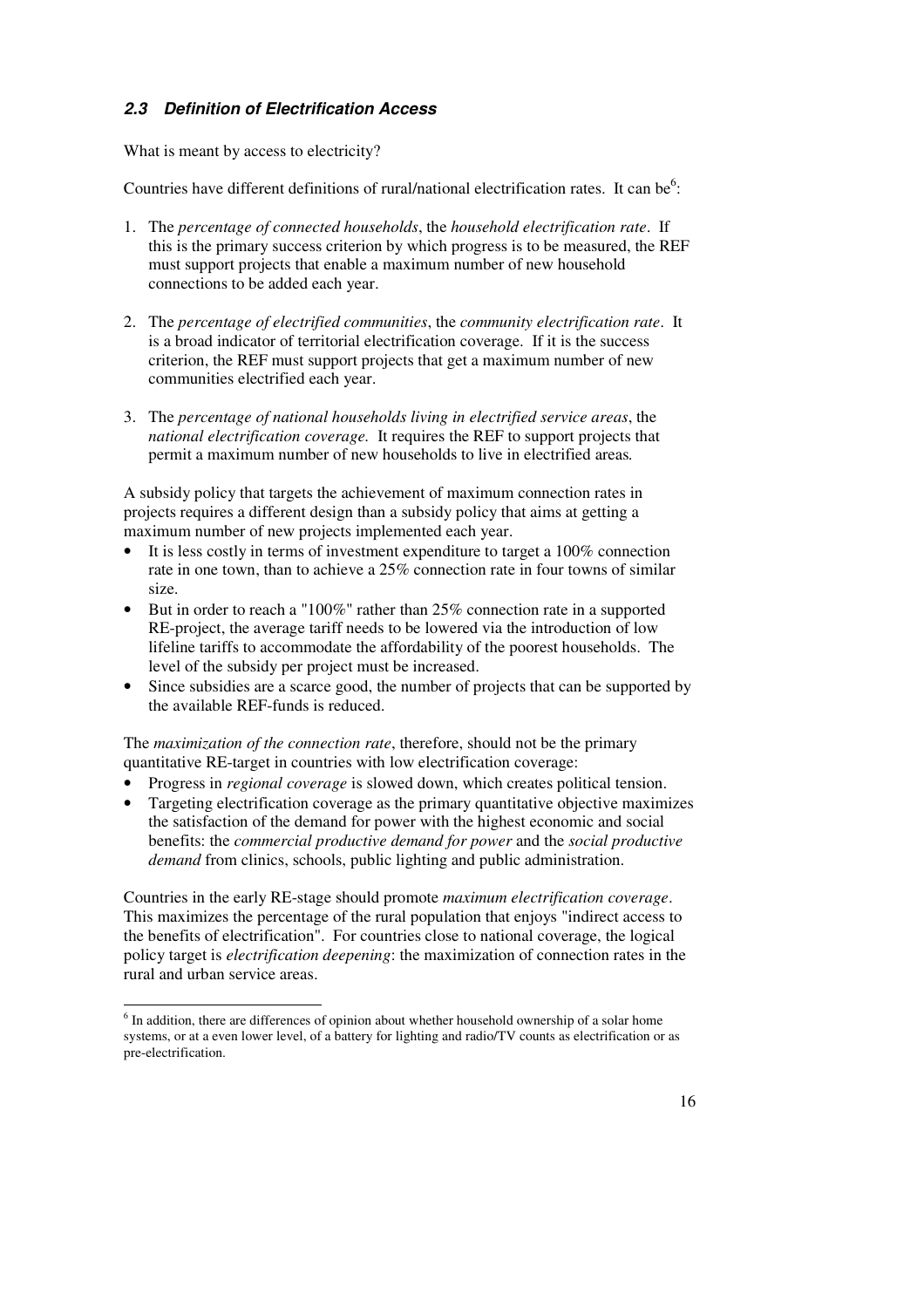The subsidy scheme recommended in this study is based on the assumption that electrification coverage is the primary objective for the REF.

# **3 Subsidy Rates for Maximum Access**

## **3.1 Demand and Supply Curves for RE-Subsidies**

What subsidy rate is most likely to promote access – interpreted as the number of either new annual connections or new annual projects? The optimal mix of subsidies can be identified with reference to the demand and supply curves for RE-subsidies. The concept is shown in the "Subsidy Rates for Maximum Access" chart below.

The chart shows on the *y-axis* the *subsidy rate* expressed in terms of US\$ per new connected household during the financial year. The *x-axis* shows the number of un-



served households that can be connected during the financial year. 7

The model shows that the optimal subsidy rate is defined by the position of the supply and demand curves, at the point of intersection.

The *demand curve, D*, expresses household ability / willingness to

pay for electricity. If a household cannot pay the full cost of supply, a subsidized tariff is needed to get it connected! Increasingly higher subsidy rates are required if electrification through either grid connection or the provision of a SHS is to be affordable for larger numbers of households.

The *slope* of the demand curve is determined by the distribution of income. The *position* depends on (i) the population's ability to pay, which increases over time with per capita income; (ii) the cost ex-subsidy of the product (lower costs shift the demand curve for subsidies to the right); (iii) quality of service (poor service decreases demand); (iv) the marketing skills of project developers and other suppliers (turning latent wants into effective demand); (v) the local availability of the product ("keeping up with the Jones' effect"); and (vi) on the availability of credit. Thus,

<sup>&</sup>lt;sup>7</sup> An alternative way of presenting the concept is to show subsidies per project (per km of transmission line, distribution line, etc.) on the y-axis and the number of projects (or km of transmission lines, etc.) that can be implemented during the year. But since, in the end, the affordability of consumers is the limiting factor in RE, it is best to express the concept with reference to household consumers.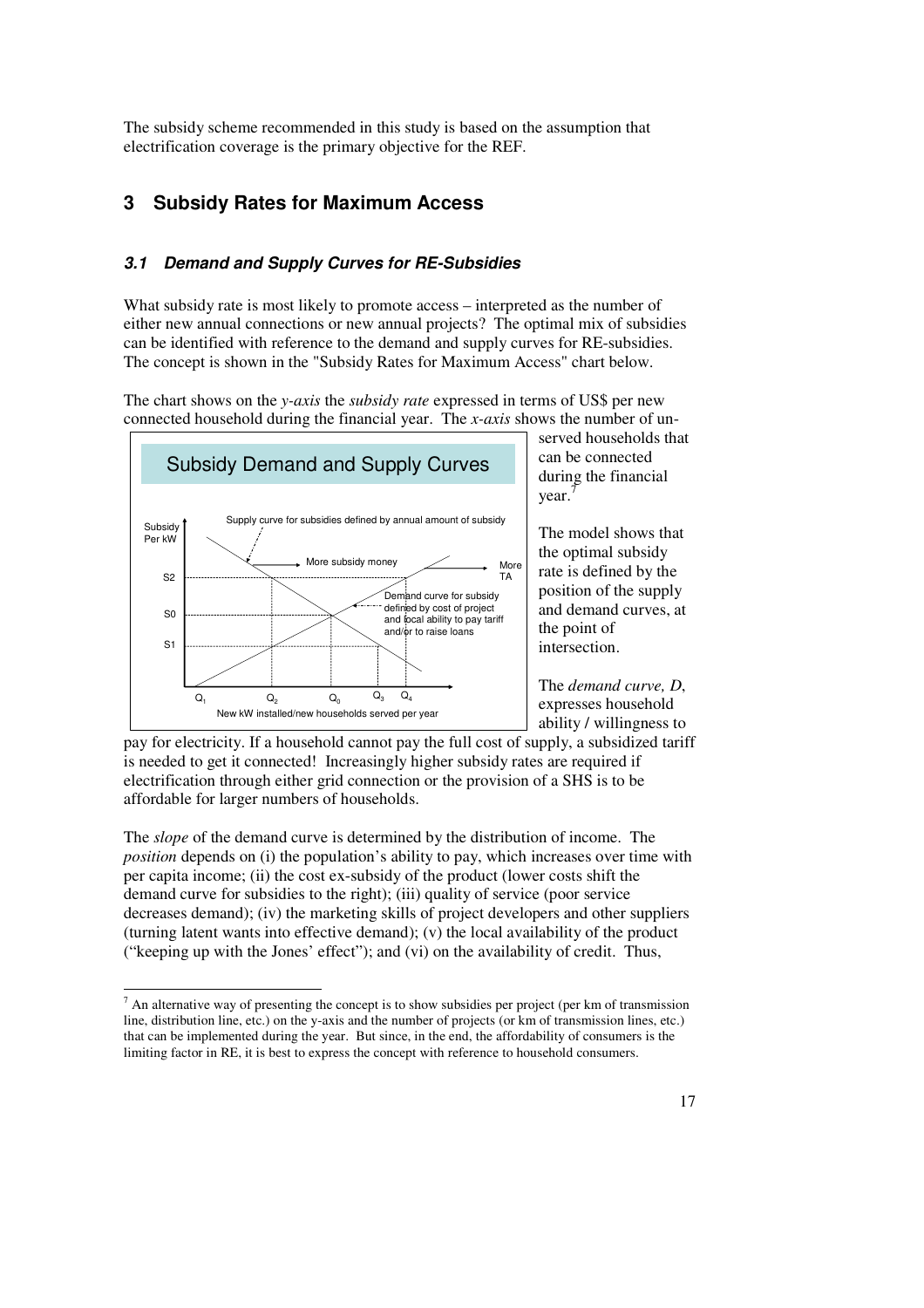innovations in financial instruments that make better financing terms available to consumers or the provision of *indirect subsidies* to household electrification in the form of public promotion campaigns to increase consumer demand or in the form of technical assistance to manufacturers, etc. can shift the demand curve to the right.

The *supply curve, S,* shows, for a given annual REF subsidy budget, the relationship between the size of the subsidy rate and the number of consumers that can be given a subsidy. It's simple mathematics: the subsidy amount divided by the subsidy rate gives the number of beneficiaries. The *position of the supply curve* is determined by the annual budget for (direct) investment subsidies. The curve's intersection with the y-axis shows the size of the annual subsidy budget; the intersection with the x-axis, the total number of non-electrified rural households.

The *optimal subsidy rate is*  $S<sub>1</sub>$ . It allows a maximum number of new consumers to get access to electricity. If the subsidy rate is set higher, for example at  $S_0$ , the limit on funding reduces the number of households that can be reached to  $H_0$ . At this level of subsidy,  $H_2$  households ask to be electrified resulting in an unsatisfied demand of  $H_2$ - $H<sub>0</sub>$ . If the subsidy rate is fixed at  $S<sub>2</sub>$ , then the subsidy budget can supply subsidies to  $H_2$  households. But due to insufficient ability to pay of the  $H_2$ - $H_0$  households, only  $H_0$ households will ask to be connected (or purchase a SHS). Some funds on the public budget line for the subsidy remain unused, less consumers are connected.

The **optimal balance** between direct and indirect investment subsidies is achieved when *the incremental cost for expanding access by one additional consumer* is the same across the technology options and supporting interventions.

*Politicians define the subsidy budget with reference to inter-sectoral policy priorities*. By modelling the demand and supply curves, the RE planners can support the political decision taking process providing information on the marginal costs of reaching various levels of annual connections. The politicians can compare this with their perceptions of the benefits of marginal expansions in the annual connection rate. In practice, politicians start by fixing medium to long term rural electrification targets. Planners then inform about the subsidy cost of meeting the targets, which politicians compare with budget requests from other sectors and their priorities in order to decide whether the targets are realistic, or should be adjusted. $8$ 

Once the overall subsidy budget has been decided politically, the *optimization process is a technical task for RE planners involving two steps*:

Step 1 is to propose the *optimal balance between direct and indirect subsidies* within the REF budget - access can be expanded through a shift of either the demand curve or the supply curve. The optimal allocation of funding is achieved, when a marginal change in the two budgets results in same horizontal shift in the two curves. Thus, when not enough projects are implemented with the annual investment subsidies, RE planners may check whether project sponsoring capabilities are too weak (increase in the budget allocation for indirect investment subsidies to TA), or, whether the ability to pay is too low (calling for an increase in direct investment subsidy).

<sup>&</sup>lt;sup>8</sup> This is a slightly idealized description of the process. In most countries unrealistic targets are not adjusted. Therefore, progress in rural electrification usually lags behind the targets.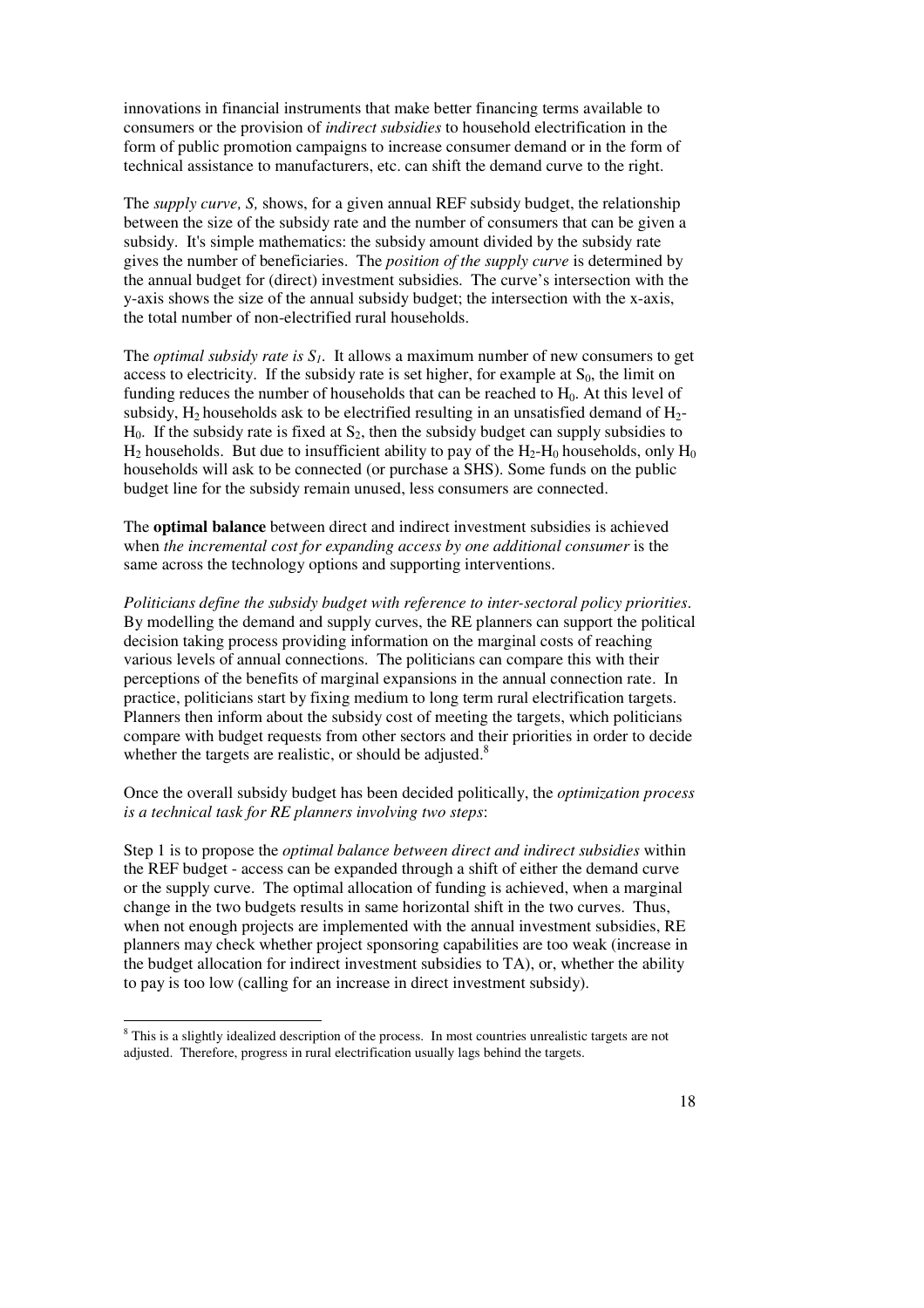Step 2 is to identify the *optimal allocation of funds to alternative activities and products within the budgets for direct and indirect subsidies.* 

- Within the budget for indirect subsidies, the division of funds between:
- support for promotion campaigns,
- technical assistance to reduce equipment costs
- measures to reduce the transactions costs in financing, project planning, regulatory approval and other project implementation activities,
- support to the preparation of local rural electrification plans and feasibility studies for national priority rural electrification projects (typically, larger regional projects identified in the indicative national rural electrification master plan).
- Within the budget for direct subsidies, between funds for:
- support for feasibility studies and other project preparatory support versus subsidies for equipment investments.
- Or between subsidy funds for SHS and for grid electrification investments respectively.

|                                     | Subsidize Investments (input)                                                                                                                                                                                                                                                                                                                                            | Subsidize Annual Cost<br>of Operation (output)                                                                                                                     |
|-------------------------------------|--------------------------------------------------------------------------------------------------------------------------------------------------------------------------------------------------------------------------------------------------------------------------------------------------------------------------------------------------------------------------|--------------------------------------------------------------------------------------------------------------------------------------------------------------------|
| <b>Direct</b><br><b>Subsidies:</b>  | Feasibility studies of project promoters<br>٠<br>Rural transmission grids<br>$\bullet$<br>Rural distribution grids<br>٠<br>Generators in isolated grid systems<br>Consumer connections<br>Loan guarantee schemes<br>Solar home PV or institutional PV systems                                                                                                            | Cost of diesel fuel<br>Monthly losses on<br>lifeline tariffs<br>Annual lump sum to<br>operation based on<br>"objective" cost<br>parameters such as<br>produced kWh |
| <b>Indirect</b><br><b>Subsidies</b> | Indicative rural electrification plans<br>$\bullet$<br>Preparation of detailed local rural<br>$\bullet$<br>electrification plans and feasibility studies<br>for new concession areas that are put up for<br>bidding<br>Community awareness campaigns<br>TA to create competitive supply in rural<br>power construction and consulting<br>TA to community and NGO schemes | (Coupons for<br>purchase of<br>electricity provided<br>to low income<br>$\text{consumers}^{(1)}$<br>(Payment of public<br>lighting by state<br>budget $)^{1)}$     |

*Table 4.1 Type of Subsidy Support that can be provided through REF-Funds* 

1) Countries giving such subsidies provide these through social state or local government budgets.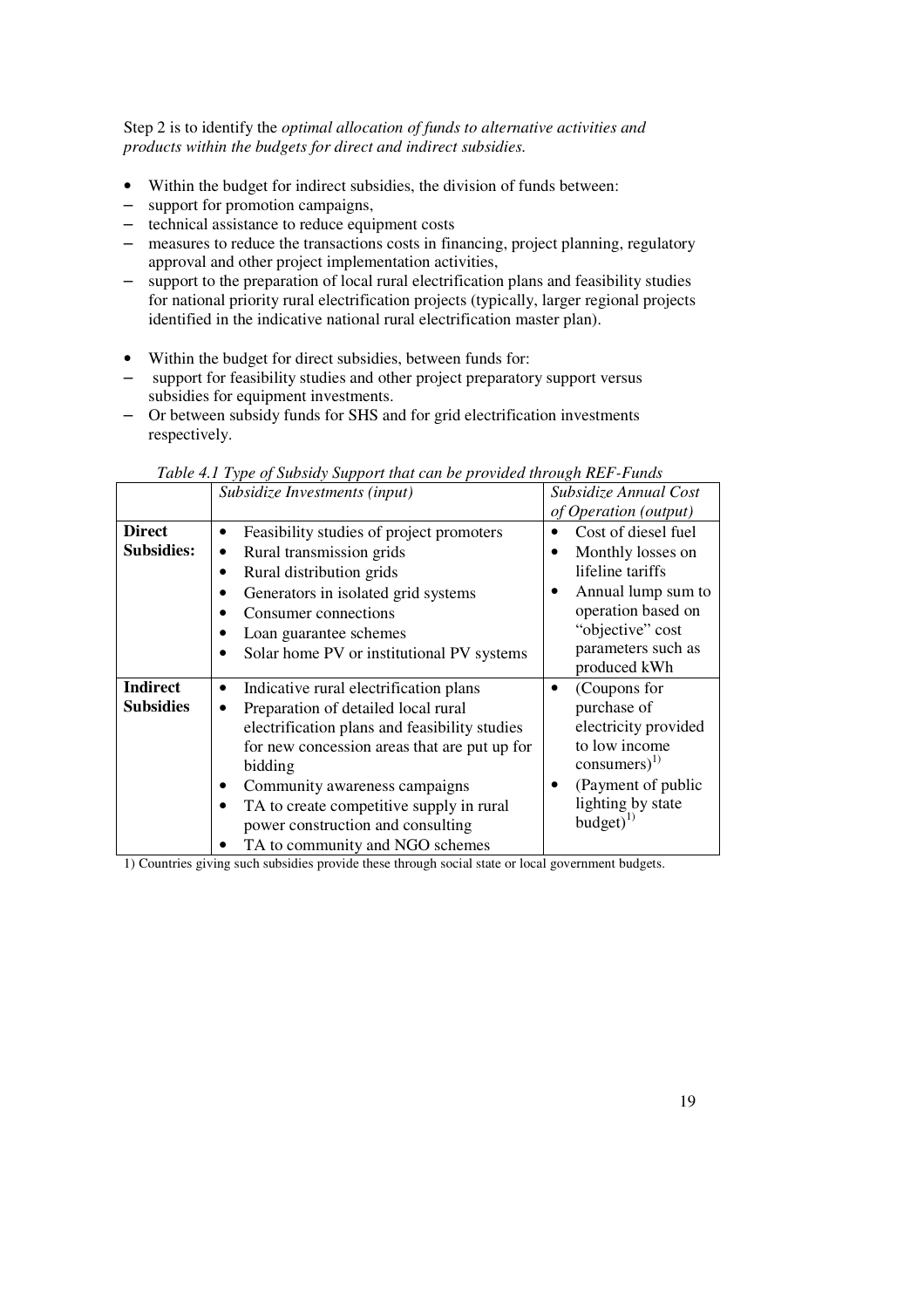#### **3.2 Combining Regional Equity with Maximum Access Policies**

If the "maximum access model" is the sole guideline for subsidy policy, then only the most economic projects with the highest financial rates of return are implemented each year. The other projects are postponed to later years.

The *financial rate of return of electrification projects* is determined (i) by the cost of investment per consumer (beneficiary household) and (ii) by the level of the average demand per consumer. Since regional poverty incidence is linked to relative geographic isolation, electrification projects in poor regions are squeezed both by higher than average costs of investments and by lower than average levels of consumer demand for power. In addition, fuel costs are higher due to costs of transport. Thus, under the maximum access model, they would be the latest in line.

The issue of regional equity is inevitable and the responsible ministry/agency must define a policy for how to deal with it. Politically, the accelerated electrification of isolated rural areas may be justified on grounds of regional balance or social equity objectives, even when the economic rate of return is negative and lower than the average of proposed projects. The incidence of poverty is higher in some regions than in others, and since one ethnic group may be largest group in the disadvantaged area, lack of financial support to local electrification could easily be interpreted as ethnic discrimination.

Regional equity policy leads to the implementation of projects with widely *fluctuating levels of investment per connected consumer*. Since the benefits per consumer are more or less identical due to similar socio-economic conditions, the implemented projects have *widely fluctuating economic and financial rates of return*. Project promoters adjust for the high costs and low ability to pay of the local population by *providing extra-high subsidies* to projects located in low-income / high cost regions. This shifts the supply curve S in the "Subsidy Rates for Maximum Access" chart to the left and makes it more steep (less elastic). Less overall access is achieved.

From the point of view of *economic allocative efficiency*, the regional equity policy is undesirable. Providing the highest subsidies to the projects with the lowest rates of return results in a drain of resources away from more productive investments. But, firstly, national cohesion would suffer if concessional funding were concentrated on the faster growing regions only. Secondly, since some of the poorest regions benefit, the *social impact of regional equity policy* is positive provided that two conditions are fulfilled:

• There must be an *upper bound on the level of subsidies per beneficiary household*; otherwise the opportunity cost lost social benefits in project alternatives is higher than the social benefit from implementing the project.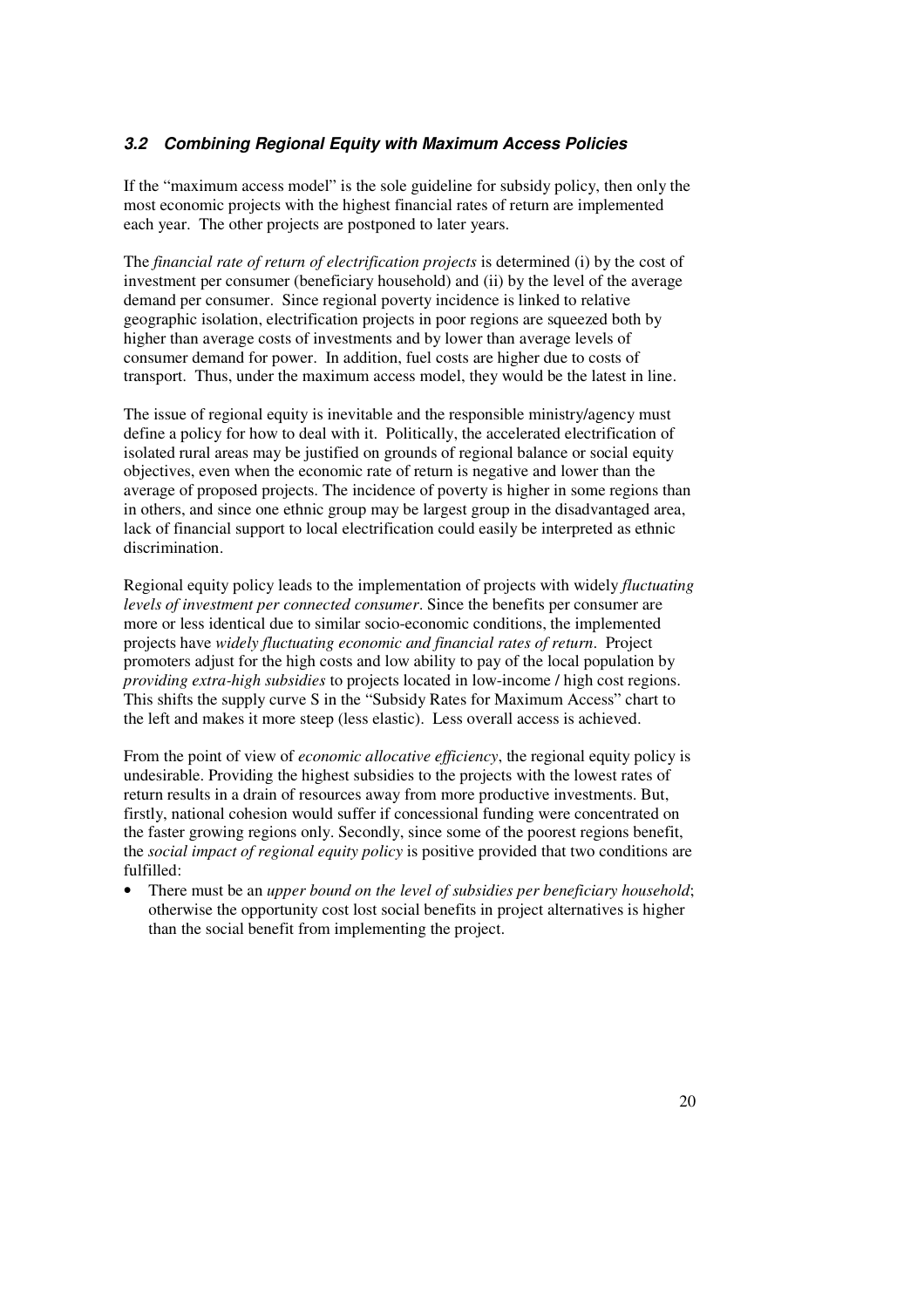• The granting of higher subsidy levels must *be based on transparent and objective criteria*; otherwise, there is an obvious risk of arbitrary intervention in the project selection process<sup>9</sup>.

The adoption of objective quantitative criteria for handling the regional equity issue permits the REF to operate on near-commercial banking procedures in the evaluation of subsidy requests.

#### **3.3 Targeting Subsidies: The Minimization of Free-Rider Effects**

The "subsidies for maximum access chart" assumes for simplification that consumers (or projects) are paid identical subsidy rates: the rate  $S_1$  established by the intersection of the demand and supply curves. In that case, consumers (projects) located in the lower end of the steep subsidy demand curve reap a "consumer surplus" because they get higher subsidies than needed for making access affordable to them. A subsidy rate of  $S_0$ , for example, is sufficient to get  $H_0$  households connected. Paying the  $S_1$ subsidy rate to their project promoters results in a "consumer surplus" equal to  $(S_1$ - $S_0$ )xH<sub>0</sub>. This is a "deadweight loss" for the REF: the "additional subsidy payment" does not expand access with one single household! The "deadweight loss" of reaching higher connection rates leads to high marginal subsidy expenditures per added household: the additional subsidy revenue needed to expand the number of annual connections from H<sub>0</sub> to H<sub>1</sub> is  $((\dot{H}_1 - H_0)xS_1 + (S_1 - S_0)x\dot{H}_0)^{10}$ .

In order to focus subsidy expenditures on the expansion of access, the number of "free riders" must be reduced. The deadweight loss of the REF subsidy can be minimized if a discriminatory subsidy policy is implemented, paying lower subsidy rates to projects (households) located in the lower end of the subsidy demand curve than to those in the upper end. Saved "deadweight expenditure" can finance projects located beyond the  $S_1/H_1$  cut-off point. This is OBA.

Various approaches for targeting subsidy payments to the desired output are possible. Chapter 5 takes a look at the instruments that can be used to reduce the free rider problem in the promotion of solar home systems, SHS. Chapter 6 analyzes the options for grid based electrification.

# **3.4 Instruments for maximizing Connection Rates in a Service Area**

At the *micro-level*, the OBA-challenge is to design tariff policies that effectively transfer project subsidies to the needy: to consumers that have an objective affordability problem.

 9 Project promoters can always find a justification for implementing non-economic projects: strategic considerations (nearness to border), regional equity (district has low electrification rate), political (combating threat of ethnic unrest, or promoting the re-election of a local politician).

<sup>&</sup>lt;sup>10</sup> See the "Incremental Subsidy Cost Curve" for solar home systems in section 5.2, page 30.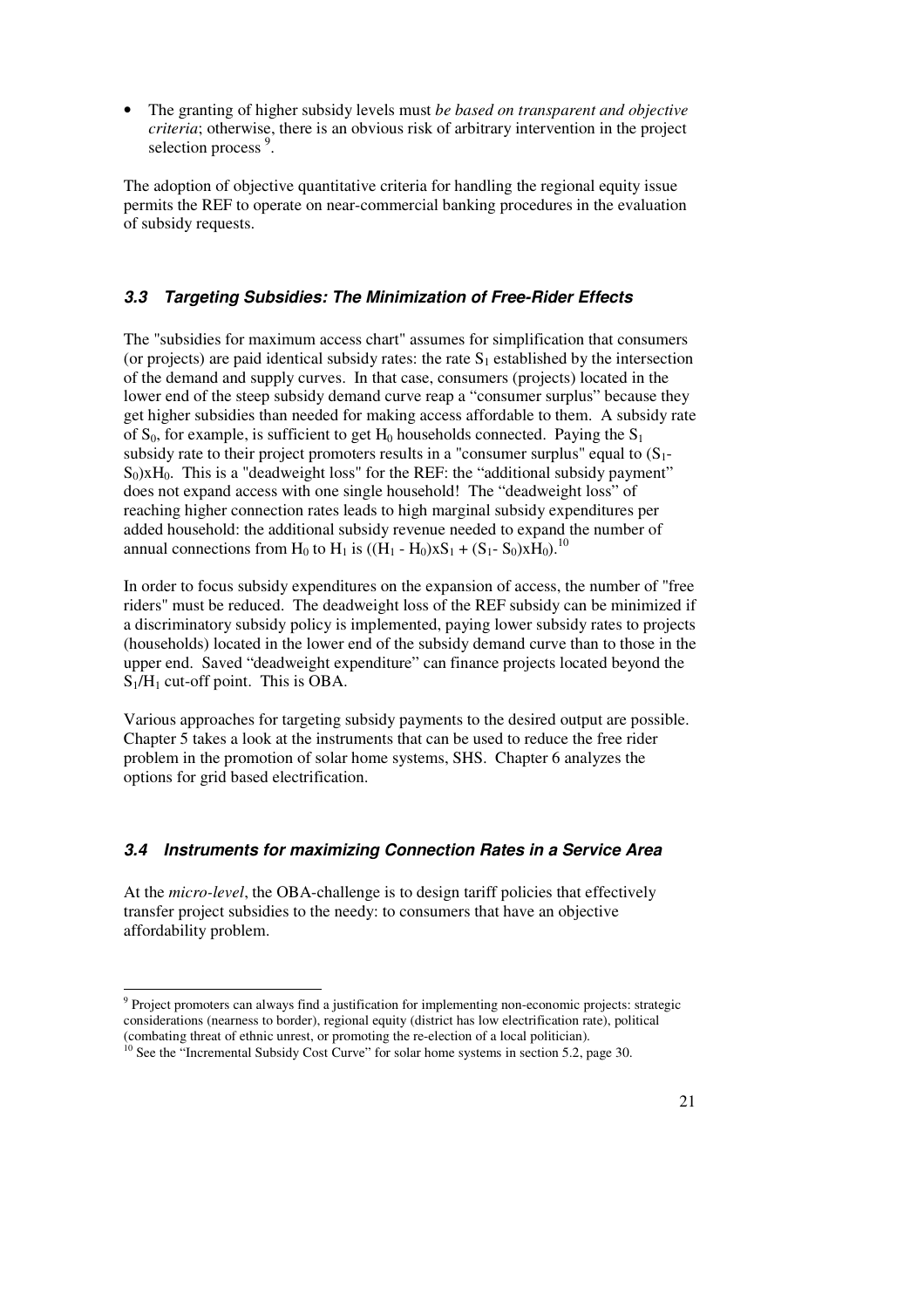To provide electricity service to a maximum number of consumers is a major objective for any RE-program. The tools for maximizing connection rates within the service territory of a utility, often referred to as *electricity intensification,* can be divided into two major categories, listed below by declining target effectiveness.

#### 3.4.1 Individual means-tested subsidies

*Individual means-tested subsidies* cover the gap between the recipient's ability to pay and the cost of supply for the service provider. The subsidy payments are linked directly to the provision of the subsidized service to the target group. In the 1990s, Russia introduced a means tested subsidy scheme to enable low-income households to pay their district heating bills, Chile for urban water supply.<sup>11</sup> The local municipality identifies the low-income households and their individual ability to  $pay<sup>12</sup>$ , and pays the difference between the cost of service and the ability to pay directly to the district heating or water supply companies.

The means tested subsidy is an effective tool for raising or maintaining connection rates in established service areas, targeting a 100 percent connection rate in these. Due to its "social policy aspects", means tested subsidies are normally financed by the public budget rather than by earmarked consumer levies. A drawback of the scheme is its openness in terms of duration: it continues to be needed as long as household poverty persists unchanged.

#### 3.4.2 The lifeline tariff

 $\overline{a}$ 

The lifeline rate is an *instrument of income redistribution*, transferring revenue from relatively rich to relative poor consumers, and an *instrument for increasing connection rates in service areas*.

*Lifeline tariffs* are loss making tariffs on low-consuming customers. A lifeline tariff is composed of:

- (a) a low upfront connection charge for low residential loads $13$
- (b) a fixed charge (for metering, billing and other services) which, often, is set at zero;
- (c) a low kWh lifeline tariff for initial levels of monthly/bimonthly kWhconsumption;
- (d) a threshold level for the monthly/bimonthly kWh-consumption for which the lifeline kWh-tariff is paid;
- (e) a mandatory minimum monthly consumption level, which must be paid for, whether or not the minimum quantity is consumed;

<sup>&</sup>lt;sup>11</sup> The replacement of highly subsidized tariff by full economic cost tariffs led in both countries to large tariff hikes making it necessary to introduce a new mechanism to protect vulnerable households. Since connection was universal in Russia's and Chile's urban areas, the affordability of consumption – not of connection – was the issue.

 $12$  In Russia, the ability to pay level for district heating was fixed at 15 percent of household income. Chile adopted the recommendation by the Pan American Health Organization that no household should pay more than 5% of its monthly income in water and sewerage charges.

<sup>&</sup>lt;sup>13</sup> The effect on connection rates can be reinforced by assisting low-income households with a loan scheme for paying for the cost of their upfront internal wiring expenses.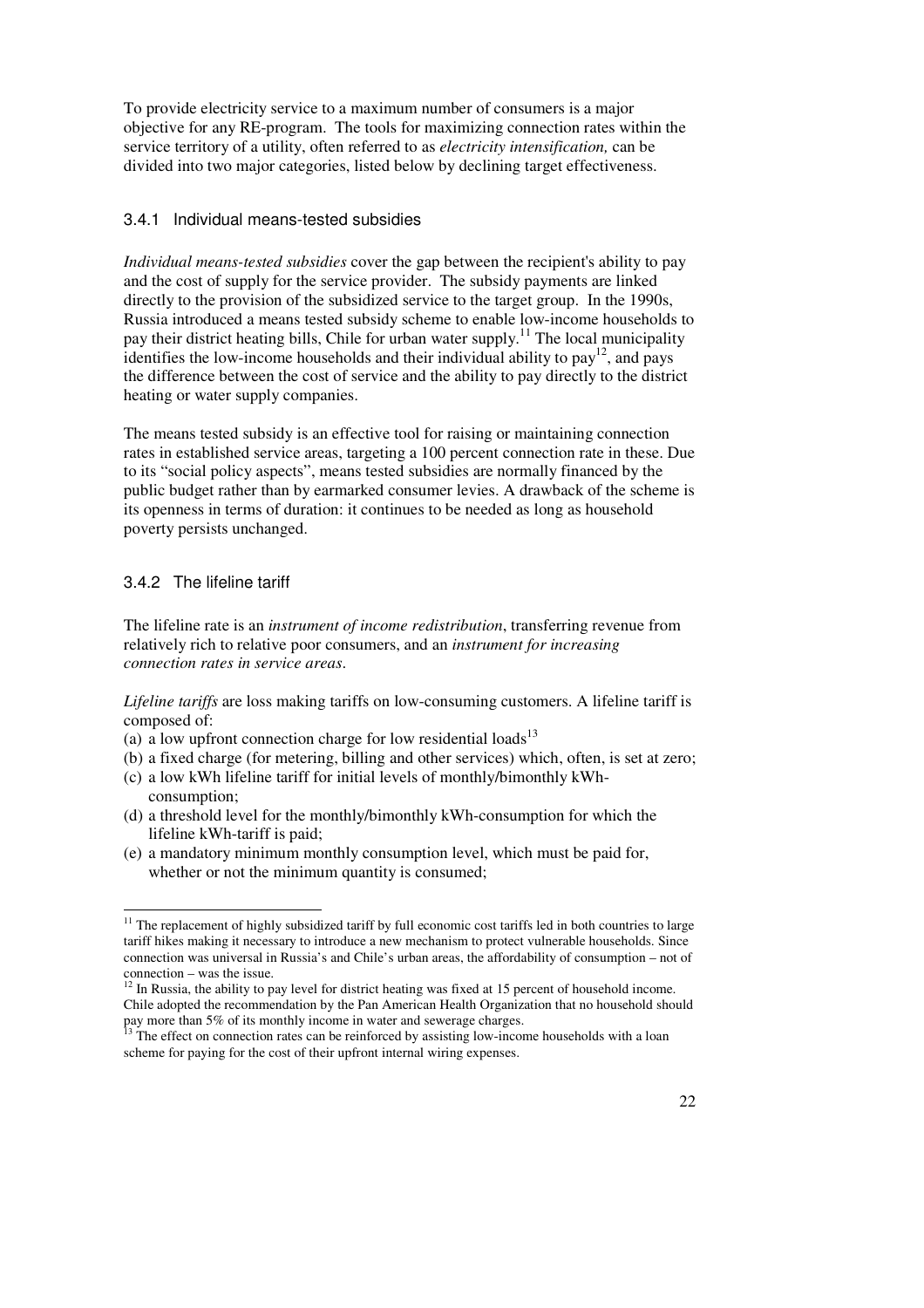

The concept of the lifeline kWh tariff is associated often with "a low lifeline tariff for initial levels of monthly/bimonthly kWh-consumption". A low kWh-tariff, however, is not a necessary element of a lifeline tariff policy. A scheme, which subsidizes the upfront cost of household connection (line-drop plus meter) and/or the monthly fixed costs of residential supply (invoicing, meter reading, basic maintenance of line drops) through the average kWh-tariff, is a lifeline tariff scheme, even though the kWh tariff is the same for all monthly levels of residential consumption.

The chart below illustrates a monthly lifeline tariff, where only the *fixed cost* per residential consumer (for billing and invoicing, maintenance of line drop and meter) is subsidized. The *monthly fixed charge* for lifeline consumers is zero. The *kWh-tariff*  for the lifeline level of consumption *equals the cost of supply of a residential kWh*  (bulk energy + distribution charge for line losses, amortization of grid investments and grid O&M).



The utility charges its lifeline consumers for a minimum level of monthly kWh consumption, in this case equal to the "lifeline rate consumption range", even if consumption is less. As long as a lifeline consumer does not overstep his lifeline consumption of say, 15 kWh, he is charged  $P_{LT}$  while the full cost of supply for the utility, shown by the "total cost of supply curve", is  $P_{FC}$ .

#### *Absolute and relative poverty criteria for fixing the lifeline rate*

The *notion of the lifeline rate*, that is, the guiding principle for how the lifeline rate and the applicable consumption level are arrived at, needs to be clarified by policy makers: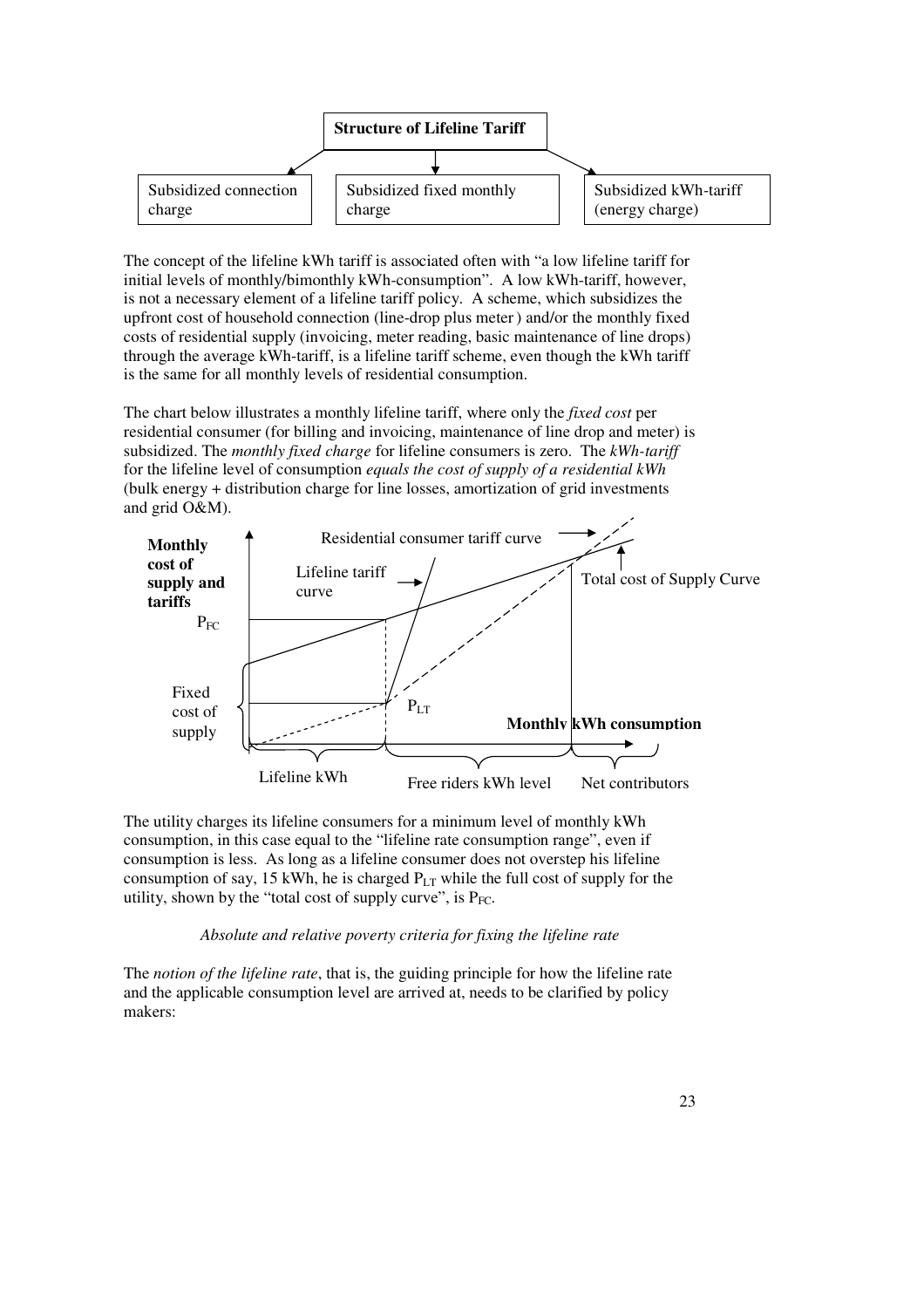The tariff can be fixed with reference to an *absolute poverty criterion* - making a "survival" level of electricity consumption affordable for the poorest sections of the population. In rural electrification the survival level of consumption would be a 15 kWh of monthly consumption corresponding to the use of three light bulbs and a small radio. The tariff would not be generous but stretch the ability and willingness to pay of the poorest households to the limit.

The alternative is to apply a *relative poverty* concept, allowing a "basic comfort" level of electricity consumption to be easily affordable for poorer households. It is judged not be socially acceptable that the share of household income to pay for electricity is higher than  $X\%$ . The lifeline kWh-tariff rate can be lowered, and the upper limit for the eligible lifeline consumption level for the low tariff can be increased, to say 50 kWh per month, covering also the power consumption of a small TV, a fan and a smaller electric cooker.<sup>14</sup>

In both cases, the *targeted connection rate* must be defined. A 100% connection rate calls for a lower lifeline tariff level than a 60% connection rate.

#### *The "general lifeline tariff" and "specific lifeline tariff" pricing approaches*

In the *"general lifeline tariff" approach*, all residential consumers pay the same tariff for the first monthly lifeline levels of consumption. Three general versions and combinations of these exist:

- 1. The *connection charge* for all residential households is below the cost of connection. An alternative, non-subsidized, option is to split the connection charge into a low upfront payment and a number of monthly installments that are added to the bill until the total cost has been paid.
- 2. The *monthly fixed charge* for all residential consumers is zero; the total cost of  $\triangleleft$ supply to the utility is recuperated through the kWh-tariff.
- 3. The *residential kWh-tariff* increases stepwise with increasing levels of consumption.

The "residential consumer tariff curve" shown in the chart above, is an example. The fixed monthly charge is zero and the residential kWh-tariff has two-steps: a low kWhtariff for the first lifeline levels of kWh-consumption and a higher tariff for kWhs above the lifeline limit. Residential consumers with "high" levels of consumption are charged more than the cost of their supply (the "net contributors" in the chart). All other consumers pay a price, which is less than the full cost of their supply, meaning that also some consumers outside the lifeline consumption category are subsidized (in the chart, those with a monthly consumption in the "free riders kWh level" range).

The "*exclusive lifeline rate" approach* attempts to reduce the number of "free riders" by subsidizing only technologies that are used primarily by low-income households

 $\overline{a}$ 

Formateret: Indrykning: Før: 0.63 cm, Automatisk nummerering + Niveau: 1 + Nummereringstypografi: 1, 2, 3,  $...$  + Begynd med:  $1 +$ Justering: Venstre + Justeret: 0 cm + Tabulator efter: 0.63 cm + Indrykning: 0.63 cm, Tabulatorer: 1.27 cm, Listetabulator + Ikke med 0.63 cm

Formateret: Indrykning: Før: 0.63 cm, Automatisk nummerering + Niveau: 1 + Nummereringstypografi: 1, 2, 3,  $...$  + Begynd med:  $1 +$ Justering: Venstre + Justeret: 0 cm + Tabulator efter: 0.63 cm + Indrykning: 0.63 cm, Tabulatorer: 1.27 cm, Listetabulator + Ikke med 0.63 cm

Formateret: Indrykning: Før: 0.63 cm, Automatisk nummerering + Niveau: 1 + Nummereringstypografi: 1, 2, 3,  $...$  + Begynd med:  $1 +$ Justering: Venstre + Justeret: 0 cm + Tabulator efter: 0.63 cm + Indrykning: 0.63 cm, Tabulatorer: 1.27 cm, Listetabulator + Ikke med 0.63 cm

<sup>&</sup>lt;sup>14</sup> In some countries, the relative poverty concept has been misused, leading to grossly inflated minimum thresholds.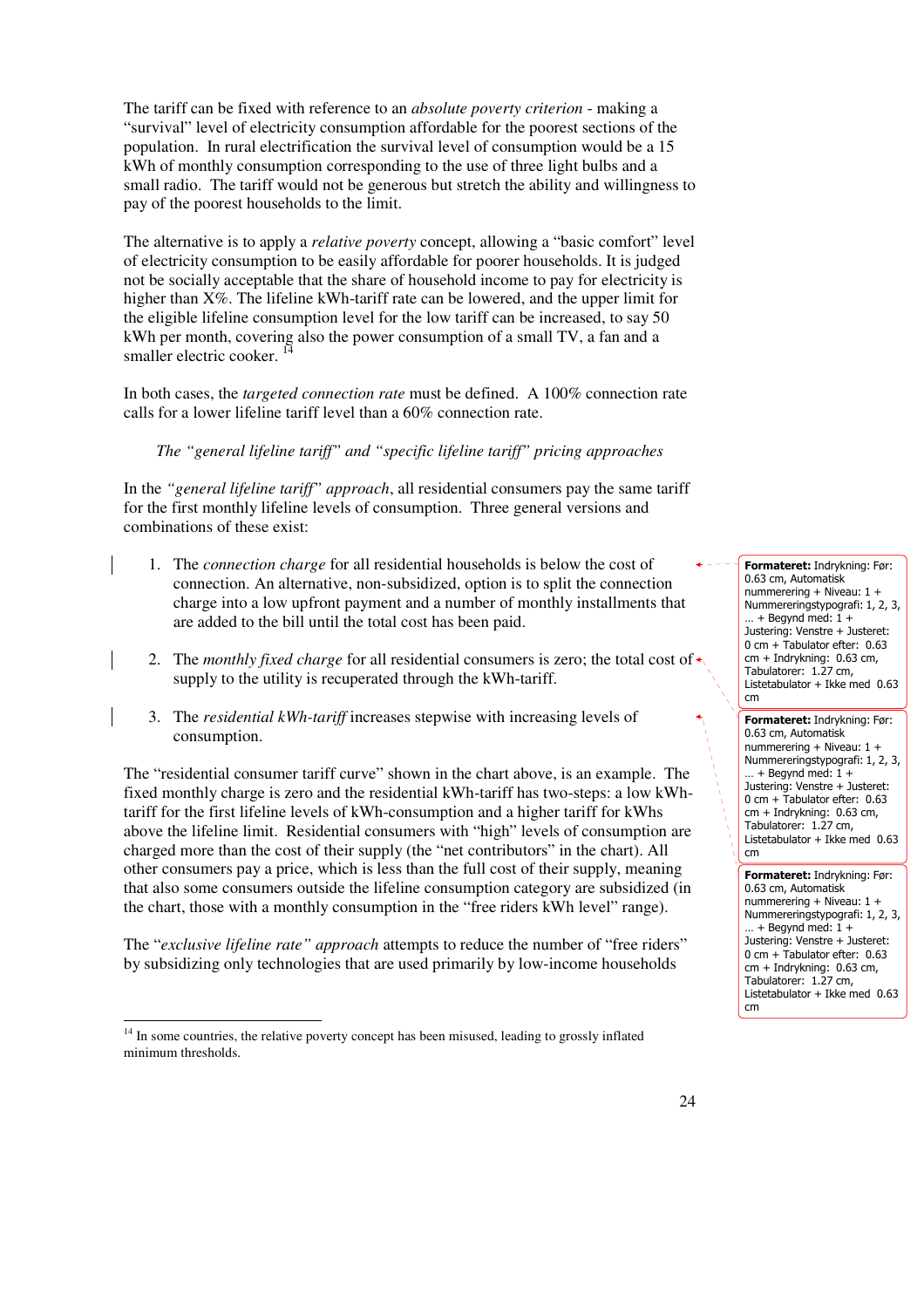and/or by subsidizing only the low volumes of electricity consumption that are typical for low-income households. Examples are:

- The utility *offers its residential consumers the option of choosing to be charged either the "lifeline tariff" or the "residential consumer tariff"*. The *"lifeline tariff",* as shown in the above*"*lifeline tariff curve*"*, is composed of (i) a zero fixed charge, (ii) a fixed minimum level of consumption for which the full kWh tariff is paid and (iii) a penalty kWh-price for any monthly consumption above the lifeline level.<sup>15</sup>. The *"residential consumer tariff*" is composed of (i) a fixed charge and (ii) an energy charge. In the lifeline tariff chart shown above, the residential tariff follows the *"cost of supply curve"*. This pricing policy is possible when the fixed monthly charge for lifeline consumers is subsidized 100% from "external" subsidies paid by the REF. Otherwise, the residential tariff is higher and cross-subsidizes losses on lifeline consumers.
- Solar home system subsidies that are given only to the small 22 Wp and 35 Wp systems (see chapter 4).
- In some countries and projects -particularly in small isolated grids fed by micro- or mini-hydro run-of-river generators, where capacity rather than energy use is the limiting factor - load limiters are used to save the cost of metering the low levels of household consumption. The consumption of the household is limited by the use of load limiters to 50W, 75W, 100W or so. Household pays a low fixed charge depending on the level of load, which increases to full cost coverage and above as the installed load increases.
	- Very basic internal wiring systems priced below-cost are installed by the utility as part of the line drop and the installment of a meter.

#### 3.4.3 For which circumstances are the specific instruments relevant?

The usefulness of each instrument depends on the stage of electrification.

When the *national electrification rate is low*, e.g. the case of Uganda, where only 6 percent of the national population has access to electricity, the appropriate policy is an "extensification-policy", which focuses on getting as many RE-projects implemented as possible. The policy aims to reach the "higher income" rural households that can afford to pay "full-cost-coverage" tariffs and to cover the productive and social demand for electricity. In countries at this stage of electrification, planners should be hesitant to introduce a lifeline tariff. Exceptions to this rule are energy-resource rich countries, such as Mozambique, which can attract export-oriented energy-intensive industries, due to their low-cost generation advantage.

At increasing electrification rates

Formateret: Indrykning: Før: 1.27 cm, Punkttegn + Niveau: 1 + Justeret: 0 cm + Tabulator efter: 0.63 cm + Indrykning: 0.63 cm, Tabulatorer: 1.9 cm, Listetabulator + Ikke med 0.63 cm

 $\overline{a}$ <sup>15</sup> The penalty reduces the incentive for consumers slightly above the lifeline tariff level of consumption to contract their supply on lifeline tariff terms.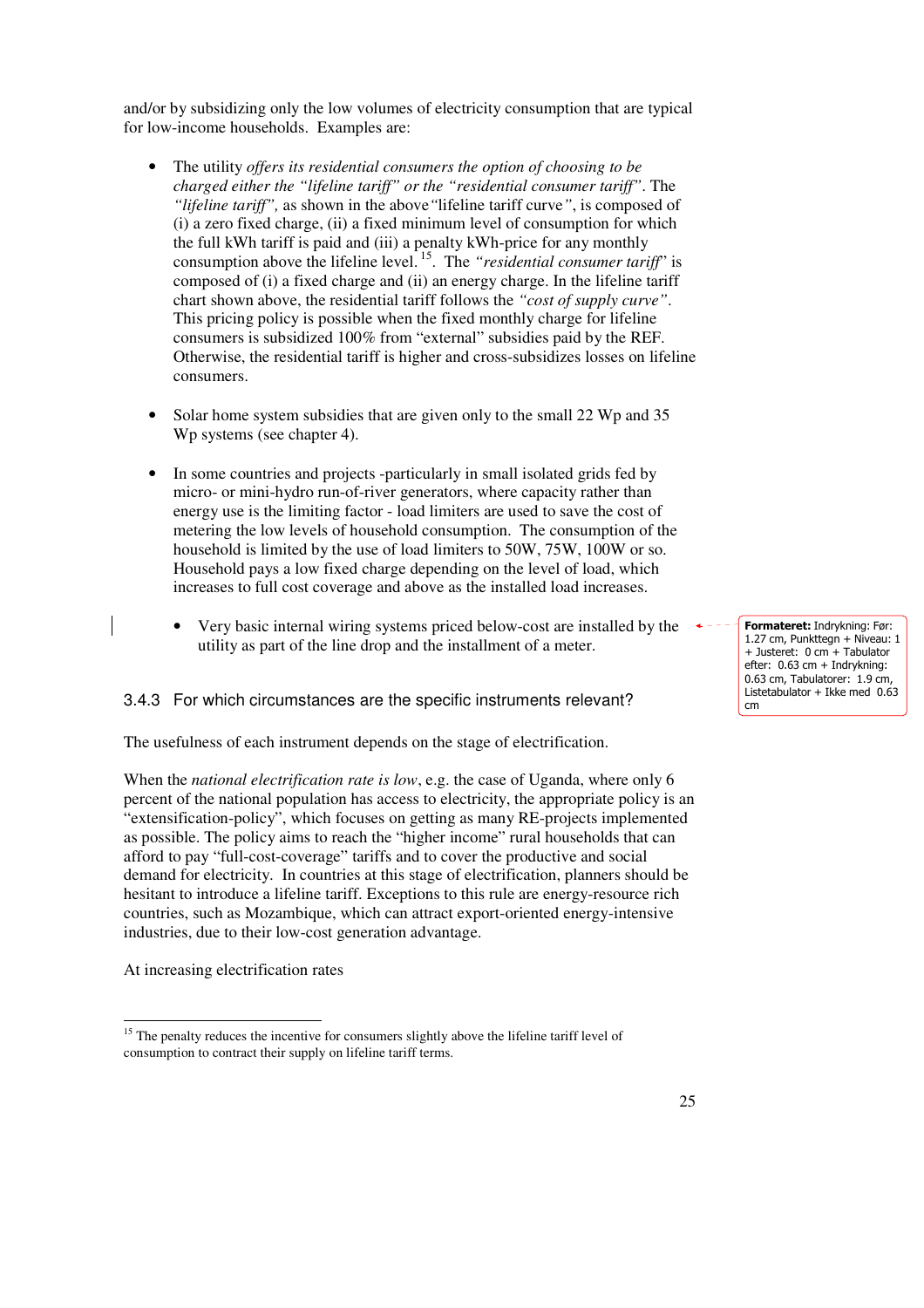If the objective is to reach the *poorest 40% of rural households* at least subsidy cost, the *absolute lifeline concept* would be applied in an OBA-scheme:

- The *upfront connection charge* and the *mandatory monthly minimum payment* would be set at low levels to make supply affordable for the target group.
- Assistance would be provided to finance *basic internal wiring*, for example through a loan, which is repaid to the utility by a monthly charge added to the monthly bill until the loan has been repaid.
- The *lifeline consumption limit* would be fixed at the basic survival consumption level of 15 kWh per month.

A lifeline tariff policy should be implemented through *low connection charges*, through *low or zero fixed monthly charges* and by *providing assistance in loan financing the initial cost of consumer installations*. <sup>16</sup> The use of *stepwise increasing kWh tariffs* is less advisable. It encourages multiple family households to install multiple meters (one for each family in the household) in order to benefit from the lower kWh rate, rather than one.

The *means tested subsidy* is an urban phenomenon, which requires a sophisticated municipal administration for evaluating individual household ability to pay and for administering the payments. It can be relevant for RE in the final "market deepening" stage when universal electricity access is expanded to include the poorest rural households in serviced areas, that are not connected to the grid, which is established in their neighborhood.

# 3.4.4 The basic elements of REF-subsidy strategy

The REF strategy for use of funds rests on five pillars.

- 1) The REF will in constant dialogue with the financial sector encourage and facilitate the introduction *new debt instruments* on the market, which can replace or reduce the need for *investment subsidies*.
- 2) Measures on the *supply side* (*to reduce the economic and financial cost of electricity)* and measures on the *demand side* (to *strengthen the demand for electricity)* are used in a mutually reinforcing, complementary manner.
- 3) The division of the annual REF-budget between funds for *investment subsidies* and funds for *general RE-support activities* is determined by the costeffectiveness of the latter.
- 4) *Subsidy rates for investments in RE-projects* are set at the level, which balances the *annual demand* for investment subsidies with the *annual supply* of funds for investment subsidies.
- 5) Payment of *investment subsidies is performance based*.

 $\overline{a}$ 

<sup>&</sup>lt;sup>16</sup> A utility can assist household consumers by onlending a loan taken from a bank to individual households.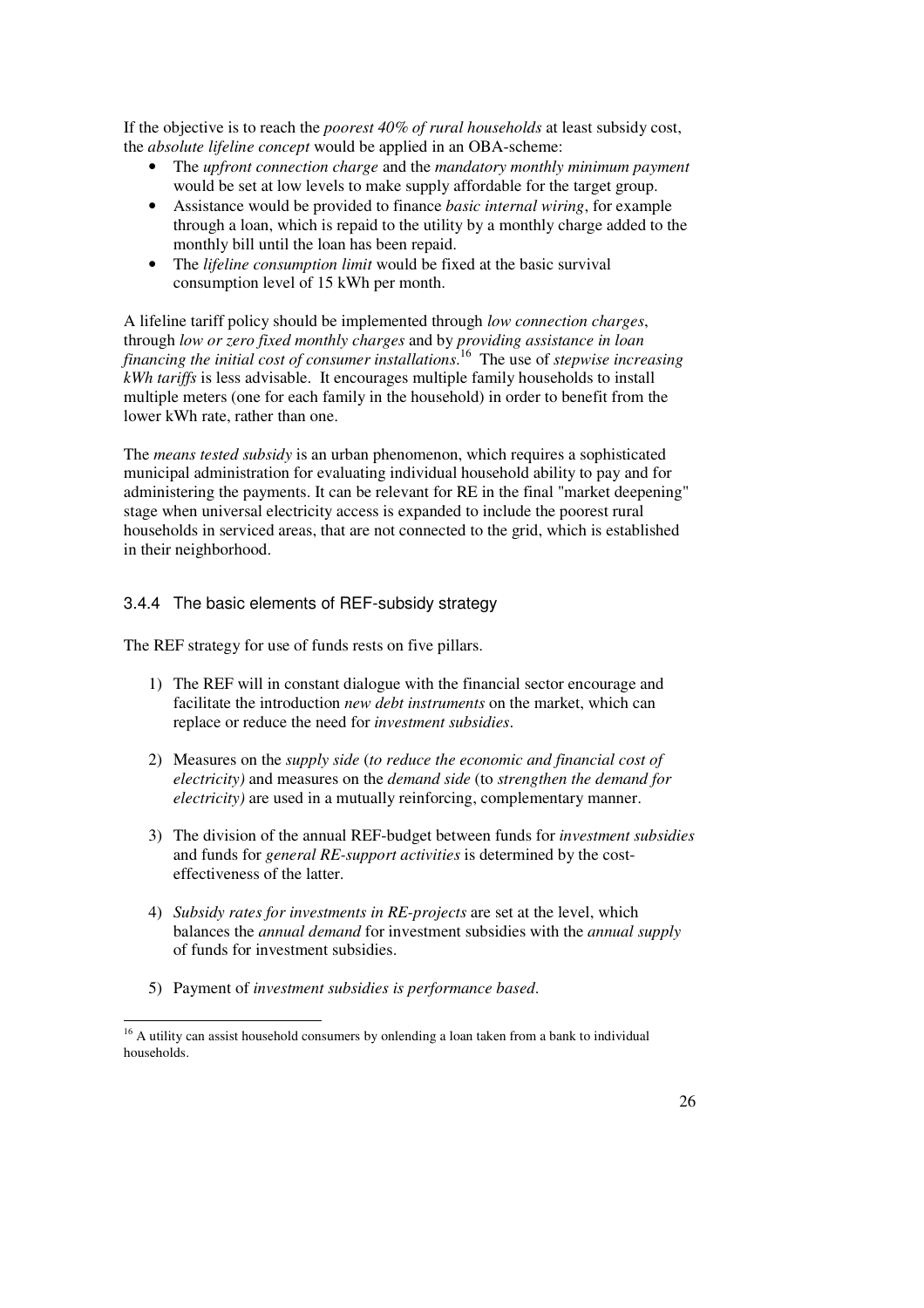Pillars 1 and 2 refer to measures that shift the *demand curve for investment subsidies* to the right. Pillars 4 and 5 attempt to find the optimal position on the *supply curve for investment subsidies*. Pillar 3 established the practical principle for finding the right balance between the use of REF-funds for general support activities (pillars 1&2) and for investment subsidies (pillars 4&5).

#### Re 3: finding the right balance between investment subsidies and support activities

An *investment subsidy* reduces the financial cost of RE for the investor*,* has zero – or very modest - impact on the economic cost of  $RE<sup>17</sup>$ , and no impact on the level of future investment in RE.

*RE-support activities* financed by the REF improve the quality and lower the cost of financial intermediation and of construction.<sup>18</sup> This reduces both the economic and the financial cost of investments in RE, meaning, that a given volume of investment subsidies can finance a larger volume of RE-projects. The impact of a successful REsupport activity is long-term: the demand curve for investment subsidies is shifted permanently to the right.

The long-term benefit explains the spending priority for RE-support projects, which is established by pillar 3: the REF funds each year the economic scope for RE-support projects – all projects having a benefit-cost ratio larger than 1 are financed. What is left on the annual REF budget (after deducting the budget for the operating cost of the REF) is used to fund investment subsidies.<sup>19</sup>

## Pillars 1 and 2: shifting the demand curve for investment subsidies to the right

The *weakness of the national capital market* is the most important "structural cost factor". Banks give 1-4 year loans only, demand a high self-financing share (50% equity) and strong collateral to accept a project. These loan conditions are not due to the specific risk of lending to RE-projects; they are enforced by the weak state of the national credit market. The outcome is an upward push on rural tariffs:

- Smaller operators use the more expensive informal loan market because they cannot comply with the eligibility conditions for accessing commercial loans.
- Limited access to loans forces RE-operators to invest in technologies with low investment and high operating costs that are not least-cost over the lifecycle.
- The mismatch between the short maturity of RE-loans and the long economic lifetime of RE investments drives up the level of RE-tariffs, because the annual cash-inflow must cover the debt-coverage requirement.

 $\overline{a}$ <sup>17</sup> The investment-subsidy makes it easier to finance least-cost technologies which are investment intensive. This reduces the economic cost of RE.

<sup>&</sup>lt;sup>18</sup> Due to deficiencies in the technical and financial infrastructure for RE-projects the cost of RE is higher than it could and should be. The REF-investment grant, therefore, is partly a compensation for the cost of these inefficiencies, and partly a subsidy to overcome the barrier of low household income and the "inevitable" high cost of electricity supply in rural areas.

 $19$  Thus, the budget for investment subsidies = annual REF-budget minus funds for support measures minus funds for REF operating costs.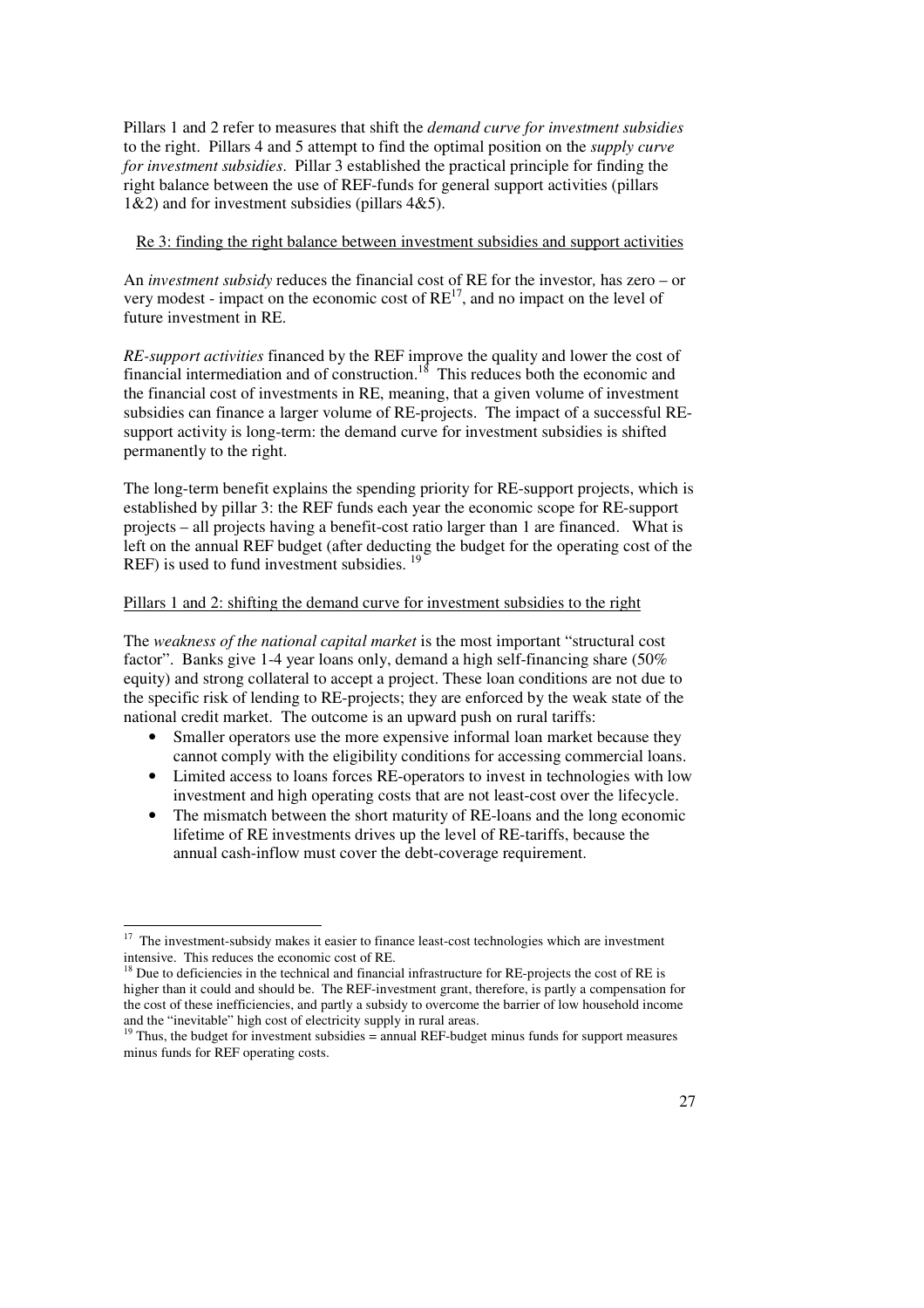The *inadequacy of the technical infrastructure* is the second important structural bottleneck. There is a scarcity of well-trained RE-consultants, construction firms, service companies, and dealerships. The situation leads to:

- less-than-optimal choices of technology and modes of operation and
- due to lack of competition for goods and services to high input prices.

*"Suppressed demand" for power* is a third structural problem. Because productive, institutional and household users face financing and know-how barriers which prevent them from investing in electricity using equipment, the demand for power in REprojects is lower than the economically rational level. The non-exploitation of potential demand for power in a service area causes the average tariff to be higher than necessary, due to the fixed costs in power distribution, consumer metering and invoicing.

#### *Pillars 4 and 5: finding the right points on the subsidy supply curve*

The last two pillars define the specific REF approach to "performance based / outputbased-aid" (OBA). The objective is to design a scheme for subsidy entitlements and for disbursement of payments, which achieves the RE-target at least subsidy cost to the REF, inter alia, by reducing the free-rider-problem to a minimum.<sup>20</sup>

*Pillar 4* lets the *demand from projects define the annual schedule of investment subsidies*. Since the level of the subsidy rates is determined by market demand and not by political preferences and beliefs about consumer affordability, no alternative approach can generate a higher level of RE-investment. Rate setting under the subsidy demand-supply approach is a technical discipline:

- At the end of a year, the REFS looks at the size of the next year's budget for investment subsidies, and estimates what average subsidy rate would reduce project demand for RE-investment subsidies to the size of that budget.
- Based on this, it sets the schedule of subsidy rates for the next fiscal year.
- The first time this is done, much guesswork is involved in rate setting as the market demand for subsidies (ability of project promoters to generate projects with the subsidy level) is not well known. During the first and the following years of operation, the REF will get to know the market through the number of project applications it receives for funding. It can, based on that information, adjust any off-market-rate to a realistic level the following fiscal year.

Pillar 5 establishes the principle that *payment of a subsidy should be linked to the achievement of specified goals*.

 $\ddot{ }$ 

Meaning that the REF pays the investor-operators no more than is needed in order to induce them to provide electricity service to the targeted number of communities and consumers. Please refer to Volume 3: "RE-Subsidy Principles. A Reference Manual, Sections 4.3 Targeting Subsidies: The Minimization of Free-Rider Effects and 5.1 The Free Rider Chart".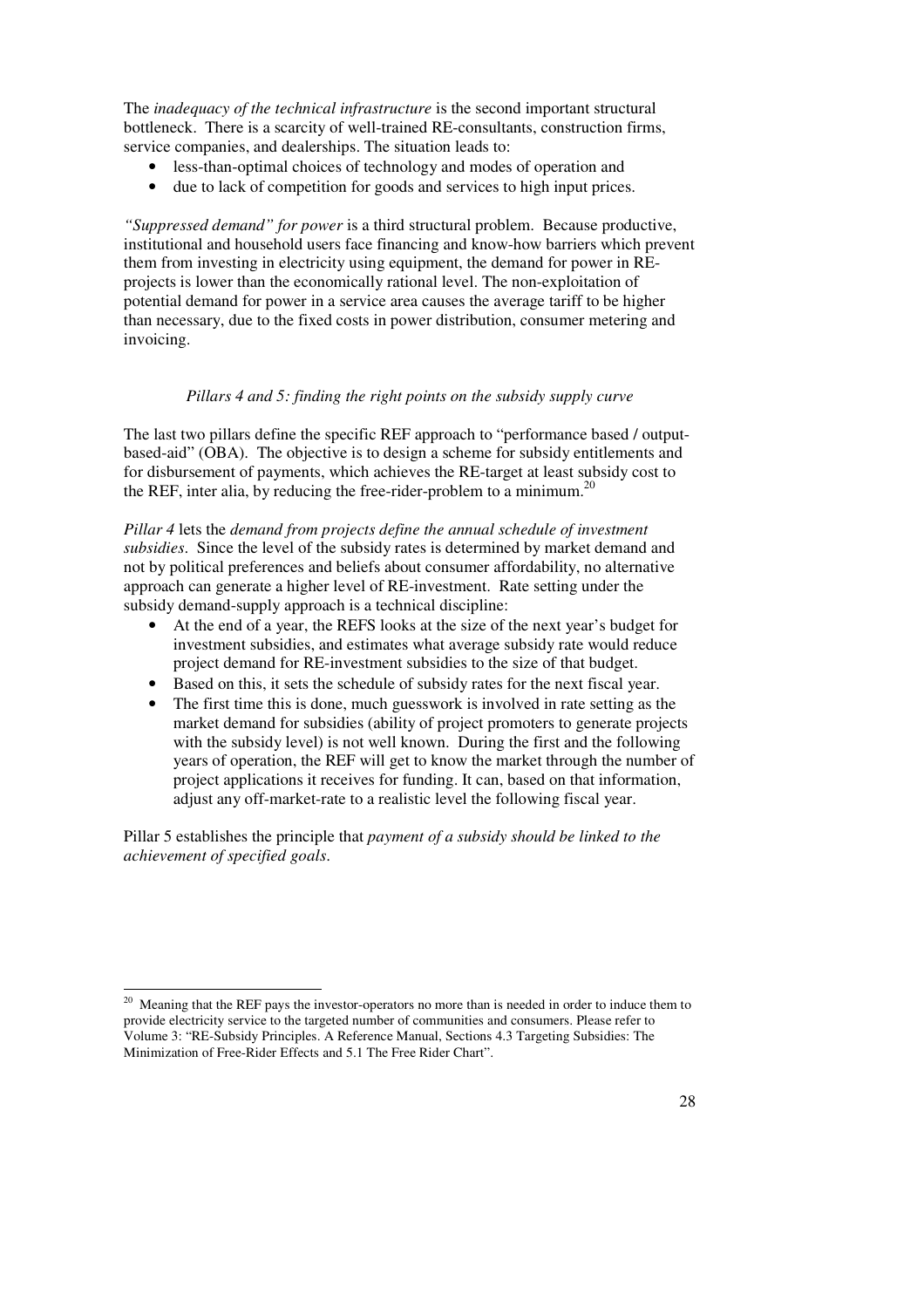# **4 Minimization of Free-rider Effects in Subsidies to SHS**

# **4.1 The Free Rider Chart**

The objective of providing subsidies to investments in SHS is to increase sales (serviced households) in the target area, not subsidize purchases of SHSs that would be bought anyway. A *market expanding subsidy* is efficient when the percentage of "free riders" that benefit from the subsidy is low. The principle is illustrated in the chart below.



At the unsubsidised selling price  $P_1$  of the technology, consumer demand is limited to the amount  $Q_1^{21}$ . The provision of a subsidy equal to  $P_1$  minus  $P_2$  increases consumer demand to either  $Q_2$  or to  $Q_4$ , depending on the reaction of consumer demand to changes in the price of the product, the so-called "*price elasticity of demand*". If demand is elastic, as shown by the demand curve  $D_2$ , product sales increase to  $Q_4$ . If demand is relatively inelastic, as shown by demand curve  $D_1$ , sales increase to  $Q_2$ .

In both cases, the number of "*free riders*" equals  $Q_1$ , the number of consumers who would invest in the product also without a subsidy. For them, the subsidy is a "free gift". When demand elasticity is high, the *promotional impact*,  $Q_4 - Q_1$ , is large compared with the free rider impact,  $Q<sub>1</sub>$ . When the elasticity of demand is low, the promotional impact  $Q_2-Q_1$  is relatively small <sup>22</sup>.

A further complication arises, when the subsidy amount set aside in the annual state budget is insufficient to cover total annual demand for the subsidy. In the figure

 $\overline{a}$  $21$  Quantities on the x-axis could express annual system sales (number of units) or annual Wp sales.

<sup>&</sup>lt;sup>22</sup> The policy recommendation from this is that "market pump priming subsidies" should not be used in the case of products or services having a low price elasticity of demand.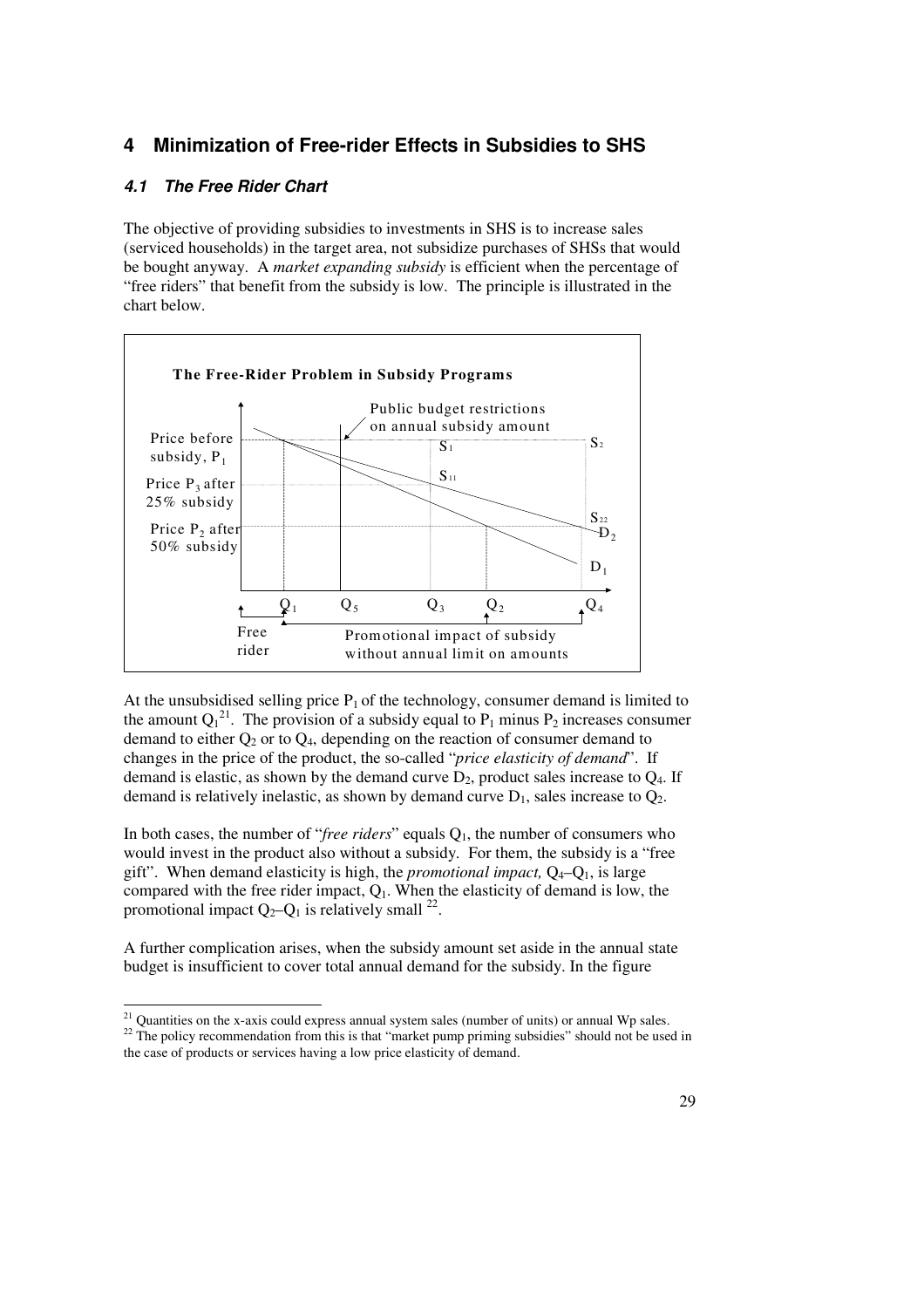above, the budget made available for the subsidy, limits the number of benefiting customers to Q5, which reduces the *"market expansion/free rider ratio"* to Q5-Q1/Q1.

#### **4.2 The Incremental Subsidy Cost Curve**

The **incremental subsidy cost curve** is calculated by dividing the increase in annual subsidy expenditures with the number of added SHS sales (including new fee-forservice customers). The increase in the subsidy rate benefits all purchases of SHSsystems and not just the extra sales; the incremental subsidy cost curve, therefore, rises steeply. In the chart, an expansion of annual SHS-sales from  $Q_1$  to  $Q_3$  requires a subsidy per SHS of  $S_3$  and a total subsidy expenditure equal to  $P_1P_3S_1S_{11}$ . If politicians want to expanded annual sales to  $Q_4$  (doubling the expansionary effect), the subsidy rate must be raised to  $S_2$ , leading to additional annual subsidy payments of  $P_3P_4S_{11}S_2S_{22}$ . As seen in the chart, whereas the *increment in annual sales* is roughly the same for the two stepwise increases, the *incremental expenditure* of raising the subsidy rate from  $S_3$  to  $S_2$  is much larger than the rate increase from zero to  $S<sub>3</sub>$ .

Sooner or later, the economic-financial cost of higher subsidy rates becomes larger than the socio-economic benefits of extra sales. When that happens, the increase in subsidy expenditure is too high to reflect national priorities.

The practical problem with calculating the incremental subsidy cost curve is that the demand schedules, in particular, the price elasticity of demand are not known at the start of the support program. Planners make assumptions about the level of annual sales and the price elasticity of demand with reference to the results of market (ability and willingness-to-pay) studies and to international experience in countries with similar characteristics. Results during implementation show whether the assumptions and policy recommendations need to be reviewed.

A numerical example from Senegal illustrates the issue $^{23}$ .

 $\ddot{ }$ 

The **elasticity of demand** for a product is defined (i) by the affordability of its price to consumers (*"income effect" of price changes*) and (ii) by the availability of a close substitute for the product (*"cross-price elasticity of demand effect" of price changes*). Consumers capable of paying the high upfront cost of SHS are located in the upper three income deciles. They can adjust their consumption pattern, which means that *affordability (the income effect*) is not an insurmountable problem. *Substitutes* exist in the form of small household gensets and car batteries. Gensets provide better electricity supply, but are more expensive and, therefore, an option for the very richest rural households only, who would not be interested in a SHS. Batteries provide lower service and are costly to charge. The alternatives are not close substitutes, meaning, that the substitution effect will be limited. Under these circumstances, it is not likely that the price elasticity of demand is larger (numerically) than  $-1^{24}$ . Judging from the

<sup>&</sup>lt;sup>23</sup> Example from "Senegal Energy Sector Investment Operation: Eligibility Criteria and Subsidy Levels for Financing Rural Electrification" World Bank Consultant Report, January 2001

 $^{24}$  IEA/OECD estimates of the demand reaction to the 1973 and 1979 oil prices hikes were a short-term price elasticity of -0.3 and a long term price elasticity of -0.7.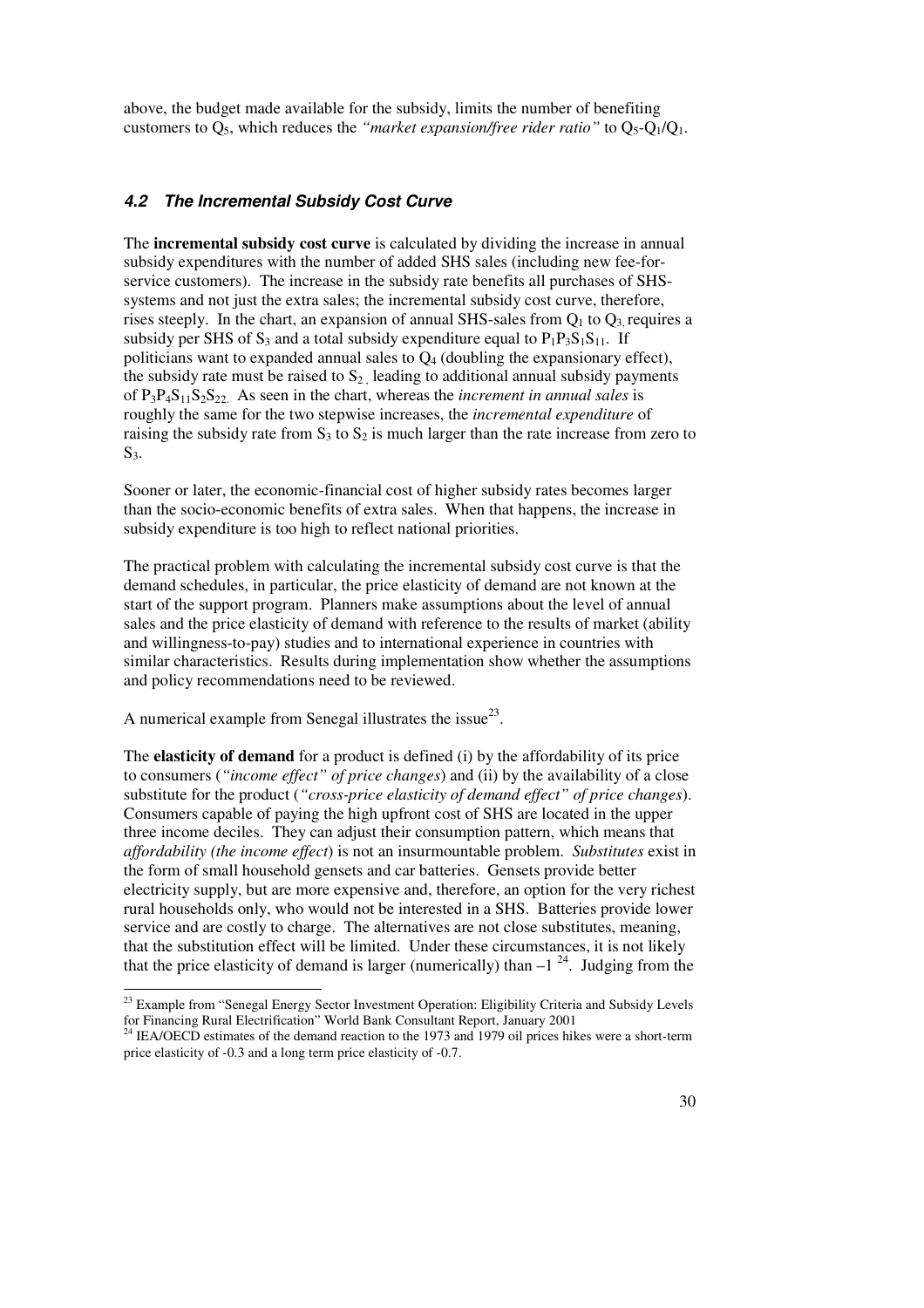experience in Kenya (more than 100,000 SHS installed within less than 10 years) and in Zimbabwe (annual sales of 6-7,000 SHS), it is reasonable to assume that a well designed promotion campaign could increase sales in Senegal to 6,000 SHS per year without subsidies, being split 70/20/10 between the 22W, 35W and 55W systems. For ease of calculation, we assume that only 35 W systems are marketed. The installed market price of a 35W system is FCFA340,000 (US\$550). Let us further assume that politicians contemplate four subsidy options, ranging from 40,000 to 100,000 FCFA per installed system, see table below.

| Assumed elasticity of demand = minus 1 |         |                 |         |                               |         |  |  |
|----------------------------------------|---------|-----------------|---------|-------------------------------|---------|--|--|
| Sales price of SHS, FCFA               | 340,000 | 300,000 280,000 |         | 260,000                       | 240,000 |  |  |
| Subsidy per SHS in FCFA:               |         | 40,000          | 60,000  | 80,000                        | 100,000 |  |  |
| Subsidy in percent of                  |         | $12\%$          | 18%     | 24%                           | 29%     |  |  |
| installed cost:                        |         |                 |         |                               |         |  |  |
| SHS units sold per year                | 6,000   | 6,706           | 7,059   | 7,412                         | 7,765   |  |  |
| Increase in sold SHS                   |         | 706             | 1,059   | 1,412                         | 1,765   |  |  |
| compared with zero subsidy             |         |                 |         |                               |         |  |  |
| Stepwise marginal increase             |         | 706             | 353     | 353                           | 353     |  |  |
| in number of sold SHS                  |         |                 |         |                               |         |  |  |
| Total annual subsidy                   | ∩       | $268$ mill.     |         | 424 mill. 593 mill. 776 mill. |         |  |  |
| expenditures Mill. FCFA                |         |                 |         |                               |         |  |  |
| Annual subsidies divided by            |         | 380,000         | 400,000 | 420,000                       | 440,000 |  |  |
| added customers, FCFA                  |         |                 |         |                               |         |  |  |
| Cost of subsidy per marginal           |         | 380,000         | 440,000 | 480,000                       | 520,000 |  |  |
| customer, FCFA                         |         |                 |         |                               |         |  |  |

*Table 5.1: Marginal Subsidy Cost Curve for 35 Wp SHS* 

Source: Model calculations

Under these assumptions, the introduction of a subsidy of 40,000 FCFA (US\$65) per SHS would expand sales by 706 units and lead to annual subsidy payments of 268 million FCFA. The cost of these subsidy payments divided by the number of additionally sold units – the marginal subsidy cost of expanding the market - is 380,000 FCFA per unit, which is more than the market price without subsidies of 340,000 FCFA. That is, if it were possible to discriminate between customers, it would be cheaper for the state budget to provide the 706 units free of charge to the final users! Expanding the annual market *by 1,765 SHS* requires 776 million FCFA in subsidy payments or 440,000 FCFA (US\$733) per beneficiary household! Compared with a subsidy of 80,000 FCFA per unit, the 100,000 FCFA subsidy increases sales by 353 units at a subsidy cost of 520,000 FCFA per unit!

The expansionary impact is more favorable if the elasticity of demand turns out to be numerically higher. An *elasticity of demand of –2*, leads to subsidy cost of 210,000 FCFA per added customer for the 40,000 FCFA per SHS subsidy and of 350,000 FCFA for the 100,000 FCFA per SHS subsidy.

#### **4.3 Market pump-priming Subsidies**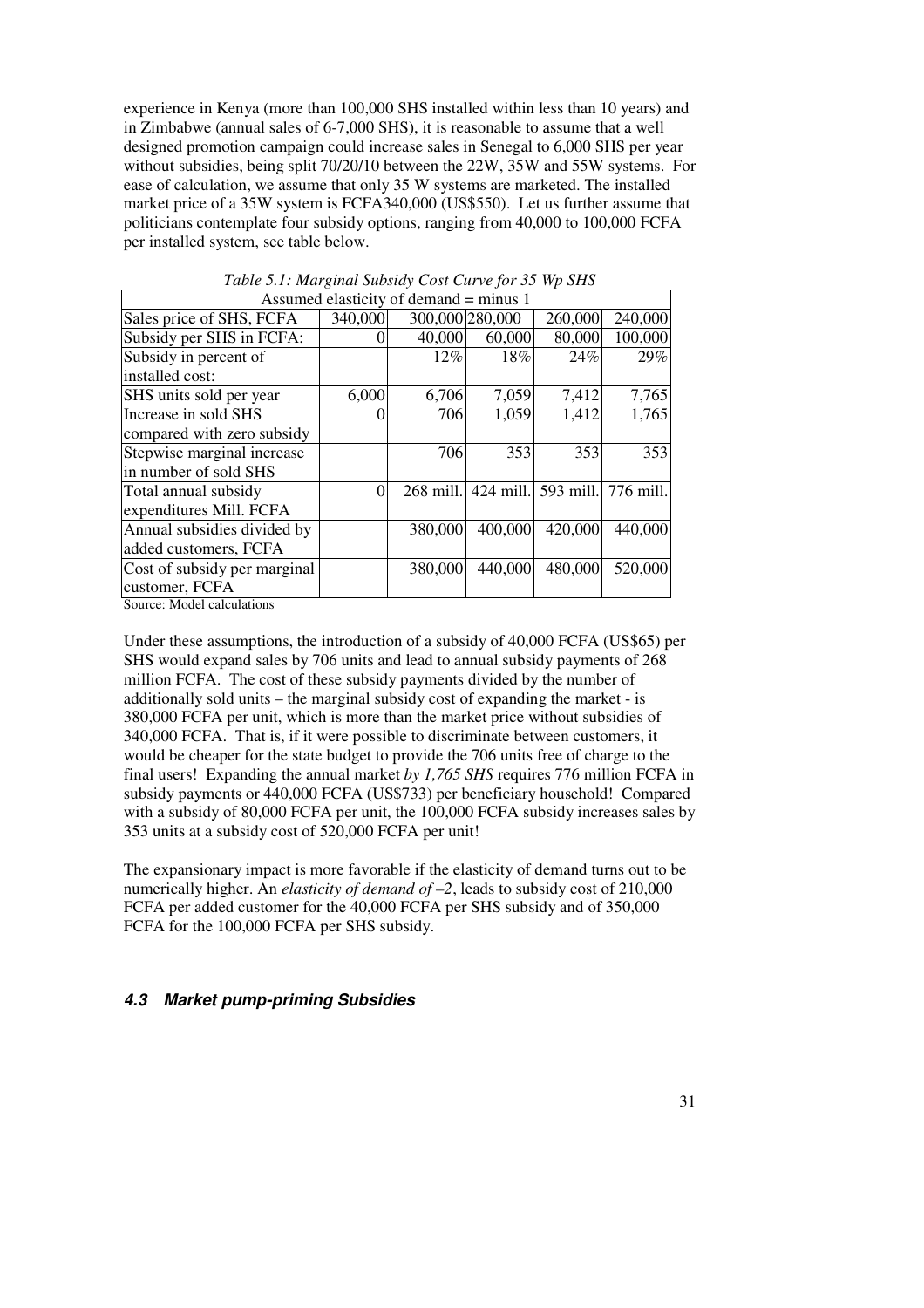The above calculations of the marginal subsidy cost curve take as point of departure that sales in Senegal have reached an initial plateau of 6,000 units. This is the estimated size of the commercial market without subsidies after an intensive market campaign has been undertaken. The marginal subsidy cost curve look at the impact of increasing sales beyond this level, which can be called the "natural commercial market", that is, the demand without subsidies. The fact is that annual demand in 1999/2000, when these calculations were made, was between 1500 and 2000 units. Developers lacked the confidence in the market and the financial means – because sales volumes were low - to undertake effective promotion campaigns. This "deadlock" situation justifies the introduction of "*market pump priming subsidies*".

A market pump priming subsidy is a temporary, time limited subsidy to lift market demand to a size that is sufficiently large to permit commercial delivery structures to be developed.

The *objective* is to get the development of this "natural commercial market" jump started to a level that makes investments by the private sector in a nation-wide SHS marketing and service infrastructure commercially viable. The nation-wide presence of this marketing structure and the demonstration effect of sold SHSs ("keeping up with the Jones") will maintain a high level of annual sales also after the phasing out of the pump priming subsidy.

A *market pump-priming subsidy* for solar home systems should:

- 1. Have a maximum lifetime of two to five years
- 2. Be launched with either pre-announced *time-limits* for its duration or with preannounced *sales targets*, after which the subsidy scheme will stop.
- 3. Have pre-announced *declining subsidy rates* during the subsidy period.

Making consumers aware of that the subsidy rate decreases from a specific date onwards creates psychological pressure to advance purchase decisions. This increases the price elasticity of demand. The subsidy provides a sense of urgency also on the side of SHS distributors and gives them confidence in the commercial size of the SHS market. This triggers co-financing investments by SHS distributors in marketing campaigns that reinforce the demand impact of the subsidy. The "marginal market expanding impact" of a market pump priming subsidy should be higher than the -2 assumption for the elasticity of demand, which was used in the last numeric example above.

During the *market pump priming subsidy period*, it is inevitable that the richer households pocket the subsidy, as they are the first to acquire a SHS.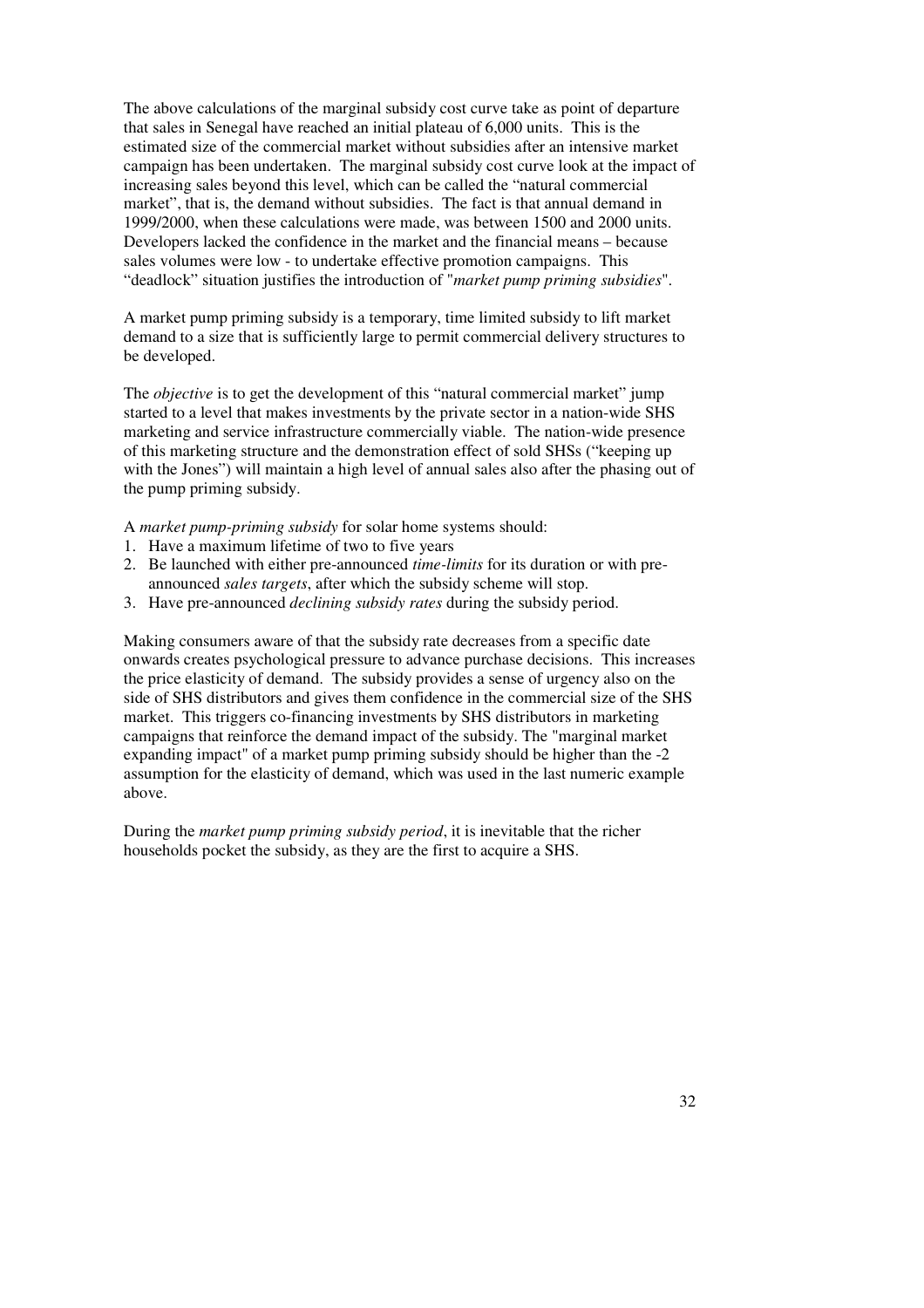#### **4.4 Market deepening Subsidies**

The "natural, without subsidies" market for solar home systems amounts to 10-20 percent of households in the off-grid areas. The objective of a **"***market deepening subsidy***"** is to expand sales to reach the poorer households also.

The existence of a "natural commercial market" for SHS requires careful targeting of the subsidy in order to get maximum expansionary impact. Three major instruments can be used to reduce the free rider problem.

- 1. One is *timing for the introduction of the market deepening subsidy*. Once the pump-priming subsidy has achieved the goal of creating a commercially viable level of demand for SHS, it should be abolished. After some years, when the annual demand for SHS starts to decrease due to the saturation of the "natural 15- 20% market", a "*market deepening subsidy"* can be introduced to expand access to include lower income groups. As most of the 15-20 percent of richest households have purchased a SHS by then, the free rider problem is limited.
- 2. *Maximum market expansion is achieved by focusing subsidies on the SHS that have the highest elasticity of demand* – this can be called the reverse Ramsey pricing principle for subsidy policy<sup>25</sup>. It is unlikely that the 55 Wp system fulfill this criterion. 55 Wp systems are purchased by higher-income consumers that that can afford TV, the small systems are purchased by poor households. Since the latter have the greatest affordability problems, their demand must be assumed to be more price-elastic. *The market deepening subsidy should, therefore, be given only to SHS that are purchased by low-income groups*. Judging from the experience of the market in Kenya, in poor countries, the free market demand, undistorted by subsidies, might result in a 70/20/10% split between the 22Wp, 35Wp and 55Wp systems<sup>26</sup>. Giving subsidies only to  $22$  Wp and 35Wp systems excludes the more well-to-do households that purchase 55 Wp systems because of their demand for TV-systems. If households need a 55 Wp system and can afford it, they will buy it, if not, they can buy a smaller, subsidized system and add an additional module at a later stage, when they do. The 35Wp and 22 Wp system should receive the same subsidy per system; if higher subsidies are given to 35 Wp systems, a strong rationale must be provided for this.

Indirectly, the promotion of the mass market for the smaller systems has a positive effect also on the development of a service delivery chain for 55 Wp systems. The revenue from the sales of smaller systems makes the investment in setting up franchise dealerships more viable. It reduces the fixed cost of a dealer-service center per US\$ of annual income.

3. Another, complementary, instrument for market deepening is to *promote the introduction of RESCO-services to off-grid areas*. Fee for service delivery makes

 $\ddot{ }$ 

Formateret: Indrykning: Før: 0.11 cm, Automatisk nummerering + Niveau: 1 + Nummereringstypografi: 1, 2, 3,  $...$  + Begynd med:  $1 +$ Justering: Venstre + Justeret: 0 cm + Tabulator efter: 0.63 cm + Indrykning: 0.63 cm

<sup>&</sup>lt;sup>25</sup> The Ramsey pricing principle for taxation policy is to tax products with low demand elasticities in order to reduce the negative welfare effects of taxation (loss of consumer surplus).

 $26$  The precise system sizes vary. The term "22Wp system" is used generically, and can in practice refer to anything between 18Wp and 25 Wp.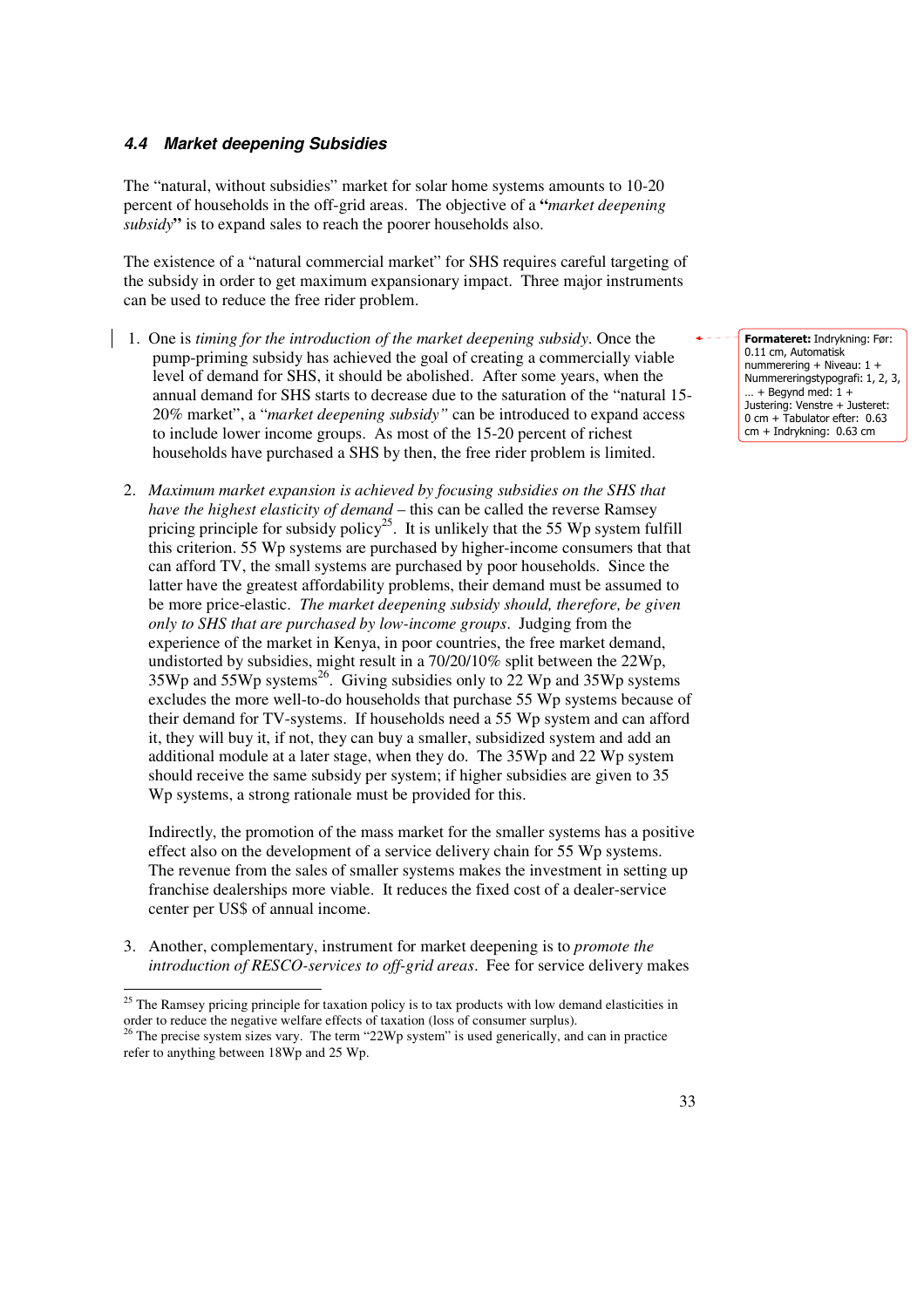PV-service accessible for a larger number of households by *(i) reducing the upfront payment of consumers* and *(ii) eliminating the need to search for a loan.* Even in the absence of a subsidy, a larger number of households can get access to electricity service. To the extent that the introduction of a RESCO service is dependent on sufficient local demand density – to justify the creation of the manpower intensive local service and billing systems, the subsidy and the RESCO service reinforce each other. The REF-subsidy could be given to 35 Wp and 22 Wp systems only.

In the figure below, the market expanding impact of the RESCO service is shown to come partly from the price effect of the subsidy on monthly payments and partly from the introduction of fee for service, which lowers the upfront cost of investment. This impact is shown in the chart by the higher market demand for fee for service for a given installed system cost, that is, by a horizontal shift to the right in the demand curve.



#### **4.5 Subsidies to Institutional Solar-PV Systems**

"Institutional PV-systems" are PV-systems used for clinics, schools, community centers, public lighting and water pumping for community supply.

Ideally, institutional systems are financed in their totality through the budgets of the Ministries of Education (school systems), Health (clinics and doctors/nurses living quarters) and Water (pumping of water for potable uses). The role of the REF and the Ministry of Energy would be to provide TA to the sector ministries for identifying least cost options and for preparing technical specifications and to keep the ministries informed about upcoming electrification projects.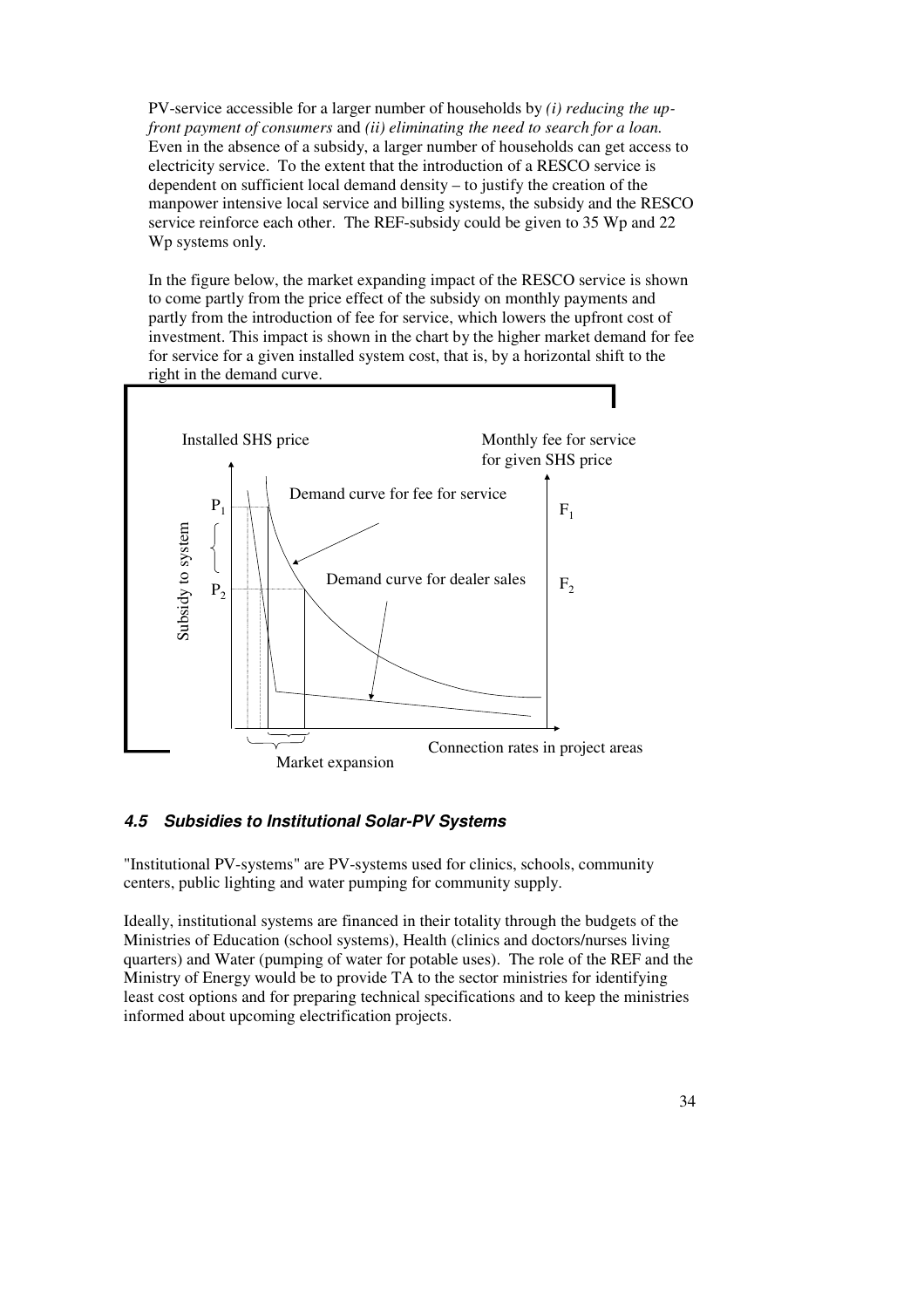Involving the REF in providing subsidy-finance for these systems is the second best option. What subsidy policy principles can be defined in this case? It can be argued that no free rider problems exist for institutional systems: it is a question of the convenience of that one public institution (the REF) rather than another (sector ministry or local government) provides (part of) the budget for the purchase. The division of institutional responsibility provides three upper limits to the subsidy rates that the REF can fix for institutional solar PV-systems:

- One is to avoid subsidy rates that distort investment decisions by final recipients, making solar PV-systems being the preferred option, when alternative technologies are the least cost option.<sup>27</sup> .
- Another is to avoid upfront investment subsidies that tempt local communities to acquire a system, although they do not have the financial means to maintain it.
- The third is the impact on available REF-funds. The institutional PV-systems are expensive, and can swallow a heavy chunk of REF subsidies, leaving too little for supporting grid based electrification.

Otherwise, there are no deadweight losses. The savings on energy expenditure that clinics or schools make on their operating expenses can be channeled to good socialproductive uses.<sup>28</sup> Clinics can improve their health care services, schools can purchase more educational material.

# **4.6 Policy Recommendations for the Design of SHS Subsidy Schemes**

The first step to devise a subsidy policy for SHS is to ask politicians to define the *politically accepted balance* between *(a) the incremental increase in annual subsidy expenditure* and *(b) the incremental increase in market expansion.*

The next step is to *design subsidy schemes that maximize the "market expansion / free rider ratio"***.** One instrument for getting "maximum access per subsidy amount" is *appropriate timing,* using a three phased approach:

- 1. A first phase where a *market pump priming subsidy* is launched
- 2. A second phase when *no subsidies* are given

 $\ddot{ }$ 

3. A third phase where a *market deepening subsidy* is introduced

At the present development of the PV-market, a *market pump priming scheme* is called for in most countries. This fits with the objectives for GEF support under "operation program 6: promotion of renewables by removing barriers and reducing implementation costs". Normal GEF-practice has been to link GEF-grant to the expansion of the solar PV-market. Typical levels of assistance by GEF have been US\$2 per Wp, a subsidy rate that is time bound and declining over time.

What should not be done – but unfortunately has been done - is to encourage SHSdistributors to reduce the sales price of their SHS by US\$2 per Wp. Such a policy

 $27$  For example inducing purchases of solar refrigerators when kerosene powered refrigerators are cheaper to operate.

 $28$  The World Bank's Uganda ERT (Energy for Rural Transformation) program found that the energy bill could amount to 20-50% of operational expenses in clinics.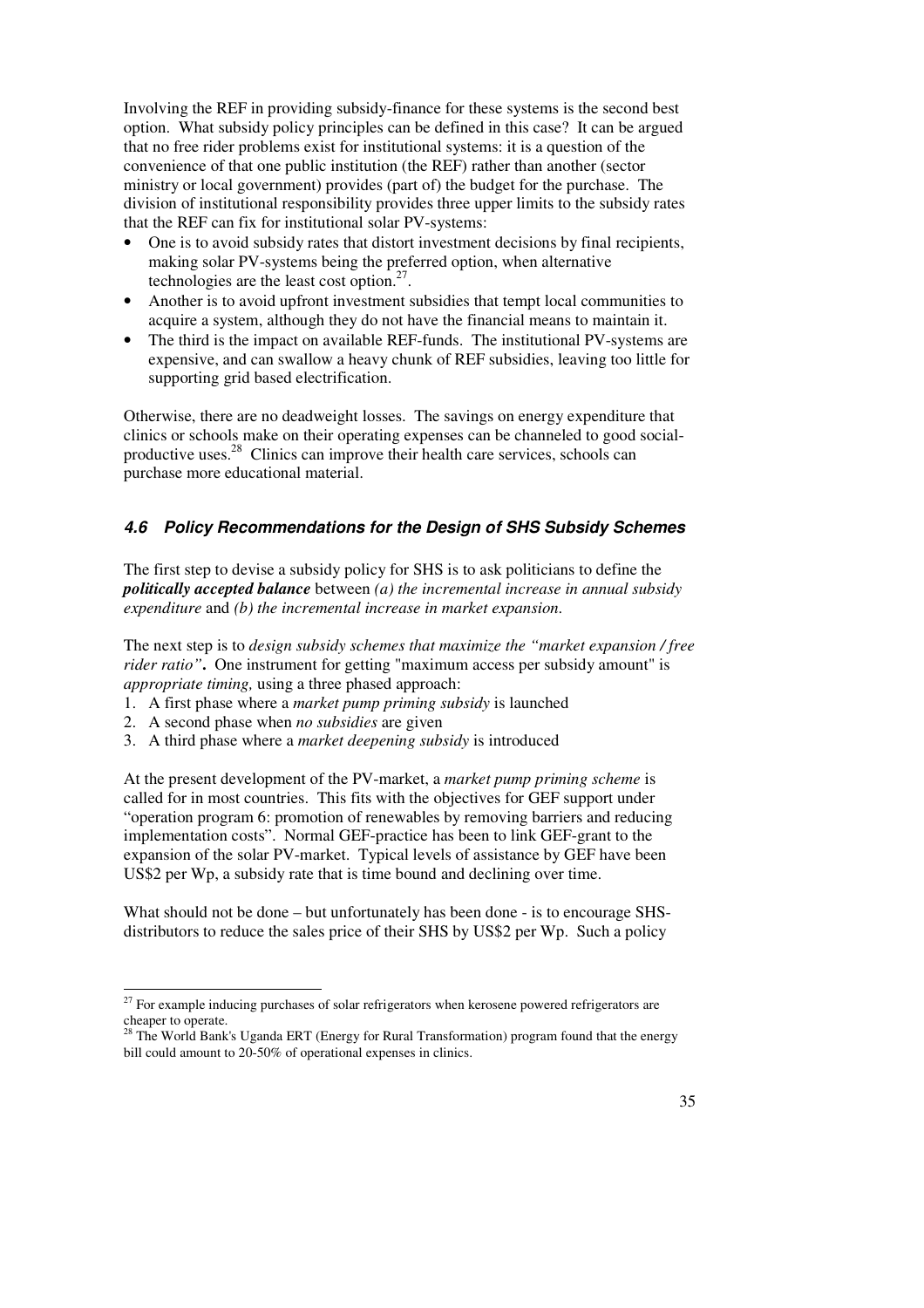gives the highest subsidies to the 55 Wp system in absolute (US\$-dollars) and relative (percentage of installed system cost) terms.

| Tuble 5.2. Effect by $0.592$ per Wp Subsidy |       |        |                    |  |  |  |
|---------------------------------------------|-------|--------|--------------------|--|--|--|
|                                             | 55 Wp | 35 Wp  | $22 \,\mathrm{Wp}$ |  |  |  |
| Installed cost, US\$ per system             | 690   | 580    | 370                |  |  |  |
| Subsidy in US\$ per system                  | 110   |        | 44                 |  |  |  |
| Subsidy in % of installed cost              | 16%   | $12\%$ | $12\%$             |  |  |  |

*Table 5.2: Effect of US\$2 per Wp Subsidy* 

The policy is undesirable for two reasons:

- that SHS purchased by relatively richer households receive the highest subsidy is against the equity objective of the aid policy of international donors that finance the GEF;
- the US\$ per Wp subsidy by not focusing its subsidy payments on the SHS with the highest elasticity of demand does not promote the maximum expansion of the SHS market<sup>29</sup>; this is against GEF's own mandate, which is to push maximum carbon replacement per invested subsidy amount.

GEF's interest is in the final output; market expansion, not how it is done. The REF must have the freedom to define which subsidy program can expand the domestic market most efficiently. The mass market for PV-systems in low-income countries is the 22-35 Wp market. It is the creation of this market, which GEF-funds should support. Thus, whereas GEF's annual payments to the national REF can be linked directly to annual SHS sales expressed in Wp, the REF should be given the freedom of choice to channel the annual GEF's resources to those PV-systems, where the greatest effect is achieved:

- no subsidies need to be given to 55 Wp SHS sizes and above, and
- 35 Wp systems and 22 Wp systems receive the same US\$ per unit subsidy; a subsidy roughly equal to 20-25% of the system cost of a 22 Wp system is probably sufficient to make a perceptible impact on the market.

In Uganda, the recommendation was made to provide US\$ 2.50 per Wp until 30 Wp and US\$1.50 per Wp until 50Wp after which there is a ceiling.

 $\overline{a}$ 

 $29$  Neither when measured in terms of number of installed SHS nor in terms of installed Wp-capacity.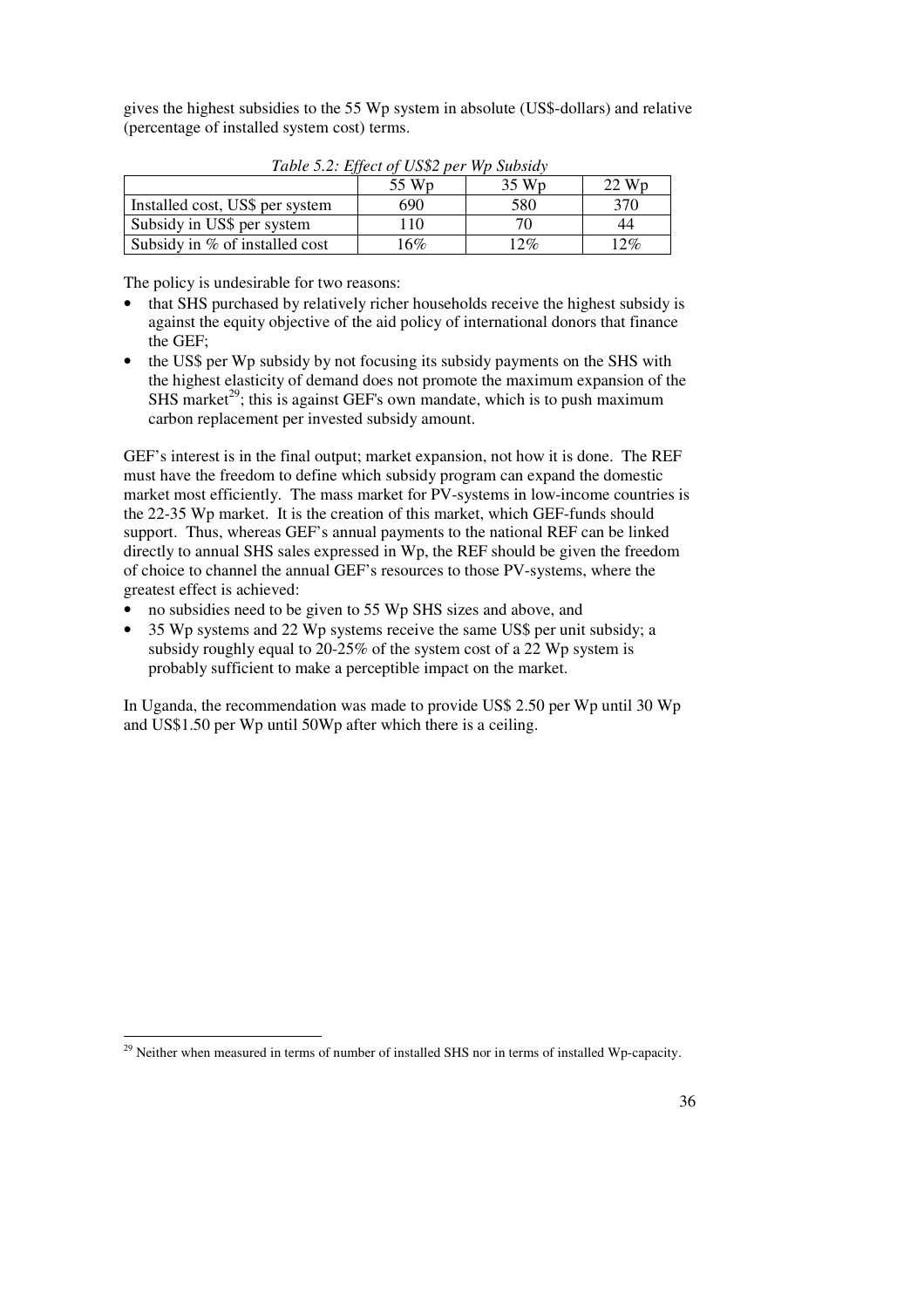# **5 Design of OBA Schemes for Grid Electrification**

#### **5.1 The Concept of "Performance-based" or "Smart" Subsidies**

#### 5.1.1 Beware of slogans! 30

The challenge for subsidy policy is *to design a scheme that uses aid in a cost-effective manner to achieve well-defined objectives*. This means to target subsidies carefully at the needy, such as:

- (i) project developers trying to implement projects with high socio-economic rates of return that are not commercially viable without subsidies, or
- (ii) low-income households that are unable without the subsidy to afford a service considered to be of high socio-economic value.

Subsidies that comply with this goal are in literature on the subject referred to as "performance based subsidies", "targeted subsidies" or "smart subsidies". Recently, a new annotation has come up: "Output-based Aid (OBA)". The words are different; the meaning - depending on the interpretation of "output"- is the same:

- The connotation "*smart subsidies*" refers to the need to use subsidies intelligently to support a multitude of specific goals: improvement of the supply base, reaching financial closure, reducing affordability problems, enhancing the development potential of electricity supply.
- The wordings "*performance based subsidies*" and *"targeted subsidies"* emphasize that the focus of intelligent subsidy design is on the goals that are promoted.
- As long as the term "*output-based aid"* is used to underline the "focus on targeted outcome" – defined as a subsidy scheme that links payment of subsidy to the achievement of specified well-defined outputs - the three notions are identical: a significant part of the service provider's compensation is linked to the achievement of a specified result. But, in some presentations, the impression is given that OBA as a concept refers narrowly to schemes under which subsidies are paid directly in support of "final outputs and not to inputs". We shall return to that in section 6.1.3.

 $\ddot{ }$ <sup>30</sup> "Slogan-classifications" serve a useful function by flagging important issues - specific quality aspects - that must be kept in mind in the design of a scheme. Yet, when not used properly, they confuse. In this, the literature on "subsidy policies for service-provision" resembles the literature on the "practice of management", where new management gurus come and go. They present a new perspective for looking at things, which catches the attention and imagination of practitioners. Yet, while the guru has a point, he typically oversells it, presenting what is an aspect of reality as the totality of reality for the theme he is discussing. Managers who faithfully follow the instructions and implement the propose scheme, realize after implementation that they have lots of unsolved problems left, that require additional tools to be solved. That's why management fads appear, disappear and finally reappear under the guise of new names.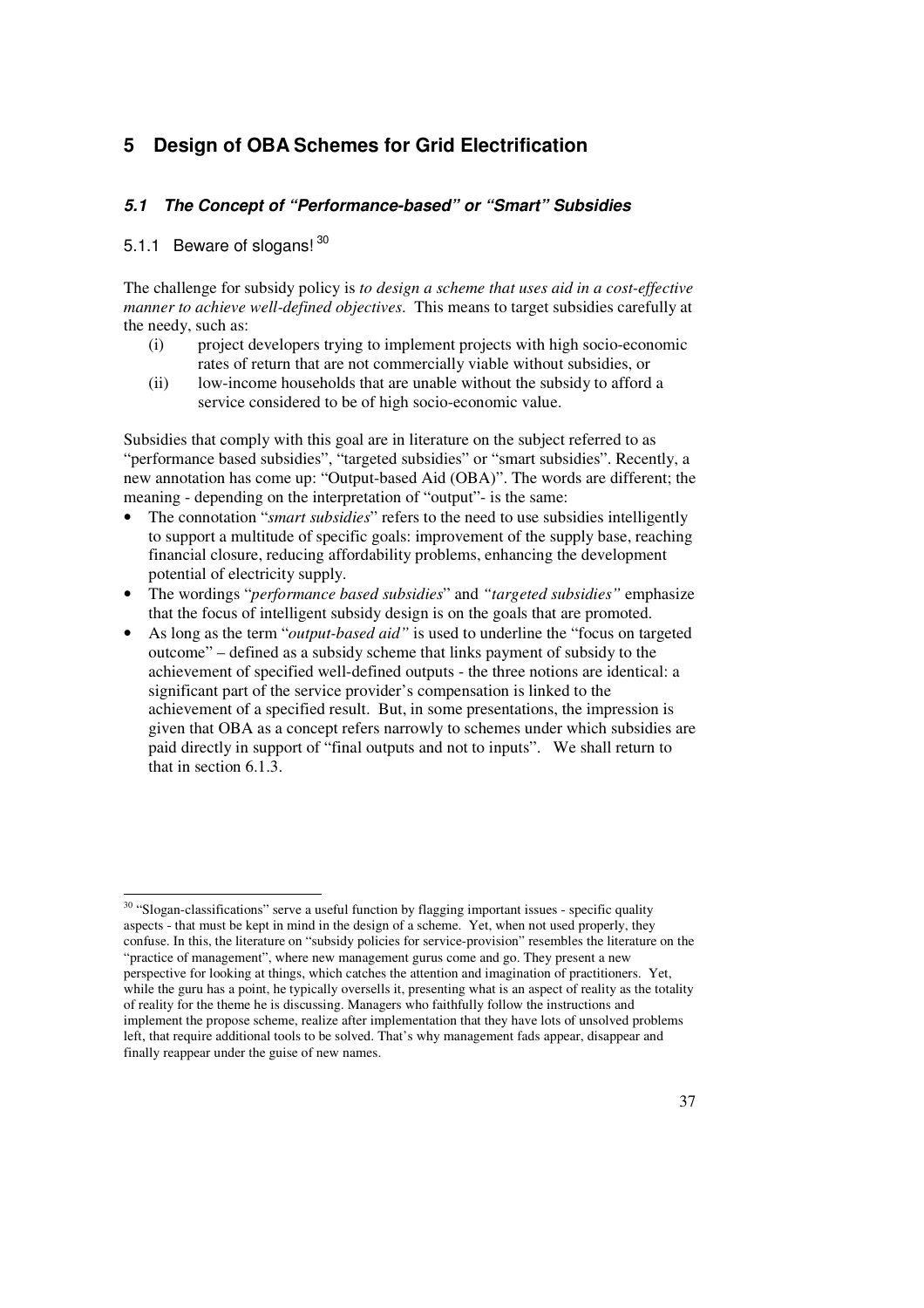#### 5.1.2 "No to operating subsidies"

For a long time, during the 1980s and 1990s, operating subsidies had fallen out of favor in the international expert community. The backbone reaction, when a subsidy scheme was being contemplated, was from the outset to reject any notion of subsidizing the cost of operation. One pointed out *three risks*:

- 1. *Distortion in allocation*. Badly designed schemes, for example subsidies to diesel fuel for power generation in isolated grids, lead to a deviation of subsidized fuel to uses other than power production. This increases the cost of the subsidy per generated kWh.
- 2. *Sustainability*. If the operating subsidy is essential for the financial survival of the project (=tariffs equal consumer ability to pay), then the sustainability of the project is at potential risk. Once the institution providing the subsidy can no longer afford it; the effect is similar to withdrawing the plug to a lifeline support in an operation room.
- 3. *Undetermined duration*. This is the opposite risk of the above. Subsidies are like drugs: users get addicted to it and very soon cannot imagine life without it; the public institution providing the subsidy often develops similar symptoms of addiction. Operating subsidies, therefore, tend to have a longer than necessary life, making the subsidy cost per sold kWh unnecessarily expensive.

#### *Yet, pills exist against each of the three diseases*:

- The pill against the first is to design a non-distorting subsidy scheme.
- The pill for the second is to place funds in an escrow account.
- The pill for the third is to design a scheme with a pull-out strategy, which is build-in from the start fixing the end of its duration (number of years) and letting annual subsidy rates decrease over time.

Thus, *one cannot argue rationally against operating subsidies in general*. One can argue against the implementation or continuation of a specific scheme if it has unwanted distorting side effects or is inefficient per spent subsidy-dollar in terms of desired goal achievement.

For clarity of discussion one should *define what is meant by the term "operating subsidy*":

- An *operating subsidy* is a subsidy, which is determined (i) by a specific operating cost item, such as the consumption of diesel fuel in a power generator or (ii) by the difference between annual operating costs and revenues from below-cost tariffs.
- An *investment subsidy* is a subsidy, which is determined by the size of the investment program. The subsidy can be paid (i) upfront in a number of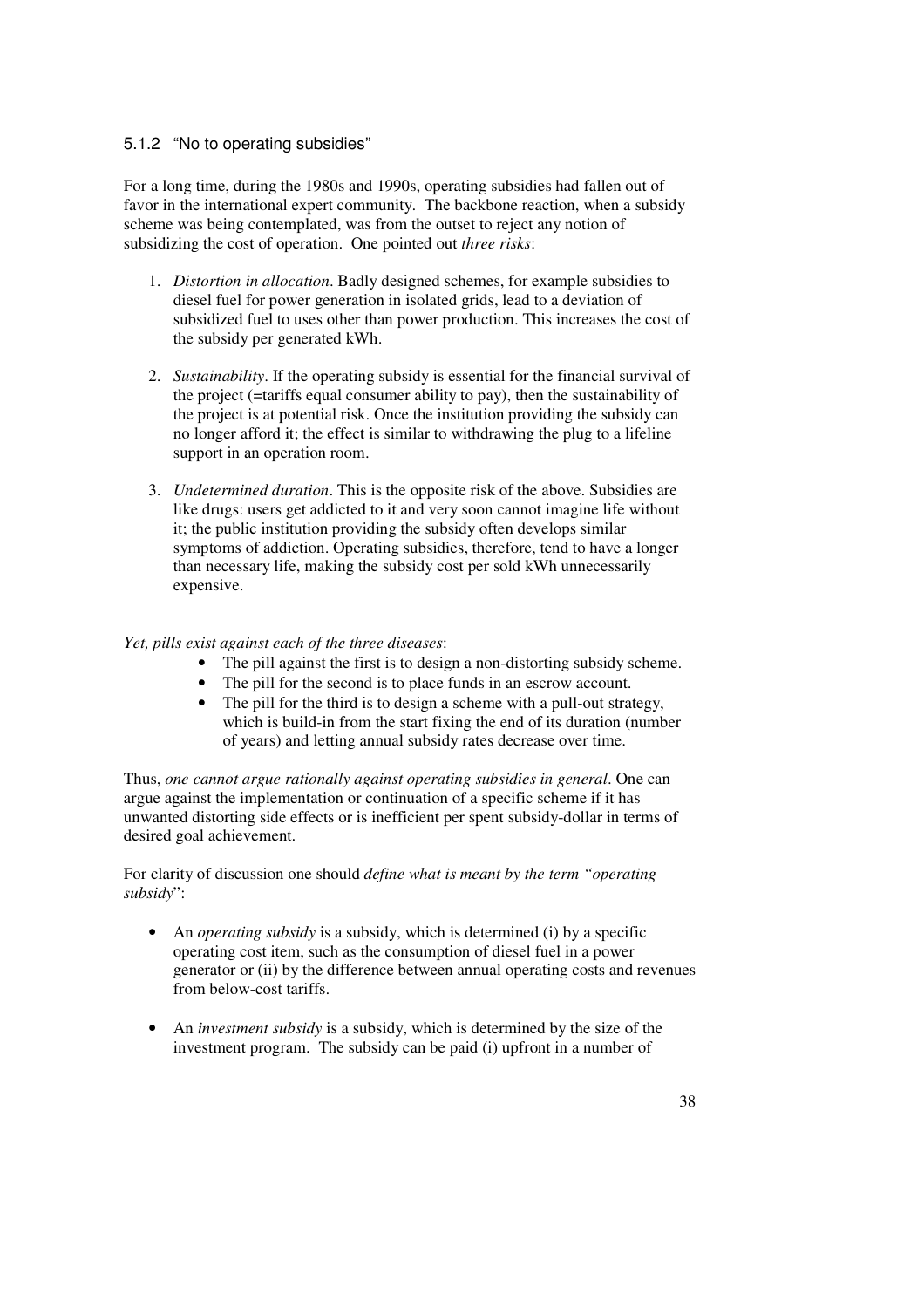installments until commissioning being linked to progress in construction, or (ii) as an annuity payment during operation. The fact that the annuity is paid during operation and not upfront, does not change the fact that it is an investment subsidy.

#### 5.1.3 "No to investment subsidies, in with output-based aid"

At the end of the 1990s, the pendulum swung back: investment subsidies fell out of fashion. They were accused of being inefficient, providing support to *inputs – defined as "resources consumed in the production and delivery of an output"* - instead of supporting the output, the provision of the service, directly. The attacks brought operating subsidies back again, this time classified as "output-based aid".<sup>31</sup>

The case against *investment subsidies* relates to two potential weaknesses:

- (i) *The lack of a direct link to service quality*. The classical example of an inefficient investment subsidy is the case, where the supported investment in construction takes place, but the intended service provision is not provided. E.g. the case of a national power company, which invests in new rural distribution lines although available power capacity in the system is insufficient to cover the demand of existing customers. Or, the telecom company, which in return for an attractive short-term monopoly position in commercial telecom agrees to invest in a rural telecom program, but provides poor service during operation.
- *(ii) Clumsiness in terms of targeting*. The objective of the subsidy is to reduce the cost of service to the consumer, making access to the service affordable to a larger number of households in the service area. To do this via a general investment subsidy, which benefits "everybody" leads to high free rider effects.

Output-based-aid, as practiced in a number of countries, differs from earlier operating subsidies by not providing subsidies to the cost of operation. The subsidy is provided either directly to the targeted final recipient (e.g. by giving a purchase voucher to low-

 $\overline{a}$ 

 $31$  On a discussion site at the World Bank's website, Warrick Smith & Penelope Brook summarized the concept as follows: " Traditional approaches to delivering subsidies for public services channel the subsidy—whether financed by domestic taxpayers or donors—to the inputs consumed by state-owned service providers, with at best an indirect relationship with the services actually delivered. And affordability concerns are often addressed through cross subsidies built into service prices. The results have often been disappointing. Public sector provision with soft financing frequently suffers from limited incentives for efficiency and innovation, weak accountability for performance, and limited opportunities for leveraging public resources through private sector financing. And cross-subsidies too often benefit the well-off more than the poor. Output-based aid seeks to address these weaknesses by delegating service delivery to a third party (such as a private company or non-governmental organization) under contracts that link the payment of subsidies to the outputs or results actually delivered to target beneficiaries. This approach is intended to provide a sharper focus on objectives, improve incentives for efficiency and innovation, enhance accountability for the use of public resources, and create opportunities for mobilizing private financing."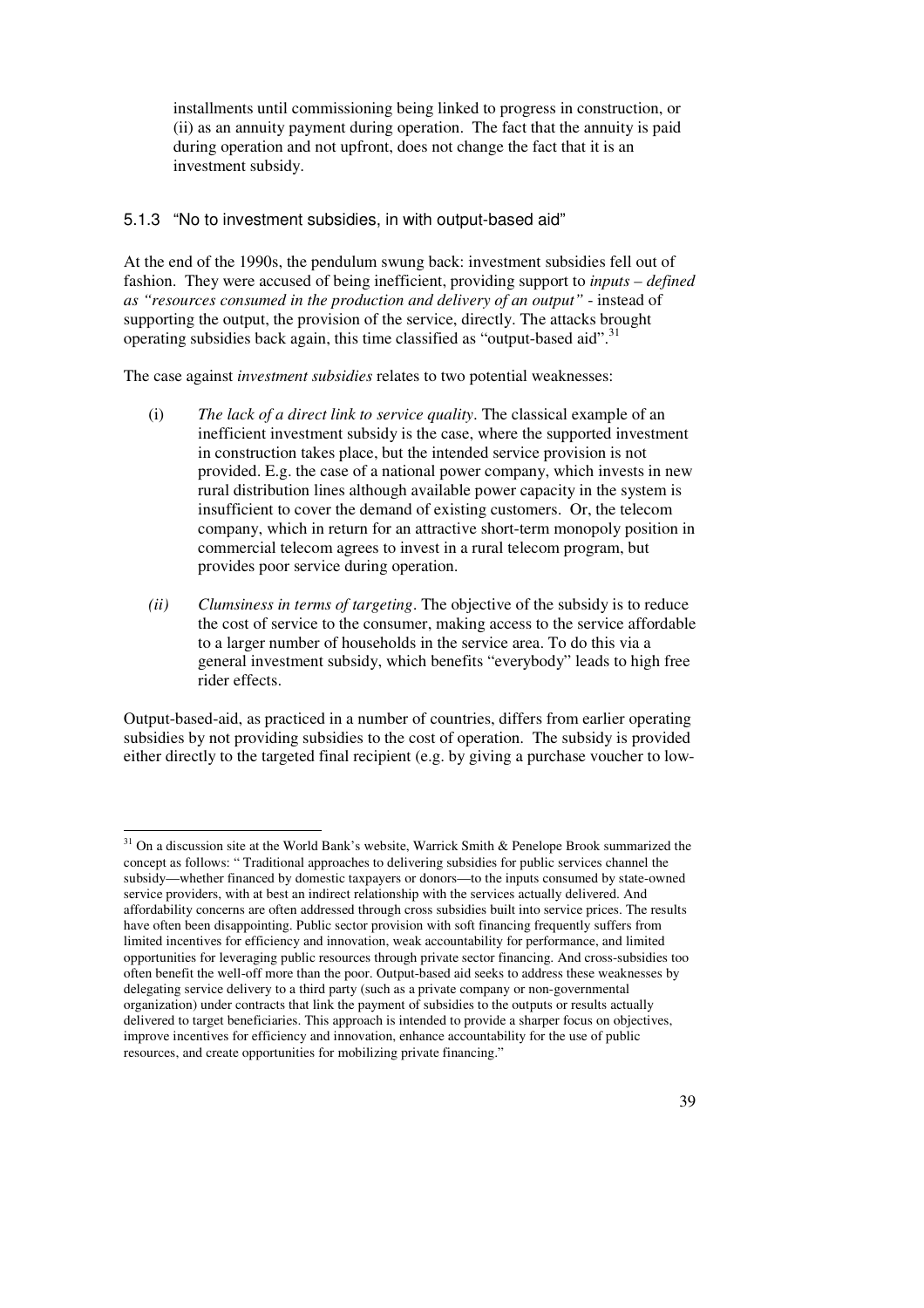income households) or to a desired outcome, such as to the number of connected customers.<sup>32</sup>

It is highly useful for the designer of a subsidy scheme to understand the ideas behind the "OBA-slogan": the relevant criticism against specific features of earlier construction focused subsidy schemes. The critique provides a valuable checklist against which specific design proposals can be tested for "*result effectiveness*" (do you achieve what you want?) and for "*subsidy resource efficiency*" (do you achieve your targeted outcome with the minimum subsidy?).

#### 5.1.4 When rhetoric meets reality

The basic idea behind OBA is sound, yet, when applying it as a guideline for subsidy policy, one must be aware of the trade-offs:

- The rethoric about output cannot change the fact that investment an input comes first in RE and must be facilitated by the subsidy. Shifting the subsidy from the input side (cost of investment) to the output side (delivery of services) raises the size of required upfront equity and loan finance and increases the risk of the investment. Increased project risk leads investors to add a risk premium to the equity rate of return and lenders to impose a risk premium to the interest rate for project loans.
- There are costs of micro-management: for the REF the higher administrative cost of monitoring and supervision, for project developers the cost of more extensive reporting.<sup>33</sup>

The above two costs of OBA are real, the higher efficiency of OBA with regard to achieving the targeted output is theoretical. As with all design issues, it is a question of finding the right balance: the improved goal achievement of an "incentive payment scheme" must outweigh its costs. In this case, the issue boils down to how risk is appropriately allocated and shared.

 $\overline{a}$  $32$  Some proponents of OBA get carried away by rhetoric. Instead of emphasizing the "final result" aspect of "OBA", they claim that OBA pays for "outputs", whereas old-fashioned "input-based subsidies" pay for investments. This can easily confuse, for example, leading to the misinterpretation that the rural electrification subsidy should be paid per kWh-sold by the operator. A "per kWh subsidy" cannot be classified as "smart": an operator can only to a limited extent influence the size of his kWh-output! An economic upturn in his area increases power demand; a downturn decreases it. If somebody puts up a small dairy, the operator enjoys an increase in sales; whereas he loses output if the cotton mill connected to his system closes due to low international cotton prices. A per kWh subsidy thus reinforces the profits of the investor, when events outside his control turn out well, and his losses when events turn out bad. It is precisely the opposite risk sharing, which is called for PPP (Public-Private-Partnership) exercise. In a "GHG-reduction project" RE-project the annual payment for achieved CO2-reduction is calculated directly with reference to the annual kWh-output of the renewable energy plant. The  $CO<sub>2</sub>$  reduction payment is not a subsidy, but payment for a commercial product. <sup>33</sup> The risk is that design of performance based subsidy schemes becomes a goal in itself, instead of a cost-effective instrument to achieve goals; that the designers get carried away. A warning example of the excesses the OBA-principle can lead to is the draft contract for the privatization of the operation of the London Underground: the section on performance parameters has 1400 pages.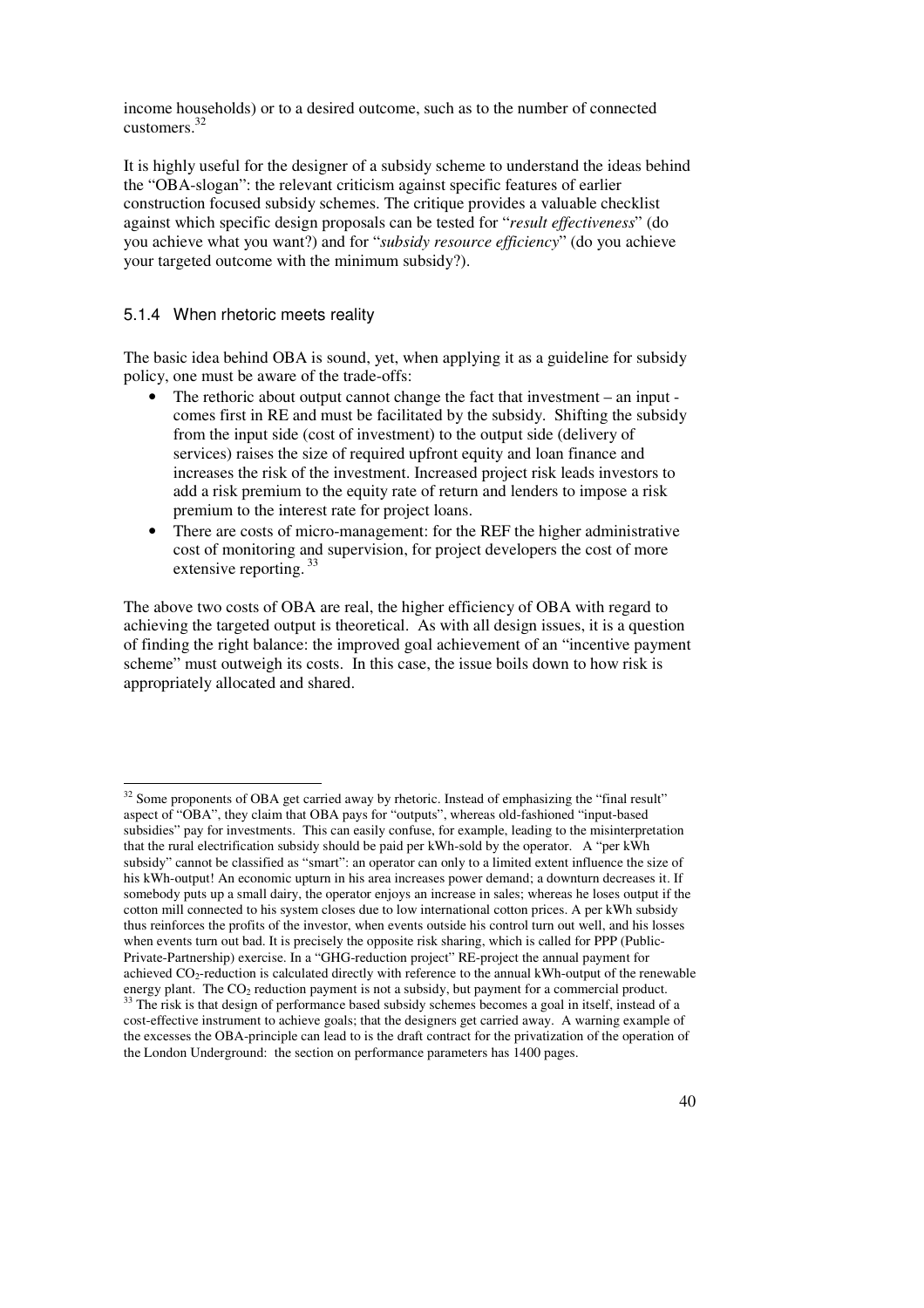## **5.2 Type of RE-project and tariff regulation**

The REF subsidizes three types of grid electrification projects:

- 1. *Local project developers, including CBOs*, apply for REF-subsidy support to isolated grid projects and "smaller" grid connection projects. Light-handed tariff regulation allows developers to negotiate tariffs with the local community according to the local cost of supply after deduction of the REF-subsidy. The regulator and the REF are informed about the tariff and its calculation, general rules for which may have been included in the subsidy convention.
- 2. *RE-utilities apply for REF-subsidy support for the extension of the distribution grid from their license area into unserved rural territory*. In some countries, e.g. Panama, the regulator expands the utility's franchise to include the new service area, extending the approved tariff schedule of the franchise to include also the new customers. In other countries, the utility may apply for a separate franchise for the grid expansion project and ask the regulator to approve a specific tariff schedule based on the cost of supply in the new service area. A case, in between the two, is Chile, where the national territory is divided into six tariff zones based on demand-density per km and topography. The regulator fixes the average tariff for each zone through model-results for efficient utility operation.<sup>34</sup> The tariff for a new service area is, therefore, pre-fixed by the zonal characteristics of the area.
- 3. The *national power planning authority*, (which can be the REF), *organizes tenders for specific RE-projects*. The tender awards the distribution & sales license and the REF-subsidy. The project can be a "*national priority" project*  identified by the authority, or a *grid extension project submitted by a utility to the regulator for licensing* and for which another utility then submitted a competing application to the regulator.<sup>35</sup>

 $\ddot{ }$ 

 $34$  The utilities sub-divide their average tariff into an "urban" and a "rural" tariff zone.

<sup>&</sup>lt;sup>35</sup> The Electricity Law usually requires regulators to publish license requests in the official gazette. If, after a specified time period, no other investor has expressed an interest in the license for the proposed project, the utility gets the go-ahead. Otherwise, the regulator must arrange a public bid for the project.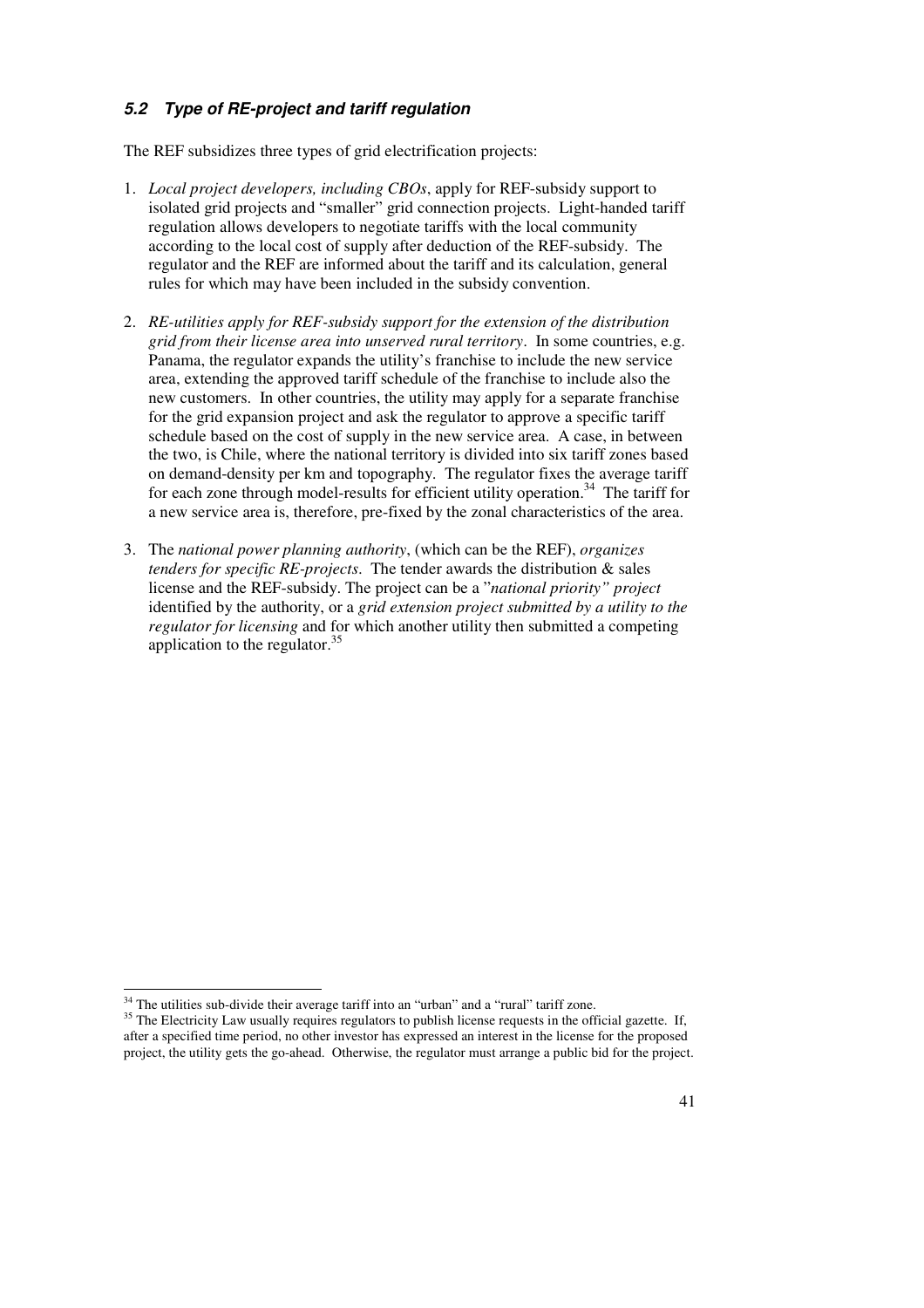#### **5.3 Use of Competition to drive down Subsidy Rates**

Two basic competitive approaches – with various variations - are used by REFs to establish what subsidy rates RE-projects need, and to push these down to a minimum:<sup>36</sup>

- *Direct competition between projects*, using the requested level of subsidy as the parameter for ranking project proposals. The REF organizes periodic calls for tenders for RE-projects using a specified quantitative criterion for ranking projects and selecting these for funding until available funds are exhausted. In countries, where this approach has been applied, the criterion has been the *lowest subsidy per connected customer*. This criterion is relevant when electricity "intensification" (connecting a maximum of households to the grid) is the key objective. For countries, in the early stages of electrification, where electricity "extensification" (getting a maximum of new areas and communities electrified) the *lowest subsidy per km of distribution line* criterion would be a more appropriate choice.
- *Indirect competition between projects* relies on the aggregate demand for limited REF-funds to fix the subsidy rate that balances the total demand for funds with the supply of REF-funds. The REF publishes once per year its subsidy rates and eligibility conditions inviting developers to submit projects for funding. Projects that attain commercial viability based on the rates apply.

*Direct competition Indirect competition between* 

#### *projects*

 $\overline{a}$ 

| Selection of projects through<br>call for tender by comparing<br>the impact per \$ of subsidy<br>requested by project sponsors                                                                                                                                                                                                                                                                                                                                                                               | Selection of projects through the ability of project<br>on the basis of <i>published subsidy levels</i> . The balance                                                                                                                                                                                           | promoters to get commercially viable projects established<br>between demand and supply drives down the subsidy rate.                                                                                                                                                                                                                           |
|--------------------------------------------------------------------------------------------------------------------------------------------------------------------------------------------------------------------------------------------------------------------------------------------------------------------------------------------------------------------------------------------------------------------------------------------------------------------------------------------------------------|-----------------------------------------------------------------------------------------------------------------------------------------------------------------------------------------------------------------------------------------------------------------------------------------------------------------|------------------------------------------------------------------------------------------------------------------------------------------------------------------------------------------------------------------------------------------------------------------------------------------------------------------------------------------------|
|                                                                                                                                                                                                                                                                                                                                                                                                                                                                                                              |                                                                                                                                                                                                                                                                                                                 |                                                                                                                                                                                                                                                                                                                                                |
| Project sponsors submit project<br>proposals to REF in response to<br>periodic call for tenders that can<br>be organized on a regional basis.<br>Projects are selected based on<br>least subsidy per connected<br>customer. In addition, the REF<br>may identify and develop<br>specific national priority<br>projects and organize tenders for<br>their licenses. The winning<br>criterion can be the lowest asked<br>for subsidy for project<br>investment or the lowest subsidy<br>per connected customer | Project sponsors<br>submit project<br>proposals to REF<br>throughout the year<br>submitting feasibility<br>study. All projects<br>that fulfill general<br>eligibility criteria are<br>funded. If the annual<br>funds are used up,<br>payments for "late"<br>project proposals are<br>postponed to next<br>year. | <b>REF</b> finances<br>feasibility studies for<br>specific national<br>priority projects not<br>having a project<br>sponsor and organizes<br>tenders for their<br>licenses. The<br>investment program<br>and subsidy<br>entitlement is listed in<br>the tender document.<br>The bidding utility<br>offering the lowest<br>average tariff wins. |

<sup>36</sup> This contrasts with the approach practiced in the Philippines during the 1990s, where all rural electrification projects received a 100% investment subsidy.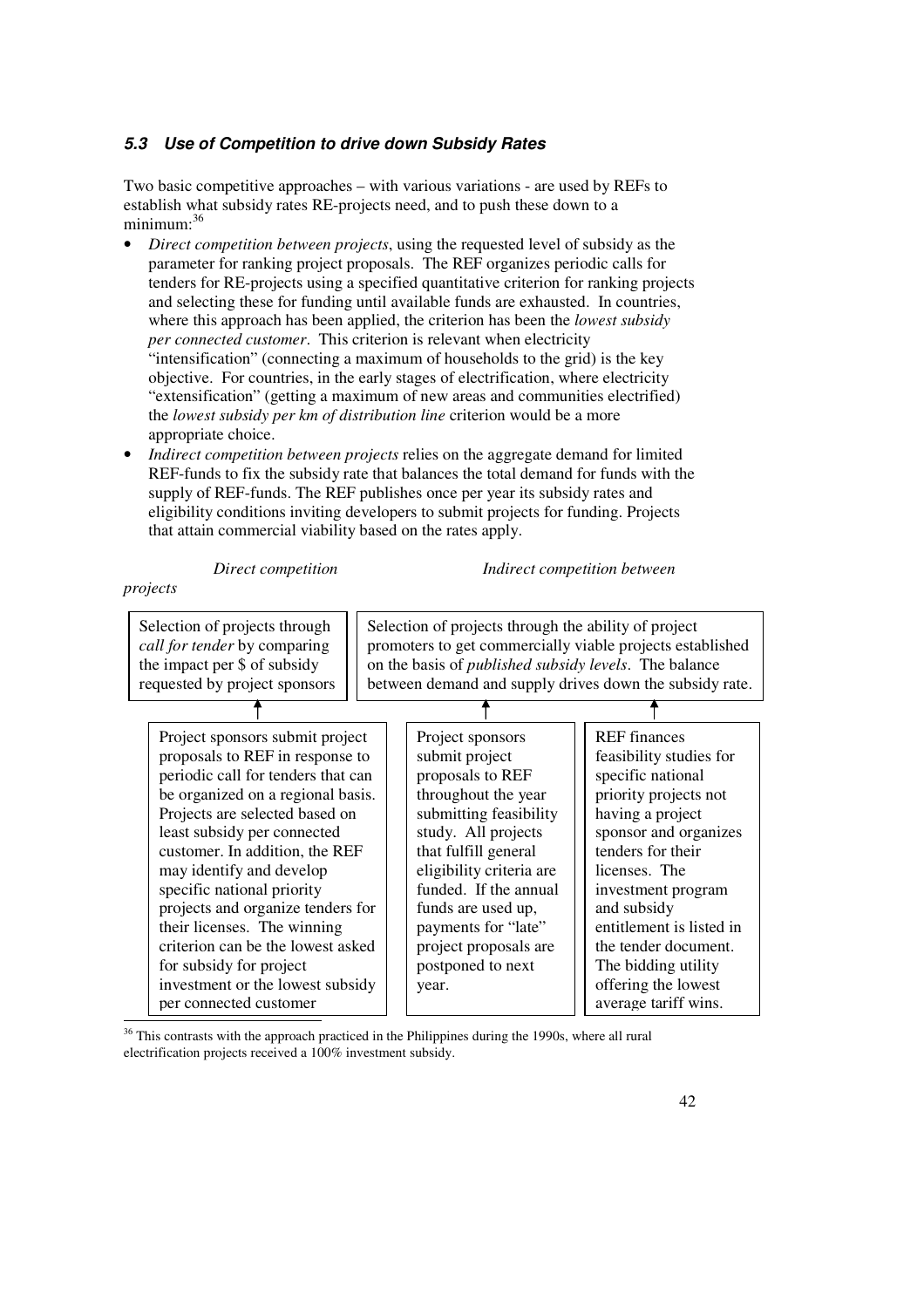#### 5.3.1 Factors that influence the choice of competitive approach

RE-projects are located at different points on the upward slope of the subsidy demand curve. Yet, the *indirect competition* approach awards the same subsidy rate to all projects: the rate; which balances demand for the investment subsidy with its supply. The *direct competition* of a tender procedure results in individual subsidy rates, that, at least in principle, should correspond to the location of each project on the subsidy demand curve. In theory, therefore, the direct competition approach should be more efficient in eliminating "free riders".

In practice, the efficiency advantage of direct competition is negligible:

- The subsidy award curve of a pluri-annual RE-program slopes upwards as the program expands into increasingly more expensive areas. Yet, in a given year, the subsidy needs for reaching commercial viability of "competing" projects are homogeneous in an *indirect competition* regime. The REF policy of "stingy" annual subsidy rates limits the range of potential projects in a year to a narrow band along the slope of the long term curve. In a given year the subsidy needs of applying projects are "clustered", and there is little potential for reducing the average subsidy rate by getting individual subsidy rates through competitive bidding.
- Project promoters in a *direct competition* regime know from the award of REF subsidies to projects in the previous bidding round, what subsidy levels they can ask for without risking to fall outside the eligible range. This results in a "clustering" of subsidy applications close to the intersection point between the demand and the supply curves for subsidies.<sup>37</sup>

As the two approaches produce similar subsidy levels, the choice of competitive approach can be decided on grounds of administrative efficiency and convenience. $^{38}$ 

#### 5.3.2 Fixing the tariff or the subsidy in tenders for projects?

*When RE-projects are tendered, the RE-contract comprising the distribution and sales license plus the REF-subsidy for the project is normally awarded on the basis of the* 

 $\ddot{ }$  $37$  Chile tries to get around this problem by using financial cost-revenue calculation to fix the subsidy rates for applying RE-projects at their point on the subsidy demand curve. Based on the information provided by the feasibility study for the project, a financial spreadsheet model calculates the subsidy that is required to cover the gap between the revenue from the fixed consumer tariffs and the cost of supply. The feasibility studies prepared by the utilities, therefore, try to overestimate costs and underestimate demand, forcing the REF to use benchmarks for checking the validity of the figures. <sup>38</sup> For the first year of the introduction of a REF-subsidy, the outcome may be different. Fixing the subsidy rates for the first time involves substantial guessing about how much is needed to attract investor interest, and what tariff levels rural consumers are willing to pay in practice. Therefore, some

over-or undershooting of the subsidy rate may take place.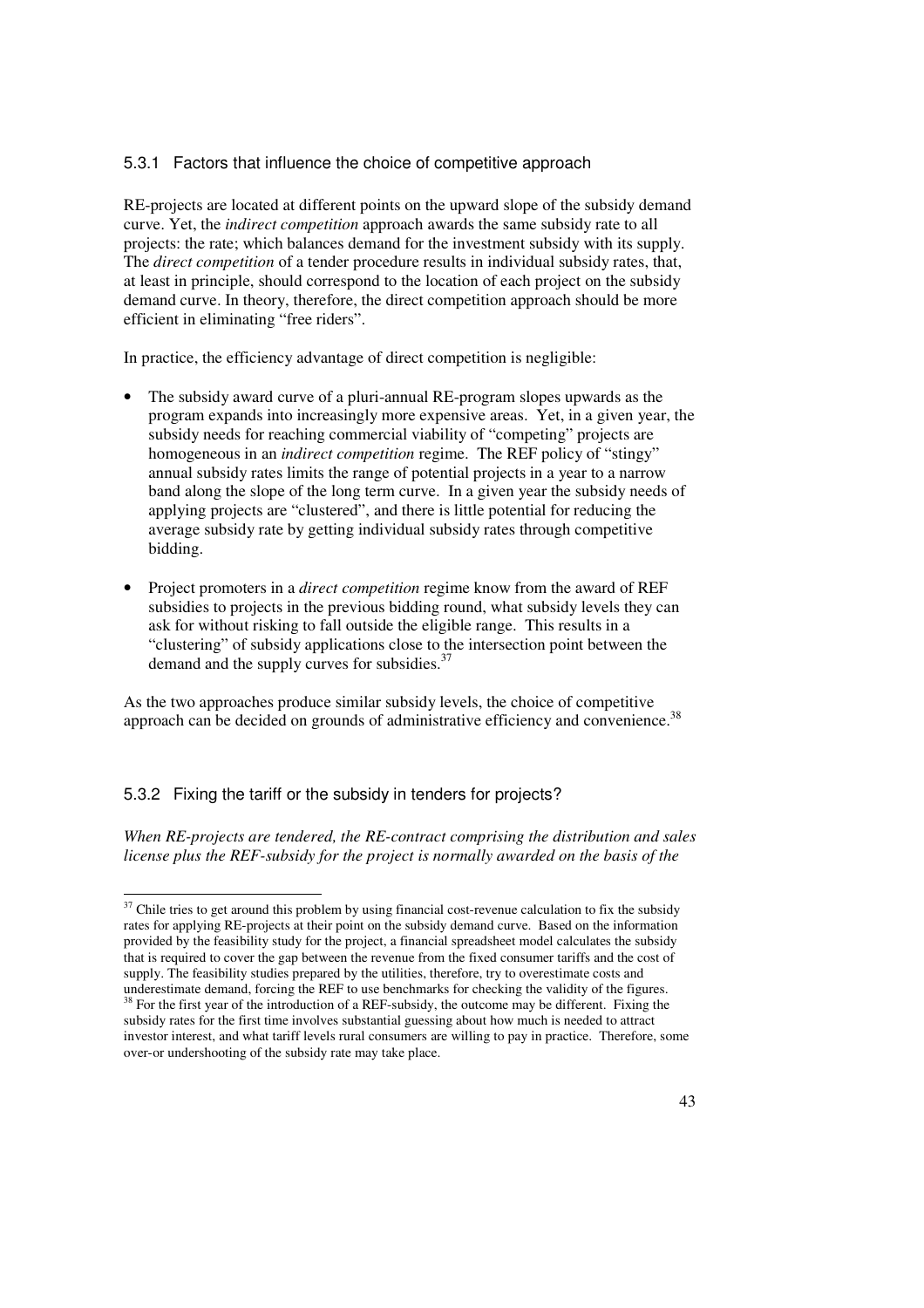*least payment required to provide the specified service*. Because "least payment" is the sum of (i) tariff revenue and (ii) subsidy revenue the organizers of the tender must chose whether the *lowest subsidy request* or the *lowest average tariff* is to be the winning criteria. In the "bidding for lowest subsidy" case, the tender document fixes the tariff schedule for the project, in the "bidding for lowest tariff" case, the subsidy terms.

Program affordability and the country's level of electrification dictate the choice of option:

- In Argentina's and Chile's RE-programs (i) the unserved rural population represented 6 percent of the national population, (ii) there was huge funding available through the transmission levy to provide subsidies (in Argentina), (iii) and the 6% lived in the poorest regions of the country. Thus, it made sense in both countries to fix a tariff, which – while being higher than urban tariffs in Chile – was affordable for a majority of the unserved population in the new concession areas. RE-support, therefore, is organized as a "market deepening" subsidy. The tariff levels are fixed independent of the local cost of supply to make service affordable to a targeted minimum percentage of the local population, with the REsubsidy covering the difference between the local cost of supply and the consumer tariff. In the RSA, the unserved population is larger percentage wise and in absolute numbers than in Chile and Argentina. But, the Government knows that the underprivileged "black" population sees the provision of housing, of jobs and of electrification as the key parameters for judging its performance. The state owned power company ESKOM has the political mandate to get the RSA 100% electrified in a few years, and has roughly US\$300 million a year in RE-subsidies to do the job. ESKOM, therefore, targets 100% electrification in all new distribution areas, using a zero connection charge to achieve it.<sup>39</sup> In pursuing this policy ESKOM hires those constructors- developers-consultants that can do the job for the lowest subsidy per connected customer $40$  and selects the projects accordingly.
- In Uganda, the unserved rural population represents 80 percent of the national population. More than 90% of the Government's capital budget is donor financed, leaving little scope for introducing generous REF-subsidies. The REF-scheme, therefore, is organized to target maximum electrification coverage: subsidy rates are fixed each year at the lowest possible level to generate enough projects to "swallow" available REF-funds. Utilities fix consumer tariffs to cover the local cost of supply minus the subsidy in the concession area.

What a REF does not want is to *politicize the tariff-setting process*. This is bound to happen *when politicians fix tariffs*. Tariff setting will be seen as a political decision and cost-reflective inter-regional differences in the level of tariff can then easily be misinterpreted as representing examples of regional political discrimination. Because the "political willingness to charge" is lower than the "consumer willingness to pay",

 $\overline{a}$ 

<sup>&</sup>lt;sup>39</sup> Whether it's a brick house, a mud house or a straw house does not matter to ESKOM (it matters in Côte d'Ivoire, where only solid houses located in areas with approved town plans are electrified). Everybody gets connected as ESKOM does not want to have to go back later to connect unserved customers applying for connection – it's too expensive.

<sup>&</sup>lt;sup>40</sup> Or more precisely, the lowest investment per connected customer.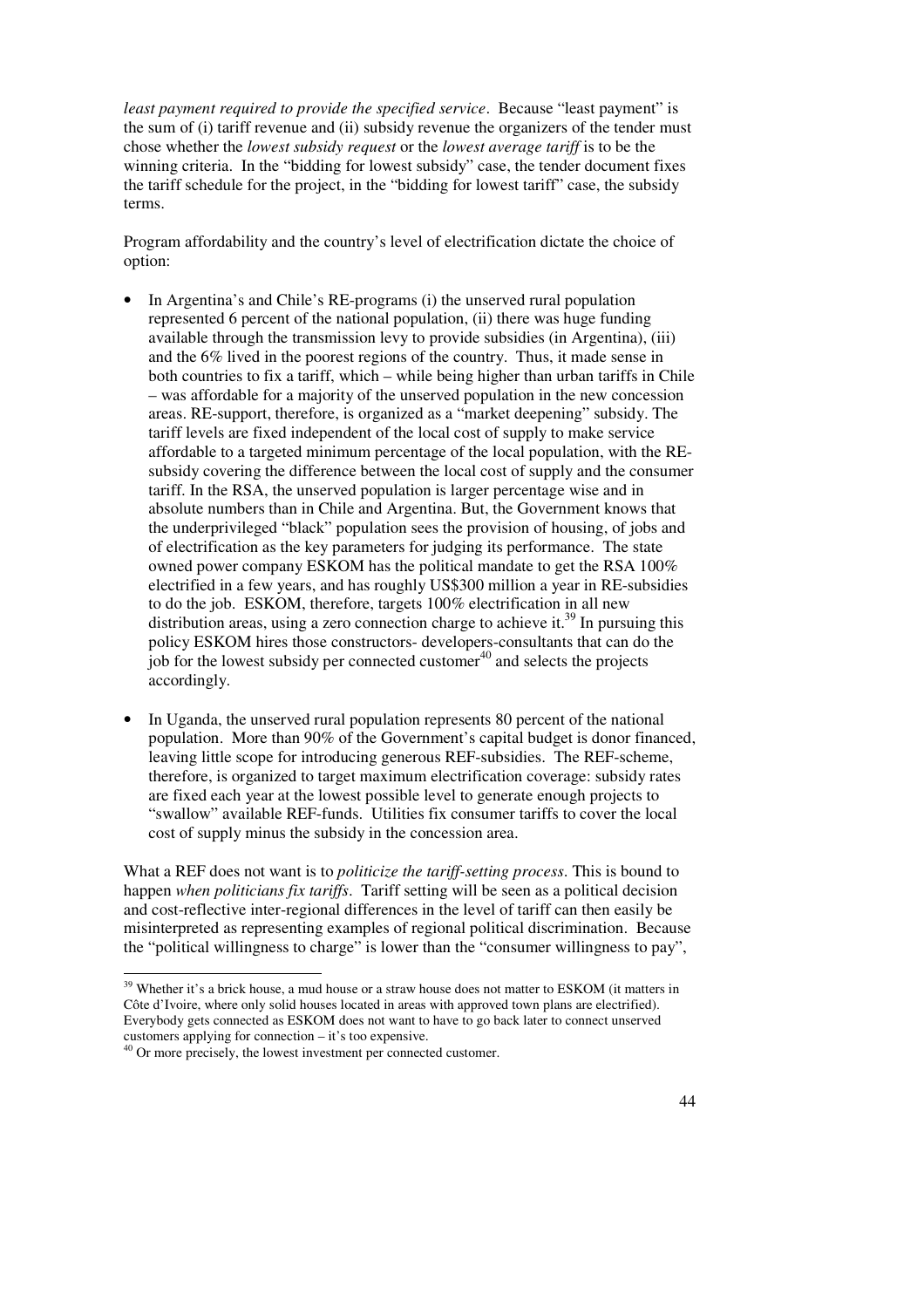tariffs will be set too low and subsidy funds be swallowed up by too few projects. $41$ When the *tariff is fixed by a competitive bidding process*, there is a greater likelihood that tariff levels are accepted as being determined by "objective" factors, making tariff differences between regions more acceptable.

## **5.4 Promoting Private Service Delivery and Finance**

The *"fixed subsidy" model* makes it easier than the "*bidding for lowest subsidy" approach* to attract private service providers to RE. The subsidy award process is simple and transparent, providing project developers with the certainty that the applied for subsidy is approved as long as all published conditions for support are fulfilled. Developers can calculate their full-cost coverage tariffs during project preparation and present these to the local population.

*Leveraging public RE-funds with private finance<sup>42</sup>* is a strategic goal of RE-subsidy schemes. $^{43}$  A 100 percent investment subsidy, which is paid upfront<sup>44</sup> defies that goal: no private finance is leveraged, and the control of the financial sector's due diligence project review is eliminated. This is a handicap because project promoters have few incentives to prepare realistic project proposals, once the majority of the cost of investment is subsidized upfront, the risk of financial failure is born by the REF. Therefore, as soon as a "risk threshold" is reached for the REF-subsidy's share of the total cost of investment, the REF-subsidy must be split into an "upfront payment component" and a "payment during service delivery component".

A 60 percent investment subsidy, for example, could be divided into:

- a 50% upfront payment, linked to progress in the investment program;
- the other half of the subsidy could be paid in half-yearly installments during the first five year of operation, being linked to quantitative targets for new connections or monthly kWh-sales.

# **5.5 Optimizing the Use of Individual Subsidy Instruments**

#### 5.5.1 Use of up-front investment subsidies

 $\overline{a}$ 

<sup>&</sup>lt;sup>41</sup> The immediate instinct of politicians is to favor the "fixed tariff" option. The REF may be part of a power sector reform, which replaced the state-owned monopoly utility's national tariff system, by individual utility tariffs based on the local cost of supply of the private service provider. It is politically difficult as part of the reform process to accept differentiated tariffs that reflect the local cost of supply when these result in substantially higher tariffs being charged to the poorer rural population. There is, therefore, in the beginning, when the reform process is implemented, a strong urge to fix a tariff, which is close to the "urban" tariff, although this means that heavy subsidization is called for, making it possible to finance very few projects in a year. This position can also be influenced by the argument of planners that tariffs should be fixed based on the local population's ability to pay.

 $<sup>2</sup>$  Attracting additional capital to rural electrification from commercial lenders and private sources of</sup> equity.

The role of subsidies as facilitator of project finance is explained in section 1.3.

<sup>&</sup>lt;sup>44</sup> "Upfront" does not mean that everything is paid at "project start", but that payments are disbursed according to progress in construction during the investment implementation phase.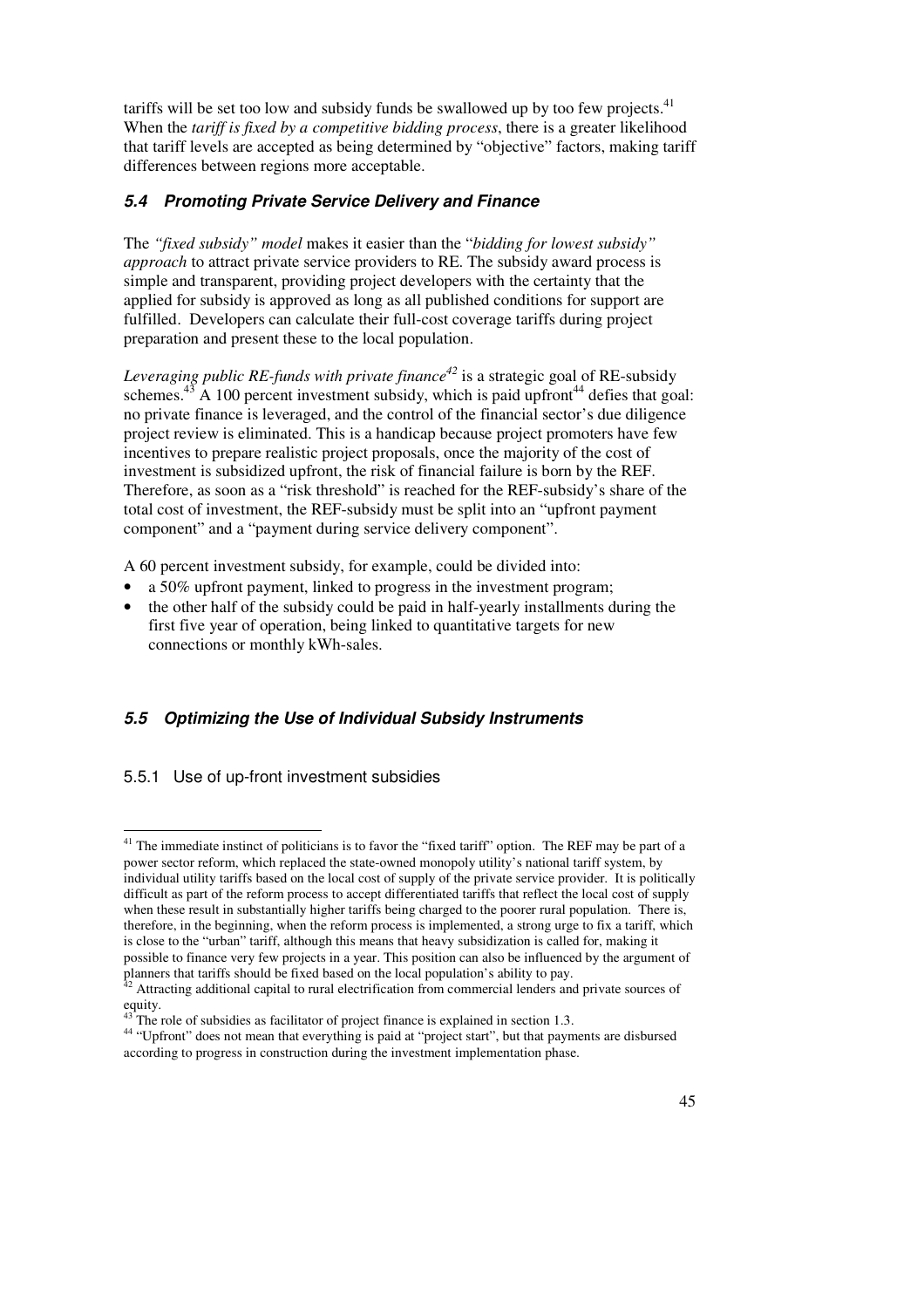The upfront investment subsidy can be used to support three categories of physical investments.



The *subsidy contract* signed between the regulator/REF and the utility describes the *payment terms* and *conditions* for the award of the investment subsidy. Typically, the investment subsidy is paid in a number of installments according to progress in the investment program. The subsidy contract may include a description of the lifeline tariff policy, which the utility must implement. to ensure that a large percentage of the subsidy is used to improve the access of low-income households to electricity. Without the specific conditions in favor of lifeline consumers, a posible utility reaction, illustrated in the chart above, would be to use the subsidies "mechanically" to reduce the connection charge and the average tariff across the board. The regulator monitors that the prescribed lifeline policy is applied in practice; it will be included in the license conditions for the operator.

As an instrument for promoting rural electrification, the upfront investment subsidy has some strengths and some weaknesses.

The great comparative advantage of the *upfront investment subsidy* is its ability to *facilitate project finance and financial closure* in countries, where rural credit institutions are weak and project promoters have problems in raising equity and in offering collateral.<sup>45</sup>

One weakness is that once the national rural electrification program penetrates into the costly areas, the required *investment subsidy moves towards the 100% level* if reasonable connection rates are to be reached, and losses on lifeline consumers are to be financed. In off-grid projects, where diesel generation is used to supply a minigrid, even a 100% investment subsidy, may not be enough to cover the losses on lifeline consumers. A 100% investment subsidy paid upfront destroys the objective of leveraging public subsidy funds with private investment finance. Therefore, if private finance is to participate in the co-financing of the investment and play a useful screening role in project appraisal, *a "high" missionary investment subsidy must be split into two portions*: One, which is paid *"upfront"* linked to the investment program and another *"future"* portion, which is amortized over three to five years

 $\overline{a}$ <sup>45</sup> See Volume 2, chapter 1.2:" The triple Role of RE-Subsidies"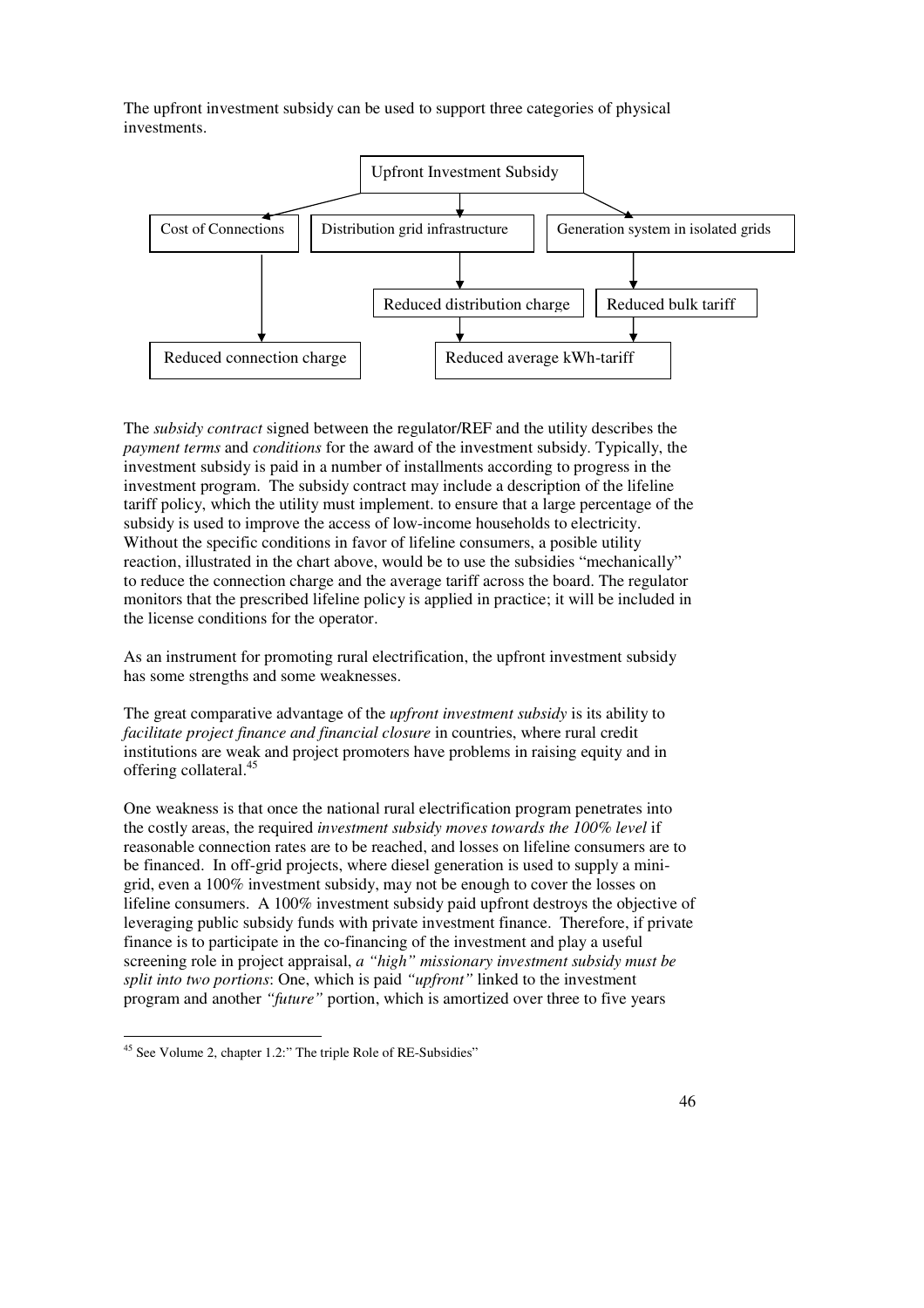linked to, for example, the projected number of lifeline consumers. If the connection rate grows faster than foreseen, the recipient utility receives its total subsidy amount earlier. This provides an incentive to push the connection of lifeline consumers.

The other weakness is that *the upfront investment subsidy provides no incentive for the operator to intensify the grid* by *connecting more "lifeline consumers", once the contracted numberconnections has been reached*. The lifeline revenue "per definition" is lower than the cost of supply. Regulation can provide some help – like giving consumers within X meters from the distribution line, the right to be connected; the "future portion" described above, also. But while alleviating the problem, they do not eliminate the conflict of interest.

# 5.5.2 The Annual Lifeline Consumer Subsidy

A powerful means to eliminate the conflict of interest *is during a specified number of years to pay the project promoter an annual subsidy per lifeline consumer*, which covers the *total loss* per lifeline consumer. <sup>46</sup>



In missionary electrification, lifeline demand represents a high percentage of annual power demand. A lifeline tariff subsidy covering the gap between the cost of local supply and the local ability to pay, can, therefore, make rural electrification projects commercially viable even in the poorest regions and, in principle, bankable. In theory, a "national lifeline tariff schedule supported financially by long-term annual subsidies from the Universal Charge" eliminates the need for an upfront investment subsidy.

The "annual lifeline consumer subsidy" has some advantages and some disadvantages.

Provided that the lifeline tariff rate is correctly structured (see section 3.2) and not too low, *the external lifeline subsidy ranks high on an OBA-scale*: being linked to consumer affordability, it promotes the connection rate objective of the rural electrification program.

The *pay-as-you-go scheme of the lifeline subsidy* matches the *structure of revenue inflow and outflow requirements* of the Universal Charge:

• The *subsidy outflow* obligation of the Universal Charge is upfront-loaded since the annual compensation payments for stranded costs are likely to be highest in the early years. The *revenue inflow* from the Universal Charge, on the other hand, grows over time, unless the kWh-charge is reduced, due to the annual growth in power demand.

 $\overline{a}$  $46$  This is the option used in the Argentinean off-grid RE-program, see Volume 2, chapter 2.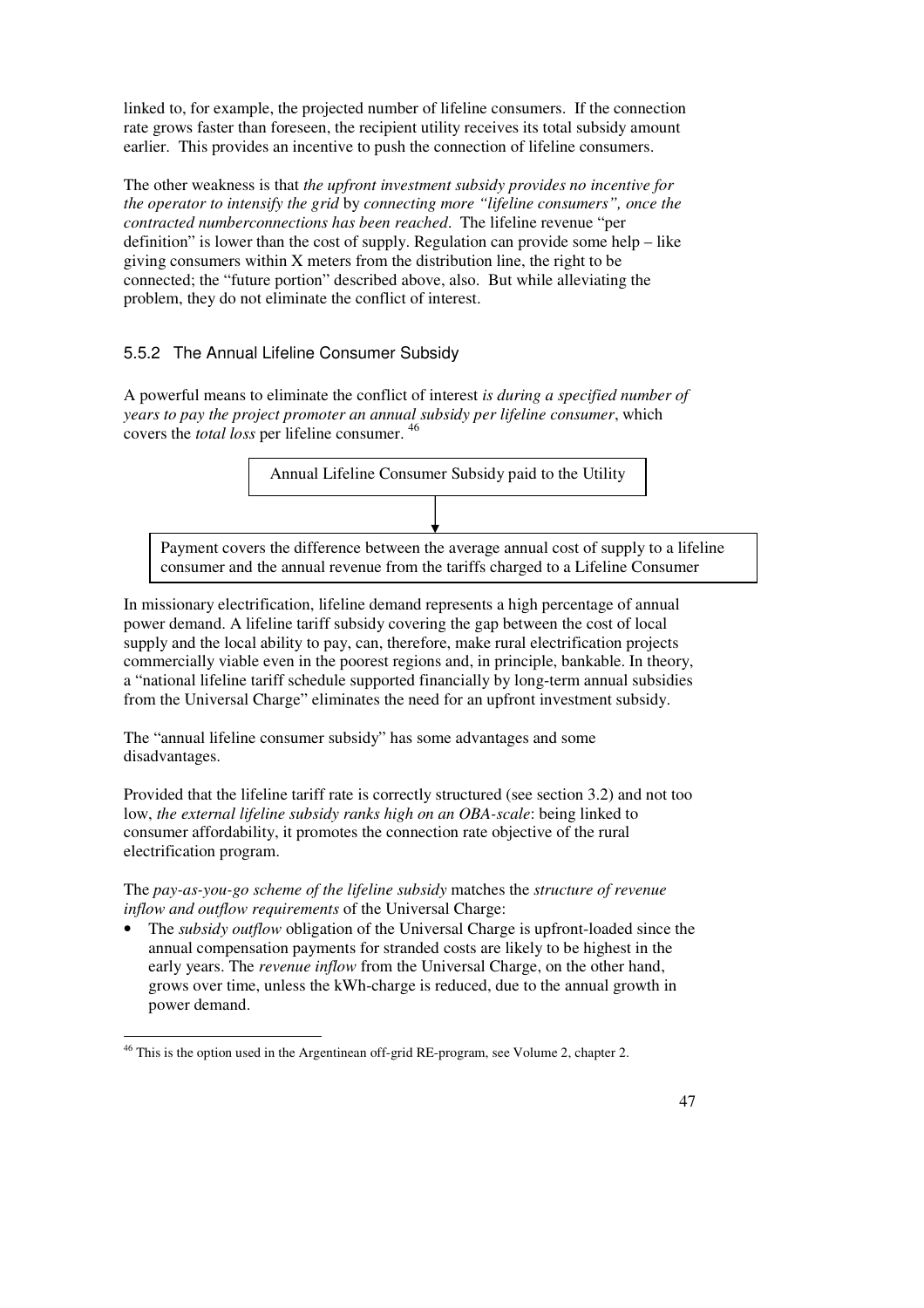If subsidy support to new rural electrification projects is spread over time with at least some of the payments being made during operation, the *subsidy outflow for missionary electrification can be relatively modest in the early years*. This allows in the early years to approve more projects for funding.<sup>47</sup> *Over time the obligatory subsidy payments increases* due to the cumulative demand from new annual projects that require subsequent annual payments and due the increase in investment costs of new projects as electrification reaches the final very expensive stage.

In countries with weak rural financial institutions and financially weak rural utilities and project promoters, the major *disadvantage* of the annual lifeline consumer subsidy is that the investment must be 100 percent financed by equity and loans.

For an on-grid missionary electrification program, it is a weakness that the subsidy can not be targeted exclusively at new lifeline households, it is also *backward looking*, paying for lifeline tariffs in existing service areas. Another weakness is its *indeterminateness* in terms of *time scale* - when to end the subsidy - and in terms of *subsidy scale*: what level of lifeline tariff is appropriate and how do you avoid that the supplier overstates his cost of supply to get more subsidies? These weaknesses can generate a "generous" lifeline rate, making it an expensive means for expanding access in on-grid electrification projects.

## 5.5.3 Combining an "upfront investment subsidy" with "annual lifeline tariff support"

The "upfront investment subsidy" and the "annual lifeline tariff subsidy" are partly *substitutes* and partly *complementary instruments* for promoting missionary electrification.

The optimization task is to find the appropriate balance between the two subsidy instruments, exploiting the comparative advantage of each instrument and letting it play its appropriate role.

The combination of using the "upfront investment subsidy" to fund the cost of connections (line drops and meters) and an "annual lifeline tariff support subsidy" to fund the reduction in the fixed monthly charge of the lifeline tariff is a strong instrument for *maximizing the connection rates* in the service areas.



 $\overline{a}$  $47$  Unless the NPV of the future lifeline payment support is deposited by the REF in an escrow account for the beneficiary. This security measure for the project promoter d not be necessary, where the ERC can adjust the rate of the Universal Charge upward if a revenue shortage is forecast.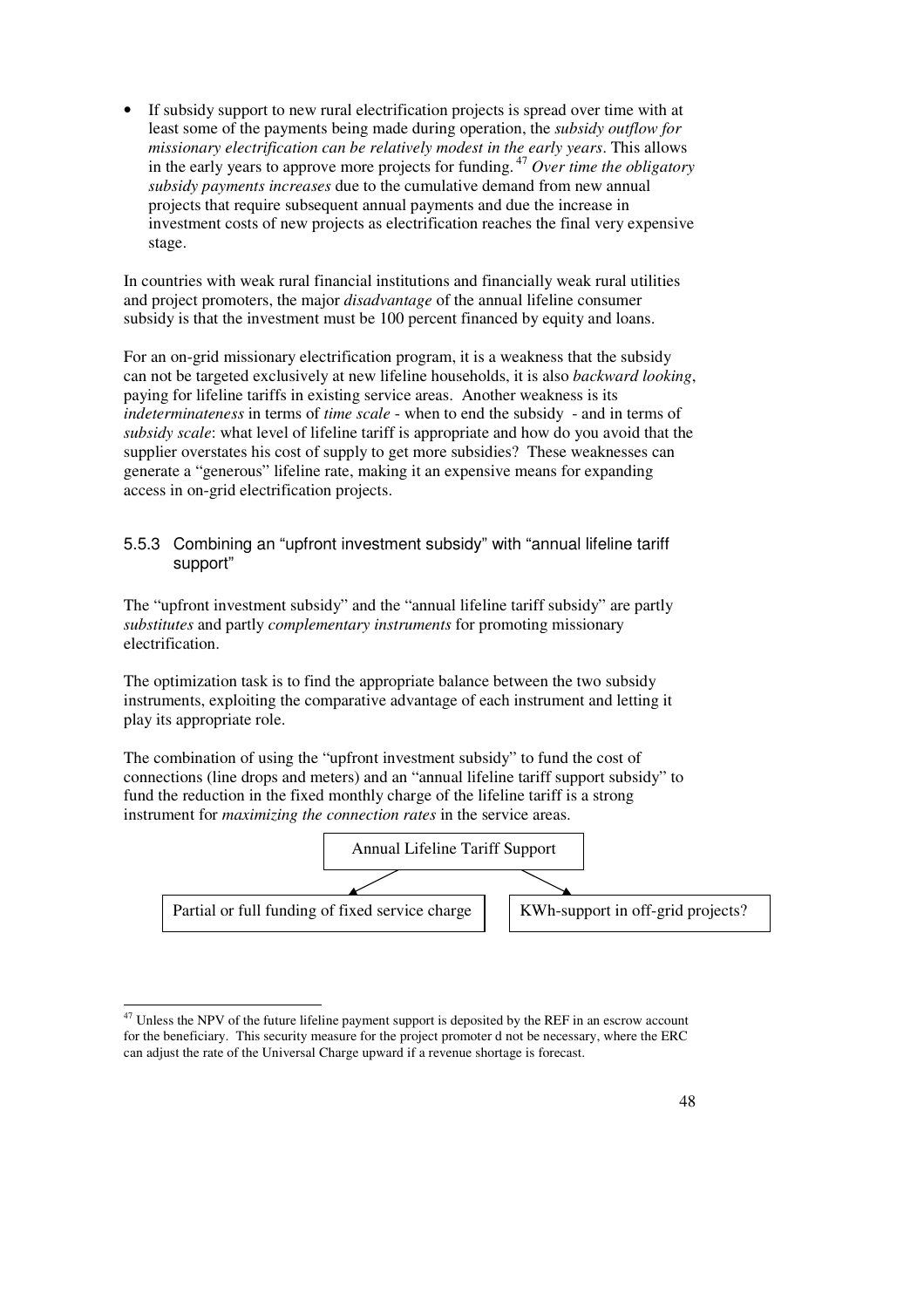The subsidy to investments in the grid infrastructure and in the generation system in off-grid projects will be paid partly upfront to enable the project to be financed and partly, to "stretch" the funding support, be paid as an annuity over a number of years.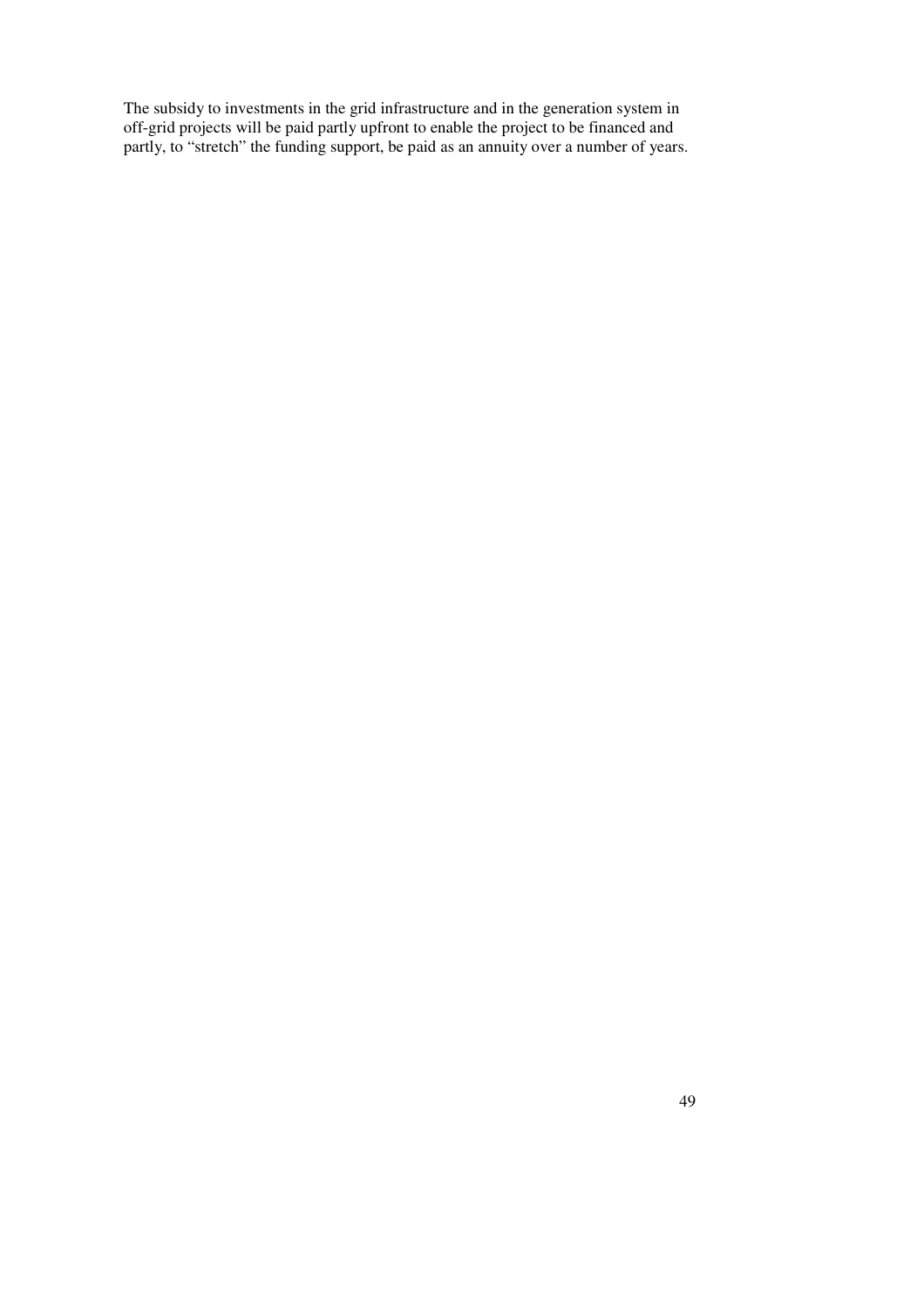# **5.6 REF-Tools giving utilities incentives to maximize connections**

#### 5.6.1 Utility disincentives for maximizing connection rates

A number of tools are available to maximize connection rates in service areas. Yet, RE-planners face the practical problem that *private utilities have little if any economic incentive to make efforts to maximize connection rates in their license areas*. Attracting lifeline consumers to the grid involves substantial administrative efforts and costs, which even though they are compensated for by higher average tariffs on full-paying consumers, may not be considered worthwhile by utility management. The "richer commercial" households and local businesses that are the driving force in developing small locally owned projects, have no economic interest in including an expansion of the planned grid to include the poorer households, if it leads to no reduction in their electricity bills.

#### 5.6.2 Administrative and regulatory tools to maximize connections

One way of addressing the problem of insufficient utility incentives is *to take the responsibility for maximizing access and introducing access enhancing measures out of the hands of the utility*. Three examples of this are listed below:

- 1. In the *means-tested subsidy* approach, the utility charges all consumers, including low-income households tariffs that reflect the full cost of the service to the utility. The problem of covering the cost of providing electricity service to low-income households, who cannot afford to pay the full cost of the service, is taken care of by municipal administration is taken care of by the and the payment of subsidies to their consumption is done by.
- 2. The Argentinean off-grid concessions have a *dual tariff system for "lifeline consumers"*, *consisting of consumer tariffs and of utility tariffs.* The regulator *dictates "specific lifeline rates",* which the utility charges to consumers. The REF concession terms contain *annually regulated utility tariffs for its lifeline consumers that are paid to the utility for the service*. <sup>48</sup> The utility sends a monthly invoice to the regulator/REF to cover the difference between the two rates.

#### 5.6.3 Use of License Conditions and the Terms of REF-Subsidy Contract to promote maximum Access

The Tender documents for the West Nile RE Project, the first project prepared under the new regime, comprise, amongst others, the draft Distribution and Sales License and the draft REF-subsidy Contract for the project, which stipulates what subsidies

 $\overline{a}$  $48$  The original rate was established by competitive tender for the concession.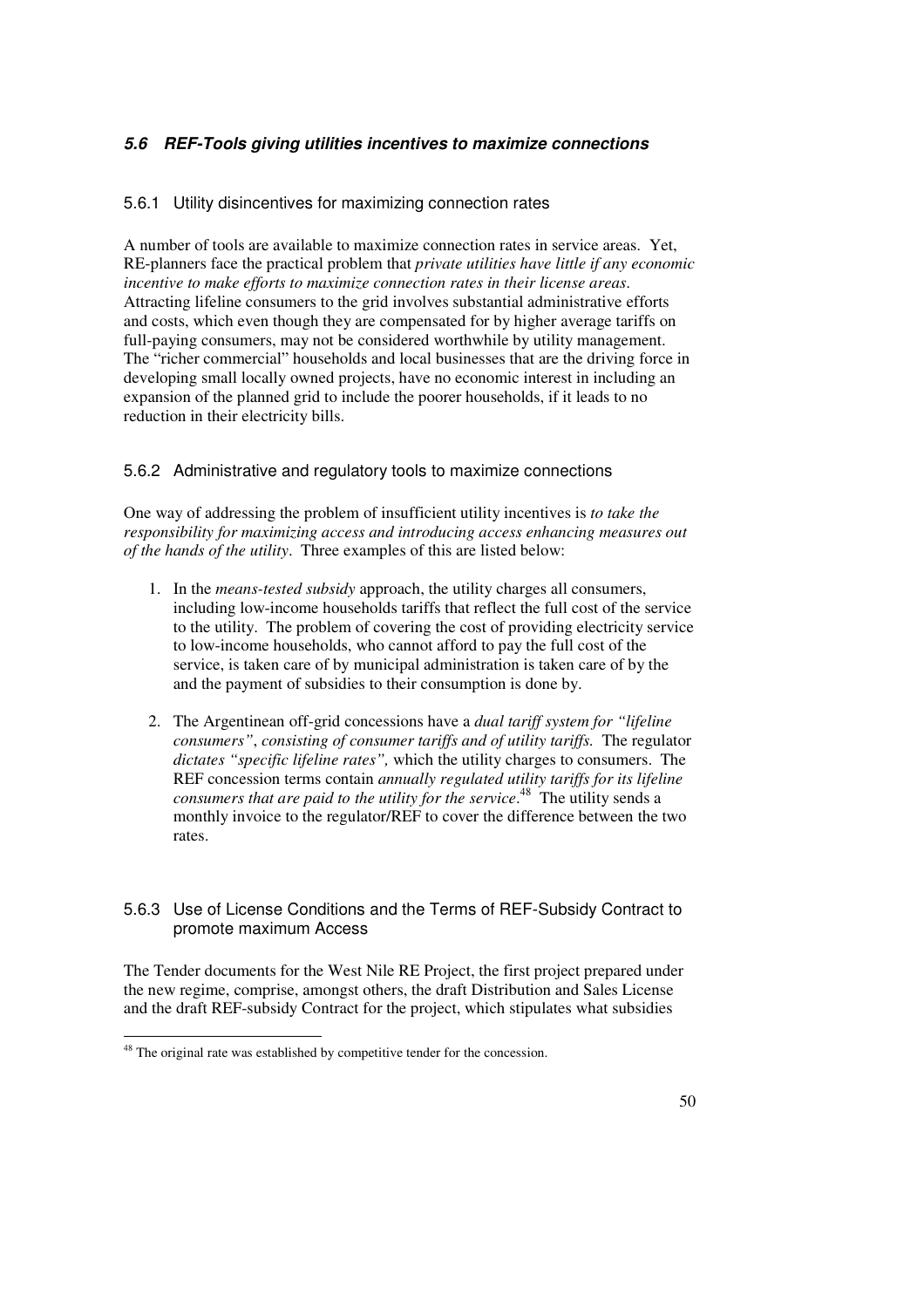are available for the project. Rural electrification is seen as a difficult private-publicpartnership task, and the package deal concept, therefore, permeates the philosophy of the License, which balances rights and obligations on a quid pro quo basis. Three safeguards ensure that Government subsidies result in higher connections.

- (i) The tariff principles discussed above.
- (ii) The License holder is required to present his strategy for maximizing access as one of the schedules of the license
- (iii) The *five-yearly tariff revision procedure* coincides with the required *presentation by the Licensee of his five years expansion plan*. The approval process gives the regulator a potent instrument for promoting the objective of maximum access. The regulator can insist that a "lifeline" tariff structure is applied, which promotes the connection rate in a license area. The regulator can approve a higher average tariff if the licensee offers to expand his grid to connect unserved communities. The average tariff and the tariff structure looks different if the regulator is advised that investments will take place to connect an additional 20,000 low income households rather than 5,000 low income households.

#### 5.6.4 Use of incentives to get utilities to maximize connections

The regulator/REF can abstain from dictating the terms and methods for maximizing access, but *through incentives encourage utilities to pass on most of their REFsubsidy revenue to low-income consumers and to social-education-health institutions through "below cost of supply tariffs" for these.* The utility identifies the means for maximizing access, which allows the terms to be tailor-made to prevailing local conditions. The policy does not violate the principle of cost-reflective tariffs, as the losses on lifeline tariffs are financed 100% by the "external" REF-subsidy, whereas the tariffs charged to other consumers equal the cost of their supply with no overcharging.

The REF can let the *number of connections per subsidy amount (US\$) be the criteria for project selection* and tie the payment of the awarded subsidy to progress in the number of connections that are achieved.<sup>49</sup> The REF subsidy contract can specify the number of connections that must have been done in the project area, before the project receives the first installment of the approved subsidy amount. After this, the subsidy can be paid per additional connection and invoiced on a monthly or quarterly basis until the awarded subsidy has been fully paid. The subsidy per connection criteria for

 49 *Published subsidy rates expressed as a fixed percentage of project costs* should not be used in rural electrification. A percentage subsidy is difficult to administer because project promoters have an incentive to artificially inflate the cost budget submitted to the REF. Since this must be done in consultation with the contractors, who win the bids for the work, the REF would be required to do follow up cross checking of the submitted invoices. Either by having a data base on typical costs, by cross-checking the tax declarations of the contractors in cooperation with the tax authorities and by being represented on the bid evaluation committees. Thus, whereas the transparenc*y* of percentage subsidies is high for project promoters, the transparency of submitted invoices is low for the officers at the REF.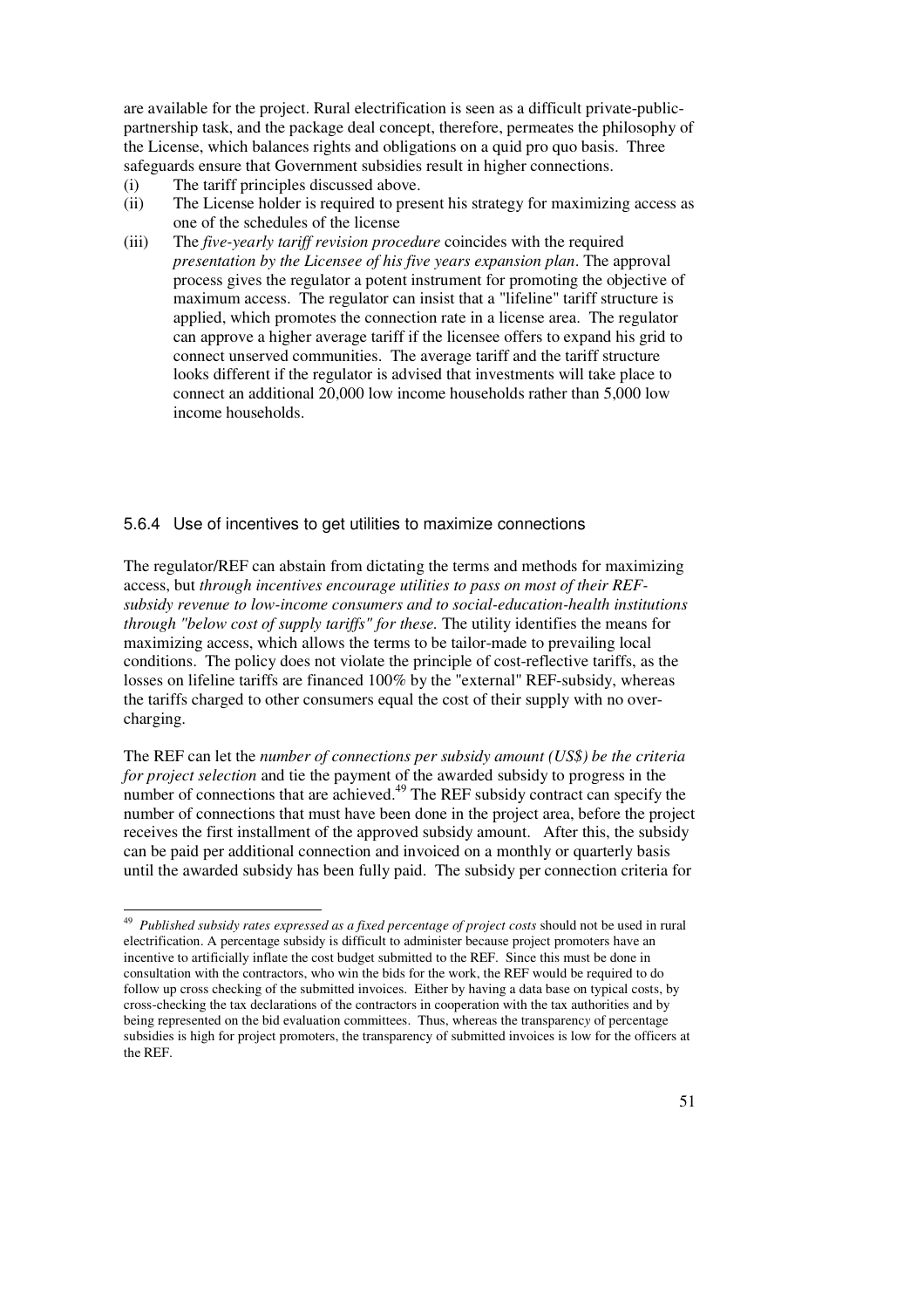project selection motivates the utility to think creatively in order to qualify for subsidy support; while the payment procedure forces the utility to implemented its plans.

In *published fixed subsidy rate schemes*, *the REF* can *make the subsidy award conditional on the implementation of the plan to maximize connection rates in the service area, which is presented by the service provider in his subsidy application*. The application information material includes two other qualifying criteria: (i) a *checklist for a minimum of access-promoting terms* that must be fulfilled by the applicant, and (ii) a *minimum number of connections per US\$10,000 in subsidies*, which a project must achieve to qualify for the subsidy.<sup>50</sup> Since countries want to promote "extensification", and not just intensification, the latter criterion can be subdivided into two: one for project areas within 1 km of an existing distribution line, and one for those, that are located more than 1 km from a distribution line.

#### **5.7 The Postage Stamp Rural Transmission Tariff**

The "tax payer pays financing mechanism" of REF subsidies can be combined with the "consumer pays financing mechanism" of a "postage stamp" national power transmission tariff whereby urban consumers cross-subsidize rural consumption. Rural inhabitants in villages connected to the national grid are cross-subsidized directly. The other rural electrification projects benefit indirectly: the national transmission tariff eliminates the need for using REF funds to subsidize MV-lines in national grid electrification projects; therefore, more funding is available for isolated and regional grid projects.

The national transmission tariff facilitates the *establishment of small nationally owned power utilities* taking the burden of investing in subs-transmission assets off- the shoulder of these, and making the contracting of bulk supply easier. *Costeffectiveness* should not be affected negatively by national transmission tariffs as long as grid connection projects and the transmission lines are identified by and decided on the basis of least cost expansion planning. The *equity impact* of national transmission tariffs is positive. It involves a transfer of funds from urban to rural consumers, and urban households are richer on average than rural households.

Theoretical purists may express doubts about the *economic development impact* of national transmission tariffs pointing out the risks of distorting price signals about the cost of power transport. In theory, this could lead to non-optimal location decisions for investments in energy intensive industries and in power plants. The risk is minimal. For non-energy intensive industries the price of power is not a location factor. Energy intensive industries would for other cost reasons - road transport and communication - still prefer to be located close to the major urban demand centers. The location of new power plants can be influenced by the Government through its decisions on the granting of construction permits.

 $\overline{a}$ 

<sup>&</sup>lt;sup>50</sup> This measure eliminates "free riders": say a large agro-business, which electrifies residential homes of its own staff, but is not interested in expanding the electrification to include other villagers.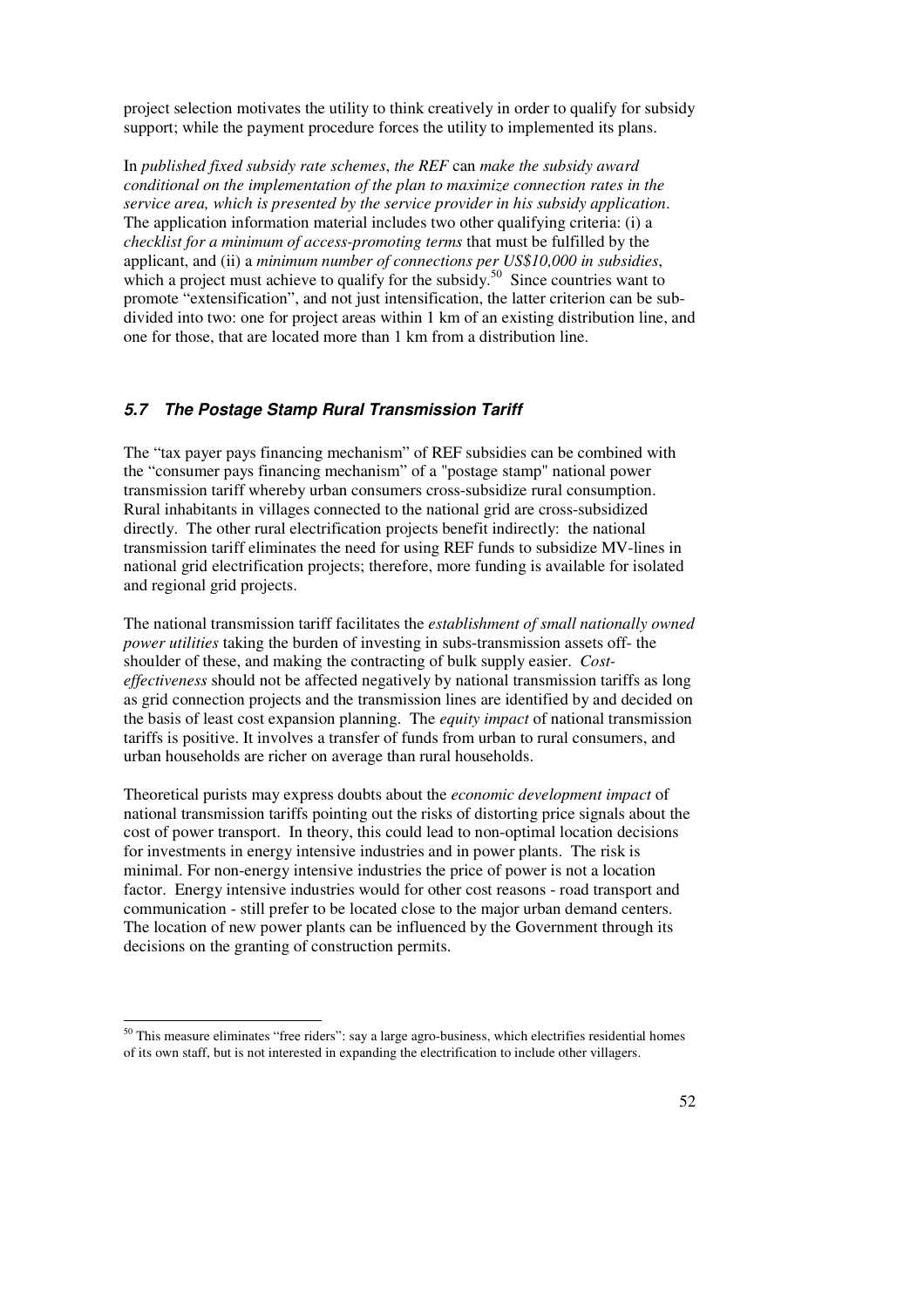*Lack of transparency* about the size of the cross-subsidy is a potential problem, as the rural subsidies are hidden in the general transmission tariffs. The problem can be reduced by publishing estimates about the size of the implicit transfers in the annual report about the status quo of rural electrification.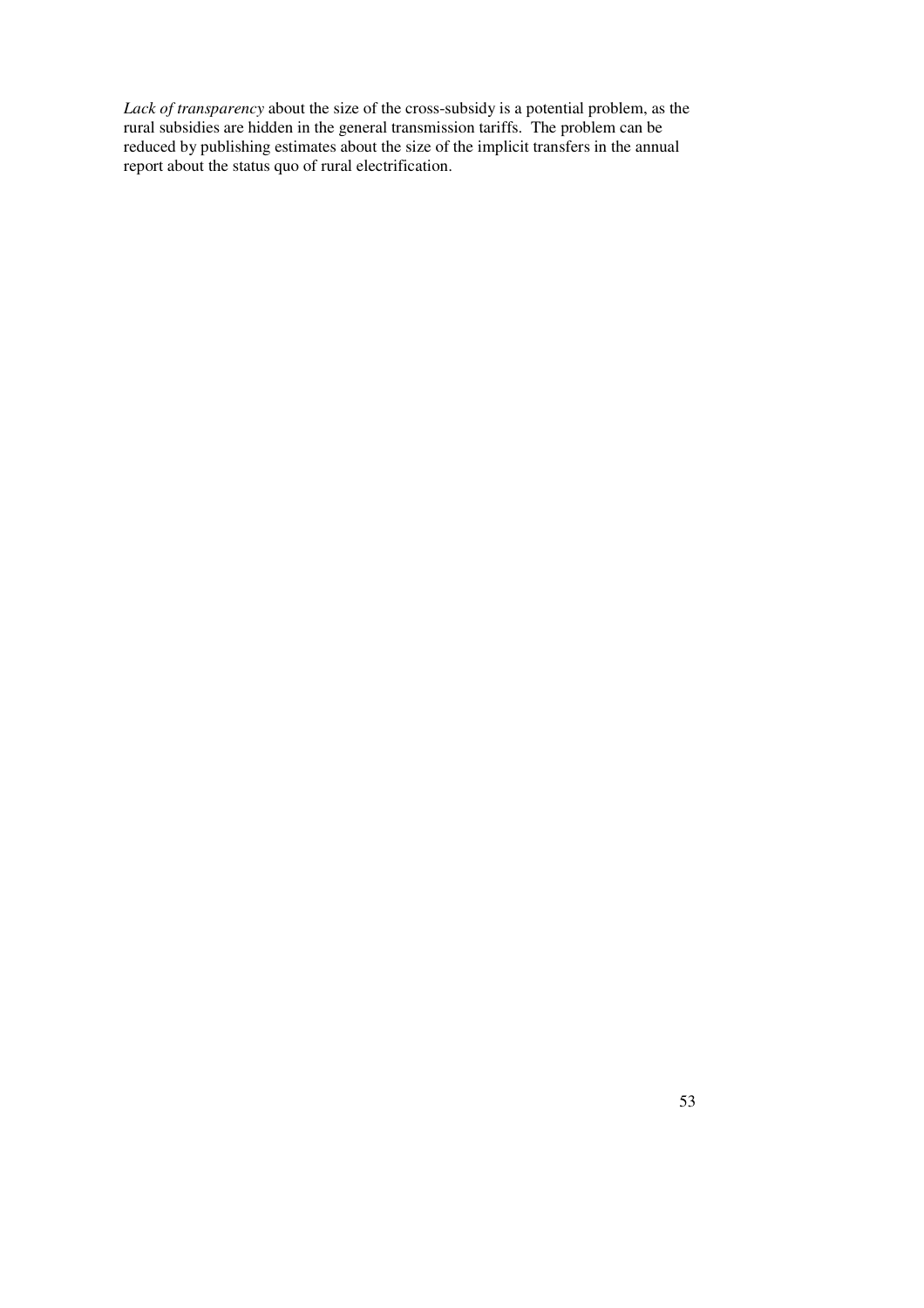# **6 International REF Models**

|          | <b>Organisation of REF</b>         | <b>Subsidy Targets and setting of</b>  | <b>Level of local</b> | <b>Tool to maximise</b> | <b>Regional</b>     | <b>Coordination tools</b> | <b>Technology</b> |
|----------|------------------------------------|----------------------------------------|-----------------------|-------------------------|---------------------|---------------------------|-------------------|
|          |                                    | <b>Subsidy levels</b>                  | initiative            | <b>Connection Rate</b>  | <b>Equity Tools</b> | and priority setting      | neutrality        |
|          | RESCO-Concession for               | The exclusive concession in the        | Absent at village     | Subsidies are for       | National            | The Concession            | The feasibility   |
|          | Dispersed Areas model              | concession area is only for            | level.                | lifeline rate (level    | lifeline tariff     | dictates the total        | studies made      |
|          | Electrification program for        | consumers in the lifeline rate         | Subsidies are co-     | depends on service      | The                 | coverage of               | to define         |
|          | rural dispersed population         | category.                              | funded by             | quality)                | electrification     | communities in the        | concession        |
|          | 8% of national population          | Bidding won by candidate               | provincial            | Fee for service;        | program             | area. The scope and       | conditions        |
|          | were unserserved; the program      | requiring lowest tariff per (lifeline) | Governments           | tariffs for             | focused             | scale of consumers to     | establish the     |
|          | targeted half of these (1.4        | consumer (indirectly, since the rate   | funds and national    | minimum 4               | exclusively on      | reach is defined in       | least cost        |
|          | million population=300,000         | schedules paid by consumers are        | Government funds      | kWh/month paid          | the remaining       | concession                | supply options    |
|          | private users $+6000$ public       | fixed by the regulatory authority      | Two concessions       | by consumers is         | underserved         |                           |                   |
|          | services (schools, clinics, etc)   | the bids are for the lowest subsidy    | were issued to        | US\$10 per month        | areas.              |                           | Since             |
|          | Existing provincial concession     | per consumer).                         | cover the need of     | Consumers must          |                     |                           | concessions       |
|          | areas were divided into            | Operational (monthly) subsidy for      | unserved              | pay subsidised          |                     |                           | are for           |
|          | "concentrated area market"         | each concession holder covering        | population            | connection fee          |                     |                           | dispersed         |
|          | (non-subsidised concession)        | the difference between cost of         |                       | Connection target:      |                     |                           | population        |
| rgentina | and "dispersed area market"        | supply and revenue from lifeline       |                       | $>60\%$                 |                     |                           | only, grid        |
|          | (subsidised concession).           | tariffs fixed by regulator             |                       |                         |                     |                           | extension is      |
|          | Regulatory agency organises        | Connection subsidy paid to             |                       |                         |                     |                           | not feasible.     |
|          | the bidding round for the          | concessionaire                         |                       |                         |                     |                           | Mini/micro-       |
|          | RESCO-concession and               | Subsidies amount to $~60\%$ of cost    |                       |                         |                     |                           | grids and         |
|          | regulates it.                      | of supply                              |                       |                         |                     |                           | stand alone       |
|          | Subsidies co-funded by             |                                        |                       |                         |                     |                           | systems such      |
|          | provincial governments'            |                                        |                       |                         |                     |                           | as solar PV-      |
|          | electricity promotion funds        |                                        |                       |                         |                     |                           | systems are       |
|          | (fee on transmission generates     |                                        |                       |                         |                     |                           | the options       |
|          | Electricity Promotion Fund of      |                                        |                       |                         |                     |                           | used.             |
|          | >US\$300 M per year, of            |                                        |                       |                         |                     |                           |                   |
|          | which $\sim$ \$90 M is used for RE |                                        |                       |                         |                     |                           |                   |
|          | subsidy) and by national           |                                        |                       |                         |                     |                           |                   |
|          | government, which assists          |                                        |                       |                         |                     |                           |                   |
|          | provincial governments short       |                                        |                       |                         |                     |                           |                   |
|          | of funds                           |                                        |                       |                         |                     |                           |                   |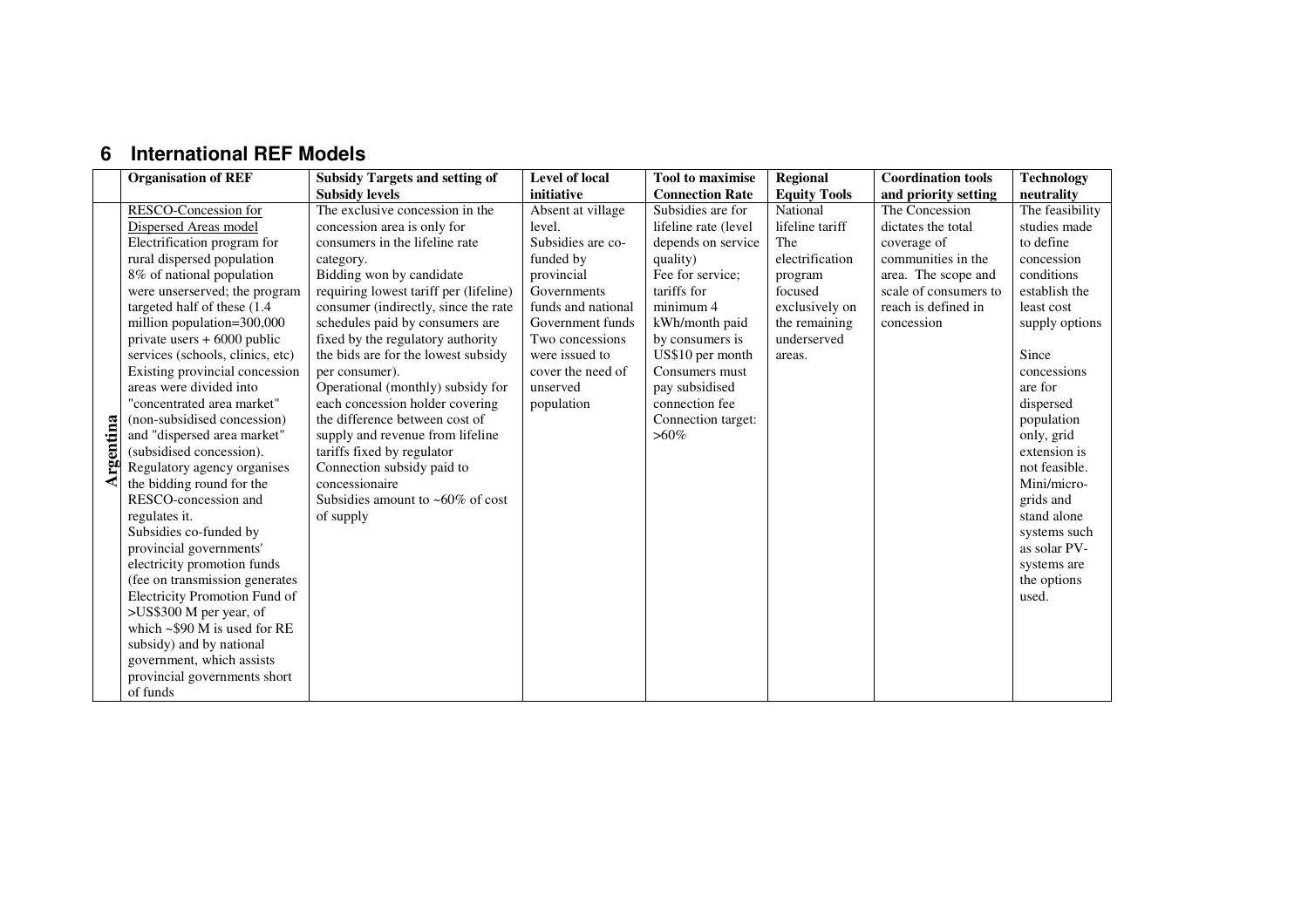|              | Regional Infrastructure Fund       | One time direct investment             | Procedure for local  | Distribution         | Central          | Coordination: none.     | Solar home      |
|--------------|------------------------------------|----------------------------------------|----------------------|----------------------|------------------|-------------------------|-----------------|
|              | with free competition model        | subsidy.                               | involvement: (i)     | company finances     | government       | The ad-hoc individual   | systems only    |
|              | Comision Nacional de               | No need for PER to set tariff rates    | Community            | the initial user     | allocates        | project approval $-$ in | supplied to     |
|              | Energia, CNE, main policy          | as CNE has fixed tariff categories     | presents project to  | costs of in-house    | subsidy funds    | 1999 a total of 200     | 1000            |
|              | maker and regulatory body          | Evaluation model provided by           | municipality; (ii)   | wiring, meter, and   | to regions       | projects were given     | consumers out   |
|              | (giving non-exclusive              | Ministry of Planning and               | Municipality         | connection charge    | based on (i)     | subsidies gave some     | of $>100,000$ . |
|              | concessions) is in charge of       | Coordination fixes maximum             | contracts            | for line drop. The   | number of        | coordination            |                 |
|              | the Rural Electrification          | permitted subsidy level in a project   | preparation of       | sum is repaid by     | households       | problems in terms of    |                 |
|              | Program (PER)                      | = negative net present value of        | technical proposal   | users over time      | without          | sub-optimal             |                 |
|              | RE-funds channelled through        | project for a 10% real rate of return  | - normally done by   | through a charge     | electricity (ii) | investments             |                 |
|              | National Fund for Regional         | on investment.                         | local utility; (iii) | on their monthly     | progress         |                         |                 |
|              | Development, which provides        | Projects that provide the greatest     | Regional             | bills                | achieved by      |                         |                 |
|              | annual block funding to each       | number of new connections with         | government selects   | For line extension   | region in rural  |                         |                 |
|              | region for a wide range of         | the lowest FNDR subsidy per            | local projects for   | projects tariffs for | electrification  |                         |                 |
|              | infrastructure activities.         | connection are funded in a             | approval by CNE      | particular end-user  | previous year    |                         |                 |
|              | Source of RE-funds: state          | progressive fashion until the          | and allocates        | groups are           | National         |                         |                 |
|              | funds + WB/IDB loans +             | subsidy funds for that year are        | additional own       | regulated, (tariffs  | transmission     |                         |                 |
| ${\rm diag}$ | donor grants for renewable         | exhausted.                             | funds to projects    | of rural consumers   | bulk tariff      |                         |                 |
|              | energy projects                    | If competing utilities bid for the     | as a means to        | about 60% higher     |                  |                         |                 |
|              | Project selection: Systematic      | same project, the utility asking for   | qualify for          | than city            |                  |                         |                 |
|              | application of evaluation          | the lowest subsidy gets it.            | additional FNDR      | dwellers). Tariffs   |                  |                         |                 |
|              | methodology which prioritizes      | Subsidy levels of 30-80%,              | subsidies the next   | for stand alone      |                  |                         |                 |
|              | potential electrification          | averaging 60% of cost of               | year                 | system not.          |                  |                         |                 |
|              | investments based on (i) long-     | investment. 1995 average subsidy       |                      |                      |                  |                         |                 |
|              | term benefit/cost analysis         | per dwelling was US\$1080, in          |                      |                      |                  |                         |                 |
|              | from both economic and             | 1999 US\$1510.                         |                      |                      |                  |                         |                 |
|              | financial perspectives $+$ (ii)    | Only 6% of national population         |                      |                      |                  |                         |                 |
|              | subsidy per consumer               | was unserved, which explains the       |                      |                      |                  |                         |                 |
|              | Distribution tariffs all over in   | high cost of investment (areas with    |                      |                      |                  |                         |                 |
|              | Chile are fixed according to       | difficult topography and low           |                      |                      |                  |                         |                 |
|              | "objective" benchmark criteria     | population density).                   |                      |                      |                  |                         |                 |
|              | - demand density, etc. - which     | All utilities that participated in the |                      |                      |                  |                         |                 |
|              | divides utilities in six different | program had their own                  |                      |                      |                  |                         |                 |
|              | tariff categories; each utility    | construction companies. Got a          |                      |                      |                  |                         |                 |
|              | then divides its service area      | fiscal credit for 80% of their         |                      |                      |                  |                         |                 |
|              | into two separate tariff zones     | construction cost                      |                      |                      |                  |                         |                 |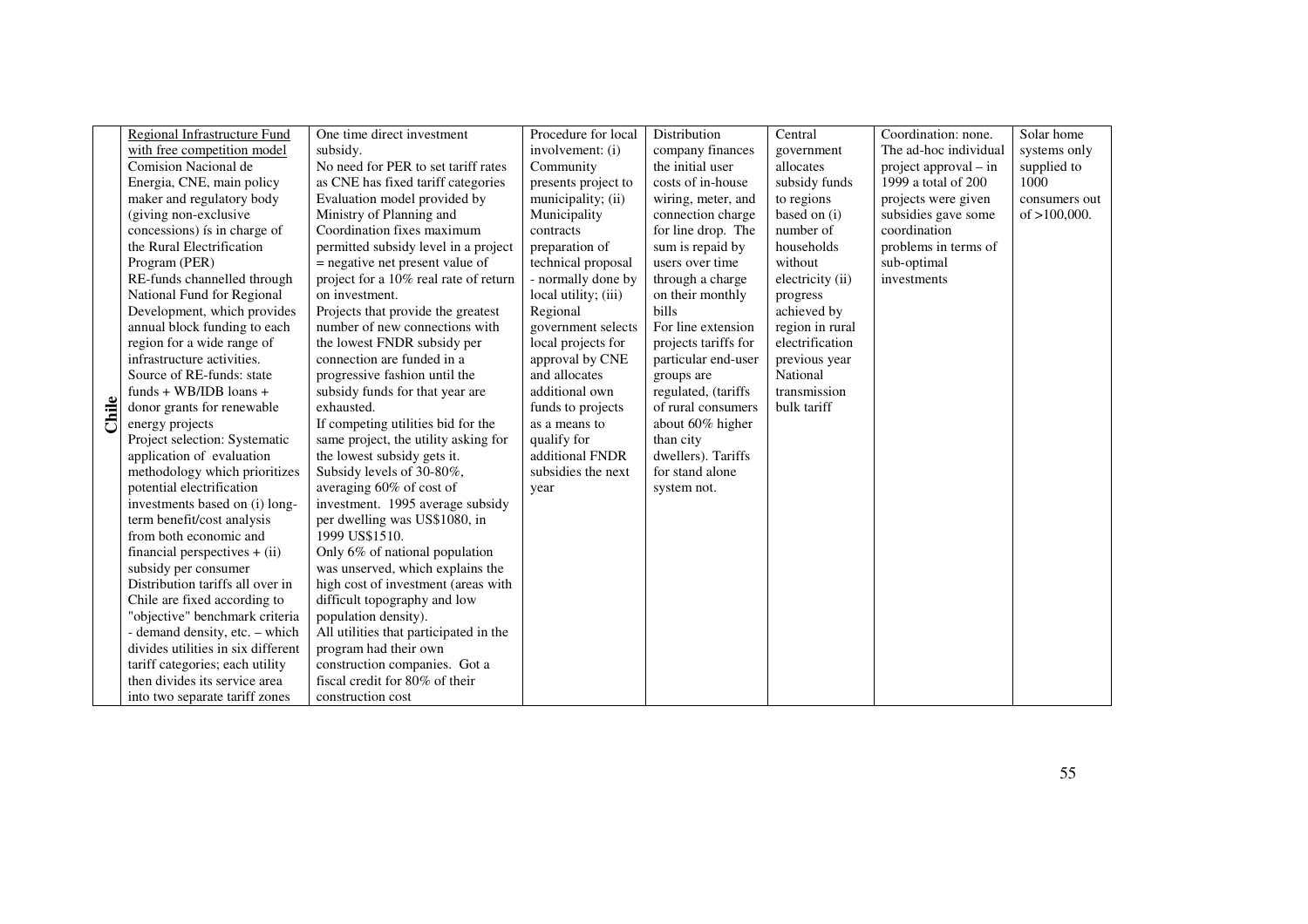|    | <i>Fideicommissum</i> set up from | Energy Ministry defined PER         | No information       | No information | INDE, the state | Contract for         | N <sub>0</sub>  |
|----|-----------------------------------|-------------------------------------|----------------------|----------------|-----------------|----------------------|-----------------|
|    | proceeds of privatisation +       | (Rural Electrification Program) for | available, but local | available      | owned national  | construction of      | information     |
|    | loans from IDB and BCIE.          | 1999-2004 period.                   | involvement seems    |                | transmission    | transmission lines   | available. But  |
|    | US\$151 million for rural         | The RE-investment program for       | absent               |                | company has     | signed between INDE  | seems mainly    |
|    | transmission; US\$ 183 for        | distribution and investment         |                      |                | postage stamp   | and the distribution | concerned       |
|    | rural distribution. Banco         | subsidies were included as part of  |                      |                | tariff          | companies and        | with grid       |
|    | Mercantil de Guatemala            | the information in the tender       |                      |                |                 | private purchaser of | based           |
|    | fiduciary. Technical              | package for the sale of 80% of the  |                      |                |                 | distribution         | electrification |
| اٹ | Committee (1 from Ministry        | shares in the two "rural"           |                      |                |                 | companies            |                 |
|    | of Energy 1 from INDE, 1          | distribution companies.             |                      |                |                 |                      |                 |
|    | from distribution) oversees       | An average cost of investment of    |                      |                |                 |                      |                 |
|    | correct execution of              | US\$630 per new consumer was set    |                      |                |                 |                      |                 |
|    | investments                       | in Fideicommission for PER.         |                      |                |                 |                      |                 |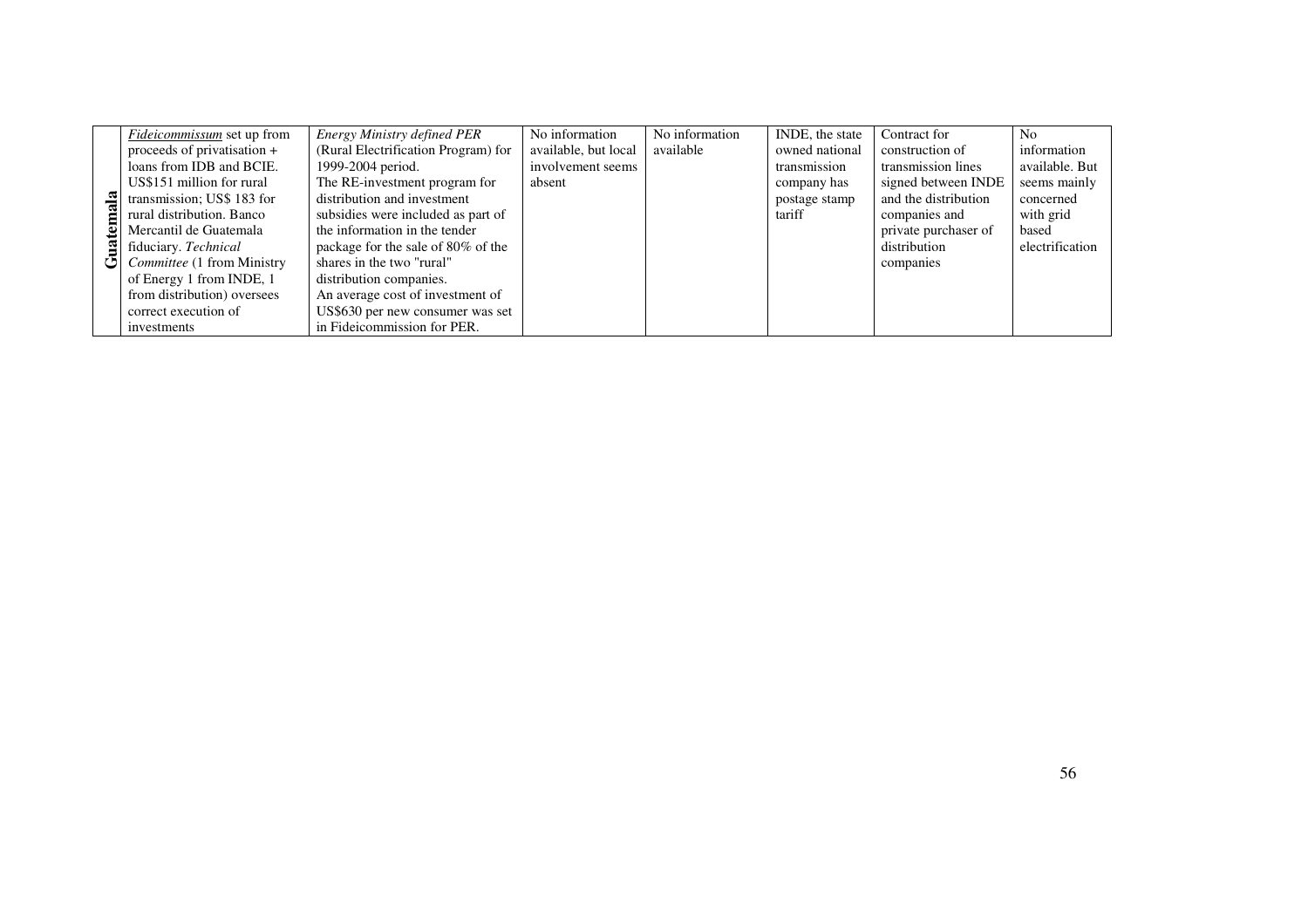|        | Mixed concessions -                                                                                                                                                                                                                                                                                                                                                                         | One-time investment subsidy                                                                                                                                                                                                                                                                                                                                                                                                                           | Biannual call for  | In case of grid                               | (i) Regional                                                                                                                                                                                              | (i) Indicative rural                                                                                               |  |
|--------|---------------------------------------------------------------------------------------------------------------------------------------------------------------------------------------------------------------------------------------------------------------------------------------------------------------------------------------------------------------------------------------------|-------------------------------------------------------------------------------------------------------------------------------------------------------------------------------------------------------------------------------------------------------------------------------------------------------------------------------------------------------------------------------------------------------------------------------------------------------|--------------------|-----------------------------------------------|-----------------------------------------------------------------------------------------------------------------------------------------------------------------------------------------------------------|--------------------------------------------------------------------------------------------------------------------|--|
|        | independent projects model                                                                                                                                                                                                                                                                                                                                                                  | Tariffs are not fixed by REO.                                                                                                                                                                                                                                                                                                                                                                                                                         | tender asking for  | extension projects                            | balance                                                                                                                                                                                                   | electrification plan                                                                                               |  |
|        | Privatization of generation and                                                                                                                                                                                                                                                                                                                                                             | Regulation of tariffs by ENTE for                                                                                                                                                                                                                                                                                                                                                                                                                     | submission of      | (regulated by)                                | promoted by                                                                                                                                                                                               | (ii) REO aggregates                                                                                                |  |
|        | distribution assets of the                                                                                                                                                                                                                                                                                                                                                                  | grid extension projects, by contract                                                                                                                                                                                                                                                                                                                                                                                                                  | project proposals. | ENTE), the new                                | rule for subsidy                                                                                                                                                                                          | identified projects                                                                                                |  |
|        | national power company                                                                                                                                                                                                                                                                                                                                                                      | between project promoter and                                                                                                                                                                                                                                                                                                                                                                                                                          |                    | customers are                                 | allocation                                                                                                                                                                                                | that are regionally                                                                                                |  |
|        | IRHE, some of the proceeds                                                                                                                                                                                                                                                                                                                                                                  | consumers for isolated systems.                                                                                                                                                                                                                                                                                                                                                                                                                       |                    | incorporated                                  | which                                                                                                                                                                                                     | concentrated into a                                                                                                |  |
|        | used for RE subsidies                                                                                                                                                                                                                                                                                                                                                                       | Three subsidy award mechanism:                                                                                                                                                                                                                                                                                                                                                                                                                        |                    | within existing                               | establishes that                                                                                                                                                                                          | concession (mainly                                                                                                 |  |
| Panama | RE-Office, REO, with 16<br>professionals set up as subsidy<br>agency with <i>Board</i> of three<br>(deputy)ministers and placed<br>either under the Social Fund<br>or under the <i>Office of the</i><br><i>President.</i> Functions: (i)<br>promotion (data base on<br>project opportunities, TA to<br>project promoters), (ii)<br>indicative planning, (iii)<br>subsidy award. Trust Agent | (i) Concession put up for bidding;<br>(ii) biannual open call for tender<br>for project proposals, (for both:<br>selection criteria for projects is<br>investment subsidy per connected<br>consumer); (iii) targeted awards for<br>social connections (rural health<br>clinics and schools, poor rural<br>communities)<br>Estimated total of 150,000<br>households. Goal to fund an<br>average of 15,000 new connections<br>per year during ten years |                    | rate class of the<br>distribution<br>company. | no province is<br>to receive more<br>than $X\%$ of<br>funds and not<br>less than $Y\%$ of<br>funds.<br>(ii) Targeted<br>awards for<br>social<br>connections<br>(schools,<br>clinics, poor<br>communities) | tool for economies of<br>scale: average project<br>size for isolated<br>systems in data base<br>is 30 connections) |  |
|        | disburses awarded funds                                                                                                                                                                                                                                                                                                                                                                     | Expected subsidy levels are $>65\%$                                                                                                                                                                                                                                                                                                                                                                                                                   |                    |                                               |                                                                                                                                                                                                           |                                                                                                                    |  |
|        | according to phased schedule                                                                                                                                                                                                                                                                                                                                                                | of cost of investment                                                                                                                                                                                                                                                                                                                                                                                                                                 |                    |                                               |                                                                                                                                                                                                           |                                                                                                                    |  |
|        | Regulation by <i>ENTE</i> (multi-<br>sector agency).                                                                                                                                                                                                                                                                                                                                        |                                                                                                                                                                                                                                                                                                                                                                                                                                                       |                    |                                               |                                                                                                                                                                                                           |                                                                                                                    |  |
|        |                                                                                                                                                                                                                                                                                                                                                                                             |                                                                                                                                                                                                                                                                                                                                                                                                                                                       |                    |                                               |                                                                                                                                                                                                           |                                                                                                                    |  |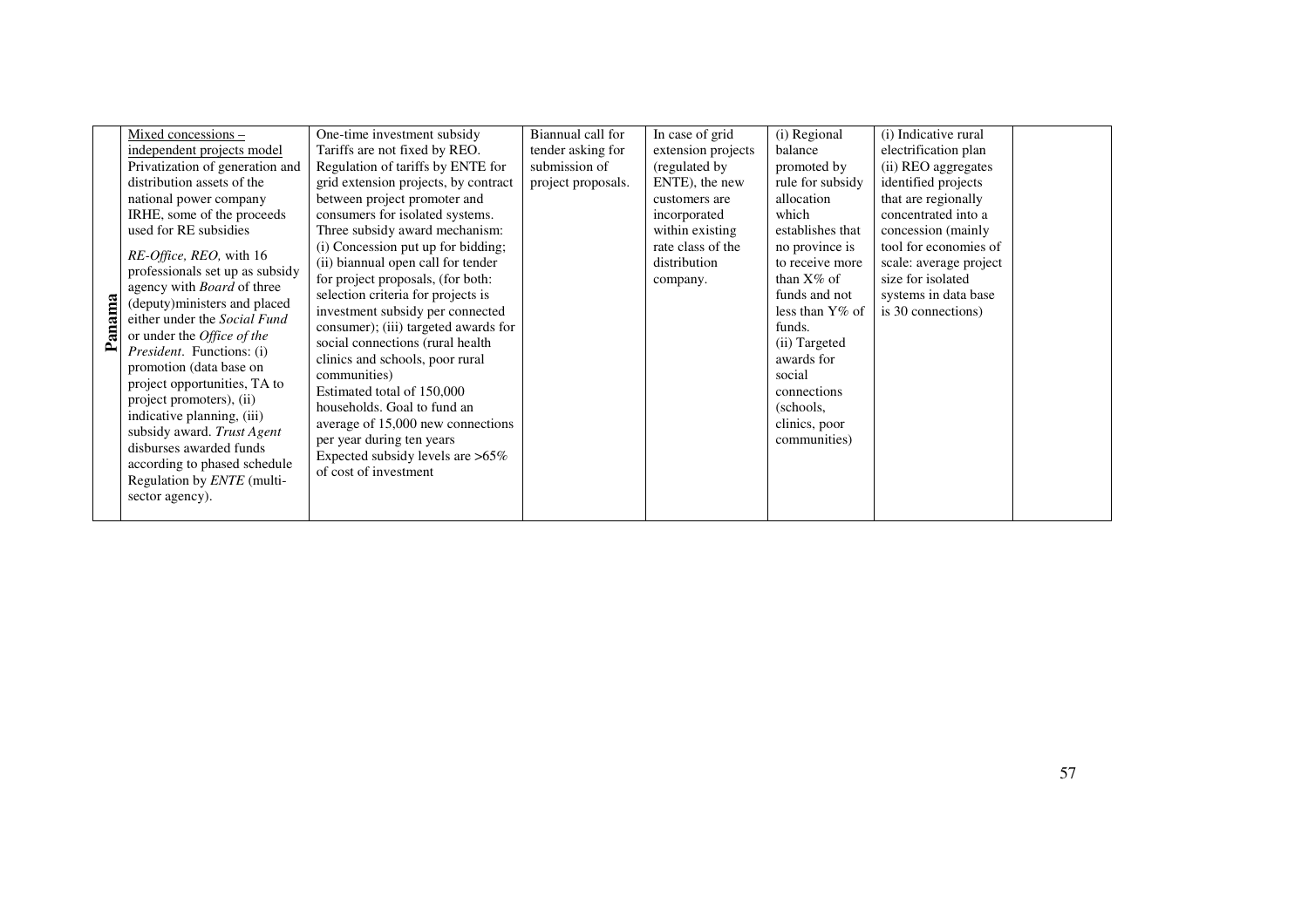|        | <b>Rural Electrification Super-</b> | Two options are still under          | In addition to a   | Local lifeline rates | National state   | <b>National Rural</b>       | Initial idea of |
|--------|-------------------------------------|--------------------------------------|--------------------|----------------------|------------------|-----------------------------|-----------------|
|        | Agency model                        | discussion                           | number of annual   | (Planning)           | owned            | <b>Electrification Plan</b> | PASER is to     |
|        | Ministry of Energy and Mines        | (1) Subsidies are fixed according    | national priority  | hypothesis for       | tansmission      | defined by Ministry         | design area     |
|        | ( <i>MIME</i> ) subdelegates to     | to specific investment items, such   | projects (top-down | connection rates:    | company,         | of Energy (MEMI)            | concessions     |
|        | ASER, (Senegalese rural             | as km of transmission line;          | planned), the      | villages $>1000$     | SENELEC,         | Based on that, ASER         | that comprise   |
|        | <i>electrification agency</i> ) an  | whereas bidding is for average       | concessions for    | inhabitants $=$ 30-  | invests in rural | prepares local RE           | both grid       |
|        | autonomous body, the                | tariff                               | which are put up   | 60\%, 500-1000       | rural            | project studies which       | based           |
|        | implementing authority for          | (2) Annual call for proposals is     | for tender by      | inhabitants $= 20$ - | transmission     | are consolidated into       | electricity as  |
|        | RE-Action program. ASER             | organised; available funding         | ASER, locally      | $40\%$ ; 250-500 =   | network (33kV    | an annual priority          | well as targets |
|        | provides (i) TA and                 | awarded to projects according to     | planned projects   | $10-30\%$ ).         | and above).      | investment program,         | for the         |
| egal   | information to project              | least subsidy per connected          | (bottom-up         |                      | Has postage      | which is approved by        | development     |
|        | developers, constructors and        | consumer                             | planned) can apply |                      | stamp tariff.    | MEMI in                     | of electricity  |
| $S$ en | consultants, (ii) follow-up         | Subsidy levels: 25-45% up-front      | for subsidy funds  |                      |                  | consultation with           | service based   |
|        | technical assistance during         | investment subsidy depending on      | in response to bi- |                      |                  | CRSE. Projects in           | on stand alone  |
|        | operation, (iii) investment         | technology (grid extension,          | annual call for    |                      |                  | the program are             | SHS-systems     |
|        | subsidies, (iv) guarantees and      | isolated grid, stand alone PV)       | tender for project |                      |                  | developed into              | for individual  |
|        | (v) refinancing facility for        | 75% subsidies to feasibility studies | proposals          |                      |                  | concession areas put        | consumers       |
|        | banks lending to RE projects.       | for locally planned projects         |                    |                      |                  | up for tendering.           |                 |
|        | RE-concessions are prepared         | (subject to repayment once a         |                    |                      |                  |                             |                 |
|        | by ASER, concession                 | project has been approved for        |                    |                      |                  |                             |                 |
|        | conditions are fixed by CRSE,       | investment subsidy)                  |                    |                      |                  |                             |                 |
|        | <i>the regulator</i> , MIME issues  |                                      |                    |                      |                  |                             |                 |
|        | the concessions.                    |                                      |                    |                      |                  |                             |                 |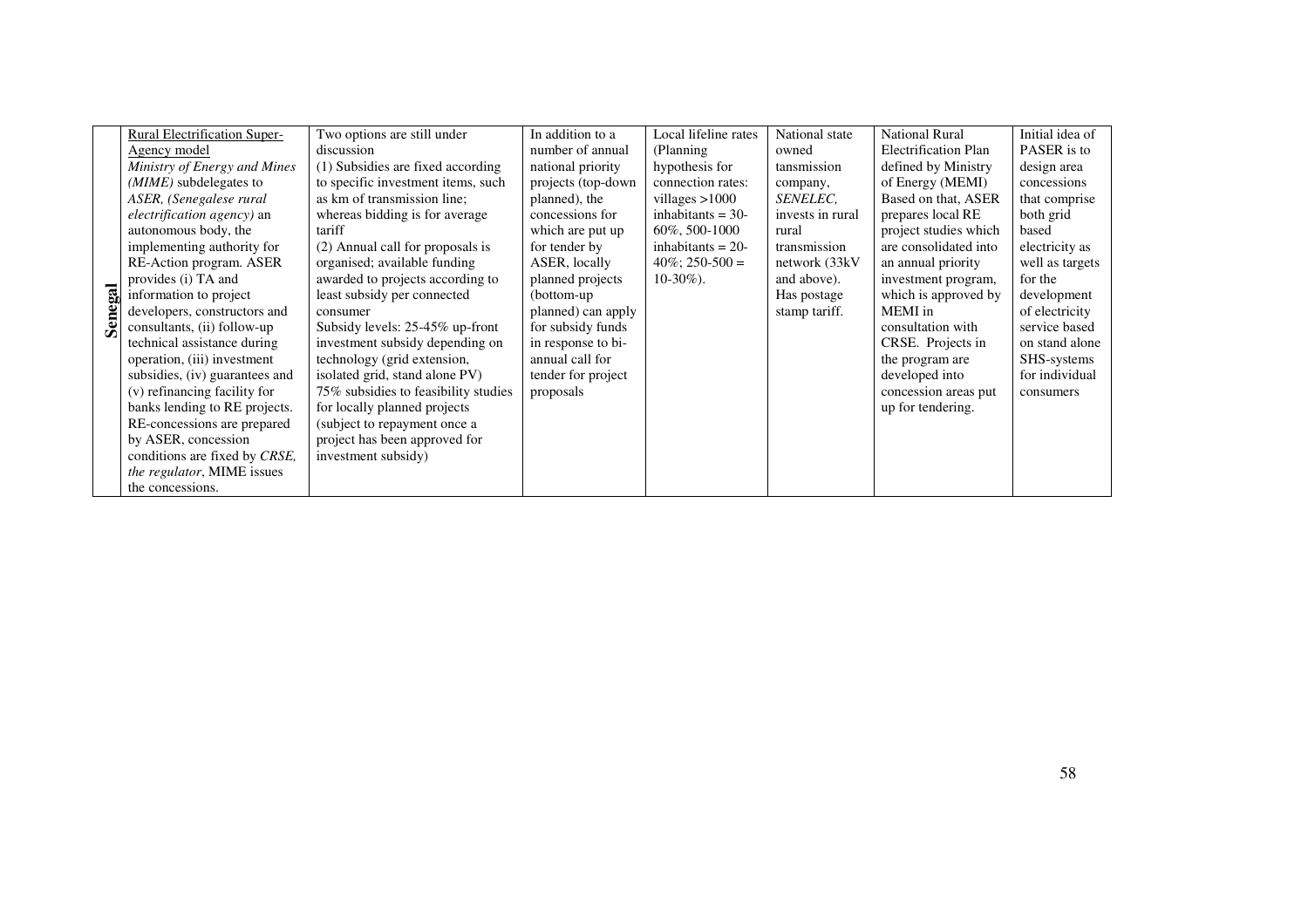|        | Open ended Fund, fixed            | Based on the availability in a given | Locally planned       | Although tariffs,    | Top-down         |  |
|--------|-----------------------------------|--------------------------------------|-----------------------|----------------------|------------------|--|
|        | subsidy model                     | year of REF funds for investment     | projects can apply    | in principle are set | planed national  |  |
|        | Subsidy funds in support of       | subsidies (annual REF funds minus    | for subsidy funds     | at the discretion of | prioriy projects |  |
|        | rural electrification projects    | allocations for social and technical | throughout the        | the project          | ensure           |  |
|        | are provided by the Rural         | intermediation) and the anticipated  | year                  | promoter (subject    | minimum          |  |
|        | Electrification Fund, REF,        | demand from project promoters for    | REA ensures that      | to regulatory        | coverage by      |  |
|        | funded by grants from donors      | investment subsidies, the REF        | concessions for a     | approval), the       | region, as great |  |
|        | and a rural electrification       | Board fixes the subsidy levels that  | number of national    | contract for the     | efforts will be  |  |
|        | charge on transmission.           | are expected to balance demand       | priority projects     | awarding of          | undertaken to    |  |
|        | The Rural Electrification         | and supply. Subsidy levels are       | identified in the     | subsidies obliges    | get project      |  |
|        | Agency, REA, is in charge of      | fixed as US\$/UGShilling per         | indiciative national  | the project          | promoters to     |  |
|        | the rural electrification         | physical category of investment,     | rural electrification | promoter to pass     | undertake these  |  |
| Uganda | program. Subsidy request for      | such a km of MV-line, LV.line,       | master plan are put   | on as much as        |                  |  |
|        | projects are processed by REA     | transformer etc. They are            | up each year for      | possible of the      | Higher subsidy   |  |
|        | and approved by the REF           | published at the beginning of the    | tender. But any       | value of the         | rates for        |  |
|        | <i>Board</i> , composed of senior | financial year together with         | project promoter      | subsidy as losses    | projects located |  |
|        | government, private and donor     | eligibility criteria.                | can take on these     | on lifeline tariffs  | in poor regions  |  |
|        | representatives, which also       | Expected subsidy levels amount to    | projects at any       |                      |                  |  |
|        | sets the annual subsidy levels    | 35-40% of the cost of investment     | time before they      |                      | Intensive TA to  |  |
|        | and criteria.                     | in a project                         | are put up for        |                      | local project    |  |
|        | A <i>Trust Agent</i> disburses    | Project promoters can apply          | tender and apply      |                      | developers in    |  |
|        | awarded funds according to        | throughout the year to RA for        | for subsidy funds     |                      | regions falling  |  |
|        | phased schedule                   | funding; they are entitled provided  | like other bottom-    |                      | behind           |  |
|        | RE-concessions are prepared       | they fulfil criteria                 | up projects           |                      |                  |  |
|        | by REA but issued by ERA,         |                                      |                       |                      |                  |  |
|        | the regulator                     |                                      |                       |                      |                  |  |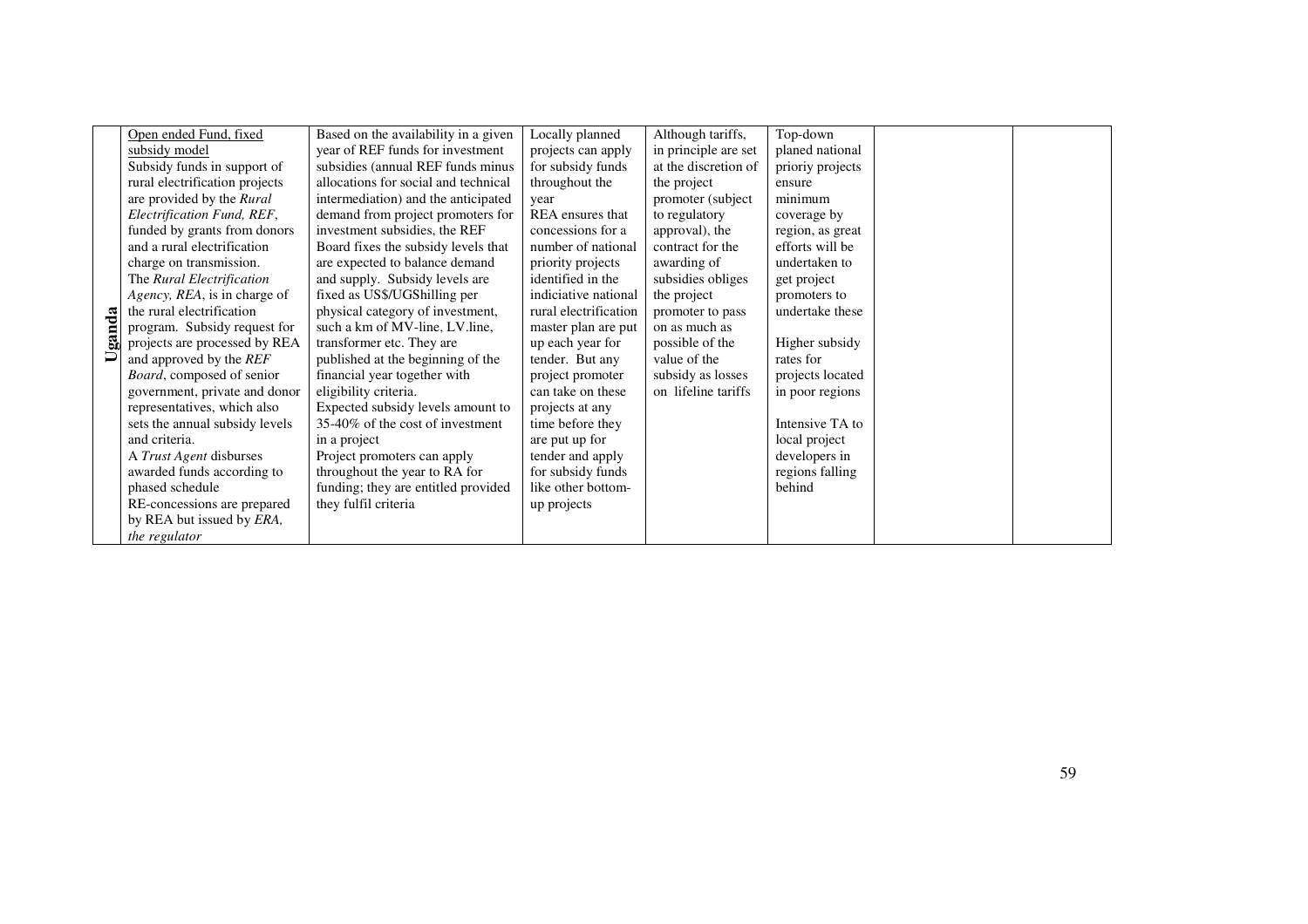#### Relevance of Argentinean Model

The *Argentinean concession model* for off-grid rural electrification is:

- 1. the "ultimate Rolls Royce model" for equalizing the commercial opportunities for *off-grid electrification of dispersed rural populations* with the situation for on-grid, traditional utility operation;
- 2. the "ultimate OBA model", scoring high in terms of *targeting its RE-subsidies to the needed* the poor households and institutional applications.

A dual mechanism is used to focus available subsidies on the target consumers:

- (1) Electricity concessions in rural provinces are divided into "on-grid" areas (= commercial concession to which no subsidies are paid) and "off-grid areas" (= non-commercial concession entitled to subsidies). The size of each off-grid concession area is large enough to provide a consumer base of at least 1500 households plus public institutions and productive uses. The concession holder installs mini-grids and SHS on a fee-for service basis. Bidders can bid for both concessions areas. In Argentina, in each of the hitherto three off-grid tender cases, the utility that won the off-grid concession was identical with the one winning the on-grid concession. Due to the obvious economies of scope, this is not surprising.
- (2) Subsidies are focused on reducing tariffs paid by low-income households. The Argentinean model is unique in providing not an up-front investment subsidy, but instead a current monthly subsidy for each lifeline consumer. The concession holder receives two payments for his service delivery to consumers: (i) the tariff charged to the consumer plus (ii) a monthly subsidy for each consumer in the subsidy receiving lifeline tariff category.





The exclusive supply concession for the off-grid area is for supply to low-income consumers: no other service provider can ask for subsidy payments to electrification projects in the concession area. All other consumers pay full cost coverage tariffs fixed by the concession holder, and any service provider can, in principle, set up an operation in the "concession area" to supply commercial

Formateret: Indrykning: Før: 0.11 cm, Automatisk nummerering + Niveau: 1 + Nummereringstypografi: 1, 2,  $3, ... +$  Begynd med:  $1 +$ Justering: Venstre + Justeret: 0 cm + Tabulator efter: 0.63 cm + Indrykning: 0.63 cm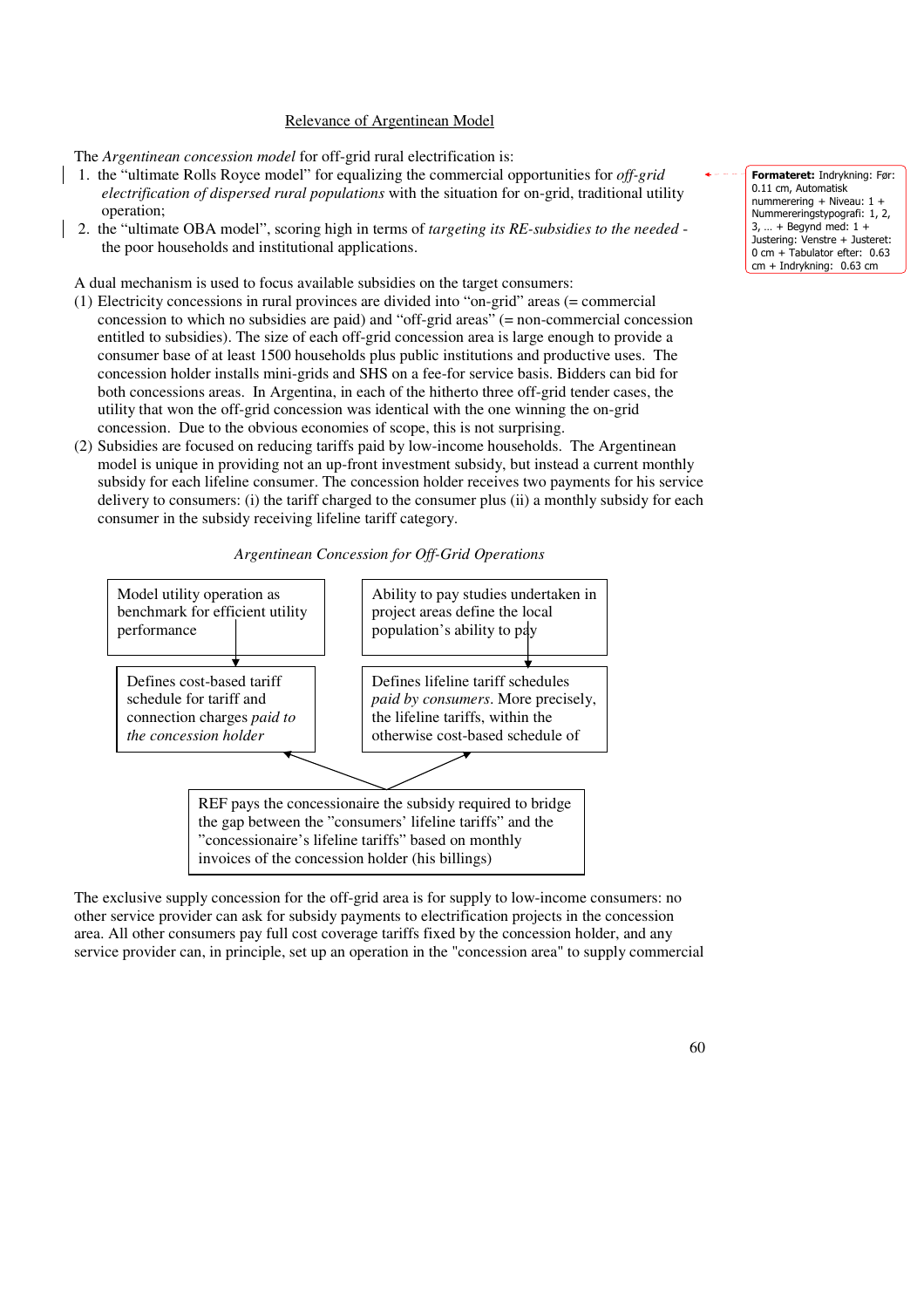customers. The cut-off criteria for the subsidized lifeline consumer category is shown in the table below.

| <b>EXCIUSIVILY OF Argentinian Kural Concessions (Subsidy Payments)</b>                                                                     |                                                                                                                                                                                                                                                                                                   |  |  |  |
|--------------------------------------------------------------------------------------------------------------------------------------------|---------------------------------------------------------------------------------------------------------------------------------------------------------------------------------------------------------------------------------------------------------------------------------------------------|--|--|--|
| Mini-grid based electricity supply                                                                                                         | <b>Individual systems – SHS</b>                                                                                                                                                                                                                                                                   |  |  |  |
| less than 24 hours service:<br>subsidy cut-off of 50<br>kWh/month for household<br>consumers and 80 kWh/month<br>for commercial consumers. | 8 different user tariffs depending on<br>contracted monthly consumption, ranging<br>from $3.75$ kWh to $30$ kWh.<br>For household consumers contracting<br>more than 12 (30?) kWh/month and<br>commercial consumptions higher than 25<br>kWh/month no subsidies are paid to the<br>concessionaire |  |  |  |

**Exclusivity of Argentinian Rural Concessions (Subsidy Payments)**

The difference between the "ability to pay" based tariffs paid by consumers of \$10 per month (aiming at a minimum 60% connection rate) for a survival consumption of 4 kWh (in the case of SHS), and the "concessionaire's full cost lifeline tariffs" are substantial, as can be seen from one concessionaire's tariff schedule, shown in the table below.

|                          | \$/month fixed charge | \$/kWh variable tariff |  |  |
|--------------------------|-----------------------|------------------------|--|--|
| <b>SHS</b>               | 22                    | 1.14                   |  |  |
| Grid, 8 hours operation  | 38                    | 0.27                   |  |  |
| Grid, 18 hours operation | 36                    | 0.21                   |  |  |
| Grid, 24 hours operation | 41                    | 0.21                   |  |  |
| Connection charge        | \$56                  |                        |  |  |

| "Concessionaire's full cost lifeline tariffs" 1999-2000 |  |  |
|---------------------------------------------------------|--|--|
|---------------------------------------------------------|--|--|

In the Argentinean model, the "service territory" (expected number of lifeline consumers and institutional users) and the "lifeline tariffs" that the concession holder is allowed to charge consumers are fixed in the tender documents for the concession. The concession is awarded to the bidder asking for the lowest subsidy amount. Since the subsidy is the difference between the fullcost coverage tariffs (revenue) required by the service provider and the tariffs charged to lifeline consumers, the winning criterion is identical to the lowest full cost average tariff.

The Argentinean model is of interest to developing countries that (i) have well-developed financial markets capable of financing RE-investments 100% through equity and debt and (ii) are near the end of rural electrification having only the most difficult and expensive areas left to electrify. The idea of dividing concession areas into "commercial" and "non-commercial" is being attempted in other countries, e.g. in Ghana (the concept as yet still under-developed) and in the Philippines, where non-electrified "off-grid" areas are taken out of existing concessions and offered to private developers and to community initiatives.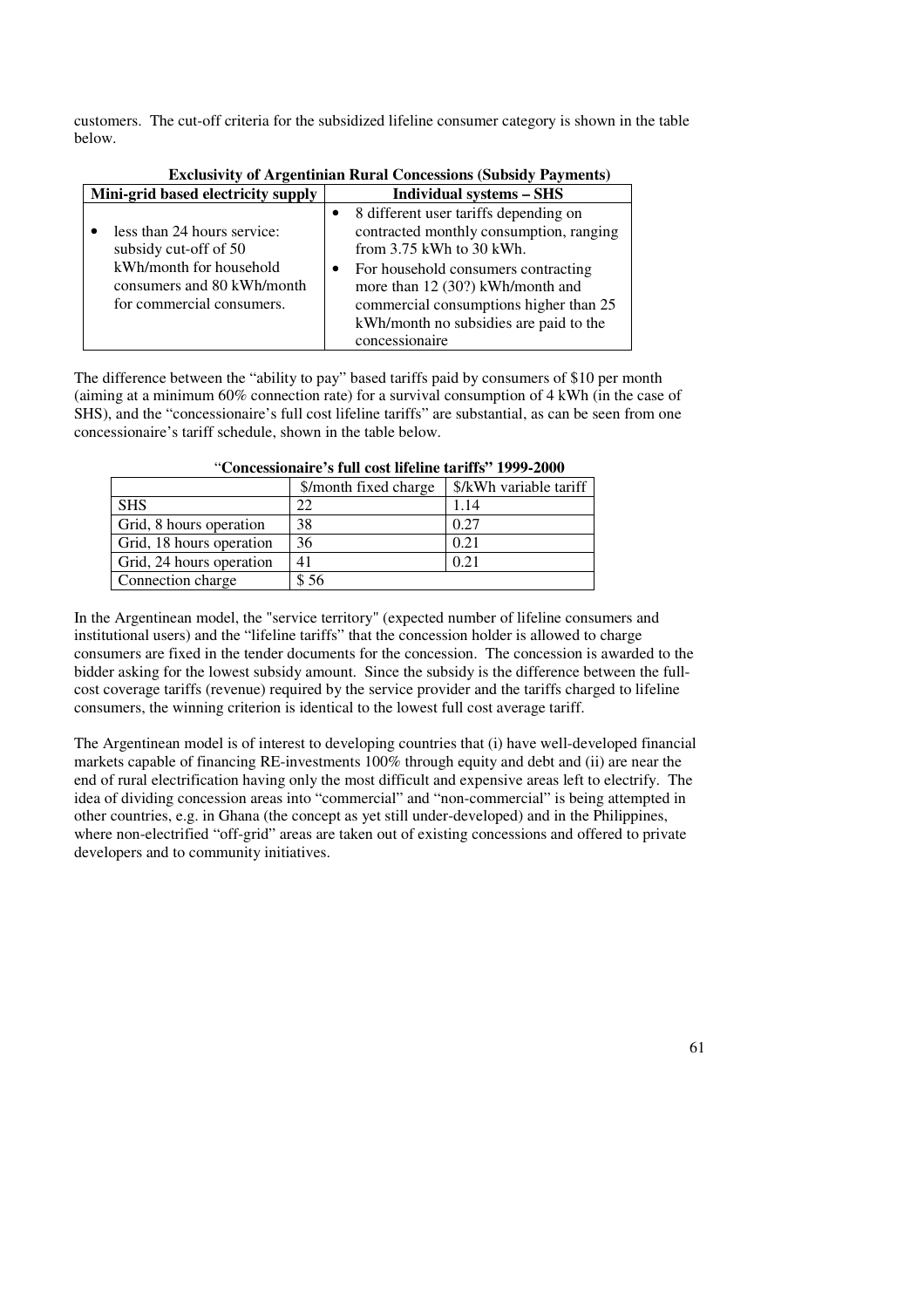#### Relevance of Chile's PER (Rural Electrification Program)

*Chile's rural electrification program* scores high in terms of local involvement in setting priorities for rural electrification and for using objective criteria to satisfy regional equity considerations. The program has six distinguishing characteristics.

- (i) *Local authorities are deeply involved in the project identification and selection procedure*. Project selection is a staggered process. (a) It starts at the district level with the identification and selection of projects (where local authorities get the local utility or a consultant to prepare the feasibility study for a local electrification project). (b) Next, the provincial level authorities decide which district proposals are forwarded to national level for approval of financing. When the annual subsidy fund available for the Province is exhausted, the remaining project proposals are rejected, but can reapply the next year. (c) Finally, the national program administrators decide between the projects forwarded by the Provincial authorities – or rather check that conditions are fulfilled for the financing of each project by the Provincial authorities. At each level, the selection is done "objectively" based on the modelling of economic benefits.
- (ii) *Subsidies for rural electrification are co-funded by the "pure" rural electrification funds and the general infrastructure funds* (the National Fund for Regional Development) that are allocated from the national budget to local authorities. Regional equity is promoted by using objective criteria such as under-electrification to distribute annual RE-funds to individual provinces. The willingness of a Province to co-fund rural electrification projects with general infrastructure funds is an additional criterion for determining the size of REfunds.
- (iii) *The selection of projects for subsidy support is done on the basis of the lowest subsidy per connected customer*. Projects that provide the greatest number of new connections with the lowest subsidy per connection are funded in a progressive fashion until the subsidy funds for that year are exhausted.
- (iv) The planning authority uses *a standard financial analysis model to calculate the maximum subsidy entitlement* of the project. The model uses the estimates of the project feasibility study about the costs of supply and the expected levels of demand during a 15-20 years period. The cash-flow - including the revenue from the subsidy - is to give the investor a 10% rate of return on the investment. The maximum awarded subsidy, therefore, is equal to the negative NPV of the project (cash flow without subsidy). The avoids the potential problem of over-investment caused by the "subsidy per connected customer" criterion. The marginal cost of adding an additional customer in a grid based system is lower than the subsidy per customer, which the utility will receive. If there is no upper limit on the total subsidy a project can receive, it pays to connect 100% within the area of the distribution line even though the utility knows that many customers will be disconnected later, due to nonpayment of bills.
- (v) *The service areas of utilities are classified by the regulator in Chile into six different tariff zones based on objective criteria such as demand density per km of line.* The individual cost of supply of the utility does not determine its tariffs. A benchmark efficient utility model is used to calculate what the efficient cost of distribution ought to be for each of the six categories. The utilities themselves sub-divide their own tariff area into two tariff zones such as "urban" and "rural"; the urban tariffs being below and the rural tariffs being above the average tariff for the zone. Thereby, Chile avoids the problem found in most countries that the "bidding for lowest subsidy per customer" method requires that the tariff schedule is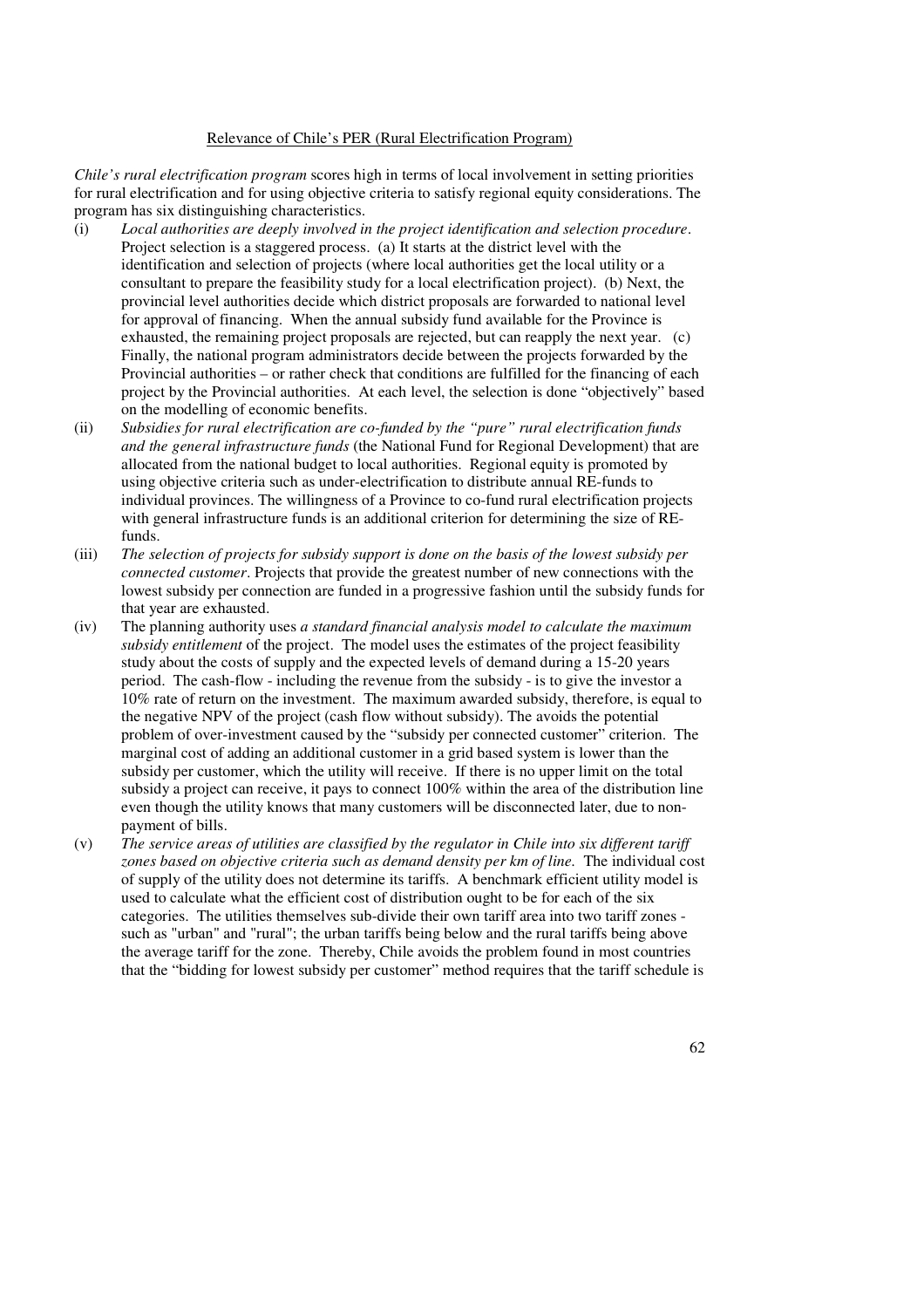fixed in the tender documents. The political willingness to charge being less than consumer willingness to pay risks leading to a serious problem of "politization" of tariff setting.

(vi) *The absence of any use of a national rural electrification master plan*. There was no great need for a master plan. 40% of the rural population was unserved at the start of the program. But since the rural population equaled only 15% of the national population, the unserved population was only 6% of the national population and, furthermore, was concentrated in a few provinces. Despite this fact, regional rural electrification plans may have made sense: the stepwise implementation of investments led to some loss of economies of scale and to some sup-optimal location of sub-transmission systems. This increased the cost of follow-up extension projects making them higher than necessary.

A further interesting aspect is the *role of competition* in the Chilean model:

- 1. *Direct competition between utilities for bidding on a project proposed by a local authority was rare*. In 1999, only 10 out of 200 projects attracted more than one bidder, and of these the incumbent - the utility having its distribution grid nearest to the project, which usually had prepared the feasibility study - won eight of the projects. If Beaumol's "contested monopoly theory" is to be believed (threat of entry preventing monopolists from going for full monopoly rent extraction), the potential threat of competition should have had a downward effect on the level of subsidies that the utilities demanded in the 190 non-contested projects. Yet, the Provincial authorities noted that the utilities in their feasibility studies were overstating the cost of investment and under-estimating demand in order to squeeze out as high a subsidy entitlement as possible (high negative NPV). The authorities, therefore, increasingly used standardized cost assumptions to check the cost of investment estimates made in the feasibility studies.
- 2. *The introduction of (i) investment subsidies for RE and of (ii) competition for RE subsidy funds had a strong impact on the willingness of utilities to undertake RE projects*. Utility managers indicated that the short and medium-term income from rural electrification projects is marginal; the expected returns from the projects were not the primary motivator. Utilities bid to gain service territory and to forestall potential competitors from gaining access.

Favorable *tax write-offs for investments* and the *revenue from construction* – the distribution utilities in Chile have their own construction departments – were additional strong motivators for the utilities.

The experience of Chile is relevant for countries with a well-developed federal structure – such as Nigeria. But it requires a very sophisticated local and regional planning structure. One should also note that the process for project selection takes time: two years from the time a feasibility study is contracted until a project isd approved for funding.

#### Relevance of Senegal's ASER (Rural Electrification Agency)

Rural electrification in Senegal will be orchestrated by a newly created, politically autonomous apex institution, ASER, that will provide technical and business development assistance, determine subsidies and RE tariffs. Projects will be proposed by beneficiary communities and by ASER. All RE assets will be owned and operated by the private sector. Financing will be managed entirely through local commercial banks. A Rural Electrification Fund managed by a local commercial bank